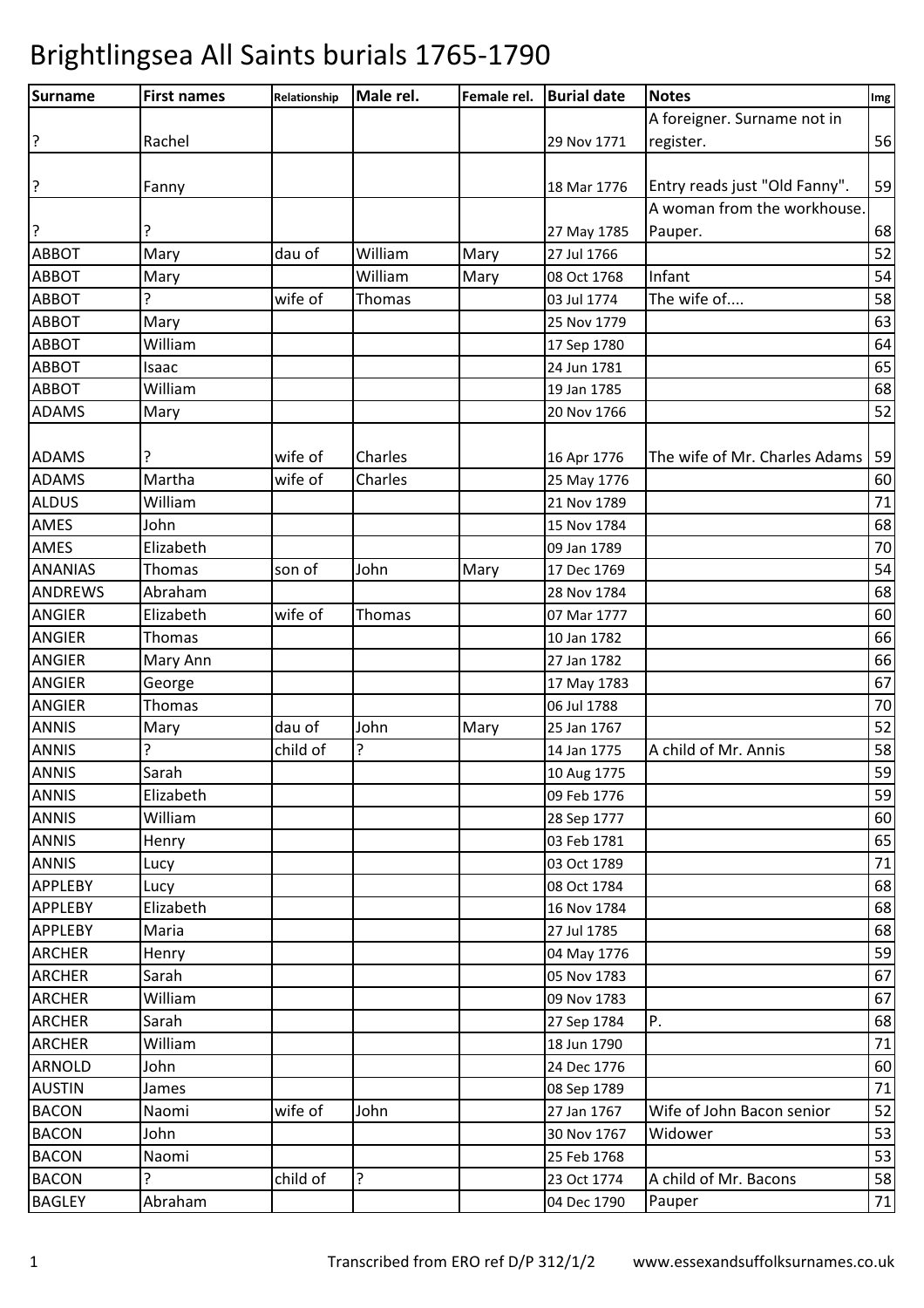| Aged 65<br>15 Apr 1768<br>Isaac<br>Belinda<br>09 Apr 1781<br>Thomas<br>05 Jun 1781<br>A child of Mr. Baily's,<br>apothecary. First names not in<br>?<br>register.<br>17 Oct 1772<br>William<br>25 Nov 1779<br>Ann<br>25 Nov 1779<br>Nathanael<br>14 Dec 1781<br>Henry James<br>25 Jan 1789<br>Infant<br>Nathaniel<br>Sarah<br>dau of<br>Dorothy<br>03 Apr 1768<br>Infant<br>Simon<br>Anne<br>son of<br>James<br>05 Apr 1768<br>William<br>Nathaniel<br>Dorothy<br>11 Jan 1770<br>Son of John Wade Barber (is<br>barber the occupation or<br>John<br>John Wade<br>surname?)<br>son of<br>23 Sep 1773<br>Aged 73<br>Mary<br>14 Apr 1774<br>son of<br>Nat.<br>Dorithy<br>Drowned<br>Nat.<br>23 Apr 1777<br>Daughter of Thomas Wade<br>Barber. Is Wade or Barber the<br>surname? Is barber the<br>Rachel<br>dau of<br>11 Jun 1777<br>occupation?<br>Thomas Wade<br>Daughter of Thomas Wade<br>Barber. Is Wade or Barber the<br>surname? Is barber the<br>Elizabeth<br>occupation?<br>dau of<br>Thomas Wade<br>29 Aug 1777<br>Wife of Thomas Wade Barber.<br>Is Wade or Barber the<br>surname? Is barber the<br>Elizabeth<br>wife of<br>occupation?<br>Thomas Wade<br>04 Dec 1777<br>Rachel<br>06 Sep 1778<br>Thomas Wade Barber, or<br>Thomas Wade, barber?<br>25 Feb 1784<br>Thomas Wade<br>Ann<br>27 Jun 1786<br>Ann<br>03 Sep 1787<br>John<br>Aged 75<br>21 Dec 1787<br>Mary Ann<br>01 Dec 1789<br>Sarah<br>23 Sep 1779<br>Sarah<br>04 Feb 1781<br>Sarah<br>15 Jan 1784<br>Joseph<br>23 Feb 1768<br>Elizabeth<br>09 Apr 1780<br>Sergeant in Lord Rochford's<br>Company of Militia<br>Thomas<br>02 Oct 1779<br>Wife of the Sergeant (see<br>burial of Thomas Battasson, 2<br>Oct 1779)<br>04 Oct 1779<br>Jane | Surname           | <b>First names</b> | Relationship | Male rel. | Female rel. | <b>Burial date</b> | <b>Notes</b> | Img |
|-------------------------------------------------------------------------------------------------------------------------------------------------------------------------------------------------------------------------------------------------------------------------------------------------------------------------------------------------------------------------------------------------------------------------------------------------------------------------------------------------------------------------------------------------------------------------------------------------------------------------------------------------------------------------------------------------------------------------------------------------------------------------------------------------------------------------------------------------------------------------------------------------------------------------------------------------------------------------------------------------------------------------------------------------------------------------------------------------------------------------------------------------------------------------------------------------------------------------------------------------------------------------------------------------------------------------------------------------------------------------------------------------------------------------------------------------------------------------------------------------------------------------------------------------------------------------------------------------------------------------------------------------------------------------------------------------------------|-------------------|--------------------|--------------|-----------|-------------|--------------------|--------------|-----|
|                                                                                                                                                                                                                                                                                                                                                                                                                                                                                                                                                                                                                                                                                                                                                                                                                                                                                                                                                                                                                                                                                                                                                                                                                                                                                                                                                                                                                                                                                                                                                                                                                                                                                                             | <b>BAILEY</b>     |                    |              |           |             |                    |              | 53  |
| 65<br>57<br>63<br>63<br>66<br>70<br>53<br>53<br>55<br>57<br>58<br>60<br>60<br>60<br>61<br>61<br>67<br>69<br>69<br>70<br>71<br>62<br>65<br>67<br>53<br>64<br>62                                                                                                                                                                                                                                                                                                                                                                                                                                                                                                                                                                                                                                                                                                                                                                                                                                                                                                                                                                                                                                                                                                                                                                                                                                                                                                                                                                                                                                                                                                                                              | <b>BAILEY</b>     |                    |              |           |             |                    |              | 65  |
|                                                                                                                                                                                                                                                                                                                                                                                                                                                                                                                                                                                                                                                                                                                                                                                                                                                                                                                                                                                                                                                                                                                                                                                                                                                                                                                                                                                                                                                                                                                                                                                                                                                                                                             | <b>BAILEY</b>     |                    |              |           |             |                    |              |     |
|                                                                                                                                                                                                                                                                                                                                                                                                                                                                                                                                                                                                                                                                                                                                                                                                                                                                                                                                                                                                                                                                                                                                                                                                                                                                                                                                                                                                                                                                                                                                                                                                                                                                                                             |                   |                    |              |           |             |                    |              |     |
|                                                                                                                                                                                                                                                                                                                                                                                                                                                                                                                                                                                                                                                                                                                                                                                                                                                                                                                                                                                                                                                                                                                                                                                                                                                                                                                                                                                                                                                                                                                                                                                                                                                                                                             |                   |                    |              |           |             |                    |              |     |
|                                                                                                                                                                                                                                                                                                                                                                                                                                                                                                                                                                                                                                                                                                                                                                                                                                                                                                                                                                                                                                                                                                                                                                                                                                                                                                                                                                                                                                                                                                                                                                                                                                                                                                             | <b>BAILY</b>      |                    |              |           |             |                    |              |     |
|                                                                                                                                                                                                                                                                                                                                                                                                                                                                                                                                                                                                                                                                                                                                                                                                                                                                                                                                                                                                                                                                                                                                                                                                                                                                                                                                                                                                                                                                                                                                                                                                                                                                                                             | <b>BAKER</b>      |                    |              |           |             |                    |              |     |
|                                                                                                                                                                                                                                                                                                                                                                                                                                                                                                                                                                                                                                                                                                                                                                                                                                                                                                                                                                                                                                                                                                                                                                                                                                                                                                                                                                                                                                                                                                                                                                                                                                                                                                             | <b>BAKER</b>      |                    |              |           |             |                    |              |     |
|                                                                                                                                                                                                                                                                                                                                                                                                                                                                                                                                                                                                                                                                                                                                                                                                                                                                                                                                                                                                                                                                                                                                                                                                                                                                                                                                                                                                                                                                                                                                                                                                                                                                                                             | <b>BALLOCK</b>    |                    |              |           |             |                    |              |     |
|                                                                                                                                                                                                                                                                                                                                                                                                                                                                                                                                                                                                                                                                                                                                                                                                                                                                                                                                                                                                                                                                                                                                                                                                                                                                                                                                                                                                                                                                                                                                                                                                                                                                                                             | <b>BALSON</b>     |                    |              |           |             |                    |              |     |
|                                                                                                                                                                                                                                                                                                                                                                                                                                                                                                                                                                                                                                                                                                                                                                                                                                                                                                                                                                                                                                                                                                                                                                                                                                                                                                                                                                                                                                                                                                                                                                                                                                                                                                             | <b>BARBER</b>     |                    |              |           |             |                    |              |     |
|                                                                                                                                                                                                                                                                                                                                                                                                                                                                                                                                                                                                                                                                                                                                                                                                                                                                                                                                                                                                                                                                                                                                                                                                                                                                                                                                                                                                                                                                                                                                                                                                                                                                                                             | <b>BARBER</b>     |                    |              |           |             |                    |              |     |
|                                                                                                                                                                                                                                                                                                                                                                                                                                                                                                                                                                                                                                                                                                                                                                                                                                                                                                                                                                                                                                                                                                                                                                                                                                                                                                                                                                                                                                                                                                                                                                                                                                                                                                             | <b>BARBER</b>     |                    |              |           |             |                    |              |     |
|                                                                                                                                                                                                                                                                                                                                                                                                                                                                                                                                                                                                                                                                                                                                                                                                                                                                                                                                                                                                                                                                                                                                                                                                                                                                                                                                                                                                                                                                                                                                                                                                                                                                                                             |                   |                    |              |           |             |                    |              |     |
|                                                                                                                                                                                                                                                                                                                                                                                                                                                                                                                                                                                                                                                                                                                                                                                                                                                                                                                                                                                                                                                                                                                                                                                                                                                                                                                                                                                                                                                                                                                                                                                                                                                                                                             |                   |                    |              |           |             |                    |              |     |
|                                                                                                                                                                                                                                                                                                                                                                                                                                                                                                                                                                                                                                                                                                                                                                                                                                                                                                                                                                                                                                                                                                                                                                                                                                                                                                                                                                                                                                                                                                                                                                                                                                                                                                             | <b>BARBER</b>     |                    |              |           |             |                    |              |     |
|                                                                                                                                                                                                                                                                                                                                                                                                                                                                                                                                                                                                                                                                                                                                                                                                                                                                                                                                                                                                                                                                                                                                                                                                                                                                                                                                                                                                                                                                                                                                                                                                                                                                                                             | <b>BARBER</b>     |                    |              |           |             |                    |              |     |
|                                                                                                                                                                                                                                                                                                                                                                                                                                                                                                                                                                                                                                                                                                                                                                                                                                                                                                                                                                                                                                                                                                                                                                                                                                                                                                                                                                                                                                                                                                                                                                                                                                                                                                             | <b>BARBER</b>     |                    |              |           |             |                    |              |     |
|                                                                                                                                                                                                                                                                                                                                                                                                                                                                                                                                                                                                                                                                                                                                                                                                                                                                                                                                                                                                                                                                                                                                                                                                                                                                                                                                                                                                                                                                                                                                                                                                                                                                                                             |                   |                    |              |           |             |                    |              |     |
|                                                                                                                                                                                                                                                                                                                                                                                                                                                                                                                                                                                                                                                                                                                                                                                                                                                                                                                                                                                                                                                                                                                                                                                                                                                                                                                                                                                                                                                                                                                                                                                                                                                                                                             |                   |                    |              |           |             |                    |              |     |
|                                                                                                                                                                                                                                                                                                                                                                                                                                                                                                                                                                                                                                                                                                                                                                                                                                                                                                                                                                                                                                                                                                                                                                                                                                                                                                                                                                                                                                                                                                                                                                                                                                                                                                             |                   |                    |              |           |             |                    |              |     |
|                                                                                                                                                                                                                                                                                                                                                                                                                                                                                                                                                                                                                                                                                                                                                                                                                                                                                                                                                                                                                                                                                                                                                                                                                                                                                                                                                                                                                                                                                                                                                                                                                                                                                                             | <b>BARBER</b>     |                    |              |           |             |                    |              |     |
|                                                                                                                                                                                                                                                                                                                                                                                                                                                                                                                                                                                                                                                                                                                                                                                                                                                                                                                                                                                                                                                                                                                                                                                                                                                                                                                                                                                                                                                                                                                                                                                                                                                                                                             |                   |                    |              |           |             |                    |              |     |
|                                                                                                                                                                                                                                                                                                                                                                                                                                                                                                                                                                                                                                                                                                                                                                                                                                                                                                                                                                                                                                                                                                                                                                                                                                                                                                                                                                                                                                                                                                                                                                                                                                                                                                             |                   |                    |              |           |             |                    |              |     |
|                                                                                                                                                                                                                                                                                                                                                                                                                                                                                                                                                                                                                                                                                                                                                                                                                                                                                                                                                                                                                                                                                                                                                                                                                                                                                                                                                                                                                                                                                                                                                                                                                                                                                                             |                   |                    |              |           |             |                    |              |     |
|                                                                                                                                                                                                                                                                                                                                                                                                                                                                                                                                                                                                                                                                                                                                                                                                                                                                                                                                                                                                                                                                                                                                                                                                                                                                                                                                                                                                                                                                                                                                                                                                                                                                                                             | <b>BARBER</b>     |                    |              |           |             |                    |              |     |
|                                                                                                                                                                                                                                                                                                                                                                                                                                                                                                                                                                                                                                                                                                                                                                                                                                                                                                                                                                                                                                                                                                                                                                                                                                                                                                                                                                                                                                                                                                                                                                                                                                                                                                             |                   |                    |              |           |             |                    |              |     |
|                                                                                                                                                                                                                                                                                                                                                                                                                                                                                                                                                                                                                                                                                                                                                                                                                                                                                                                                                                                                                                                                                                                                                                                                                                                                                                                                                                                                                                                                                                                                                                                                                                                                                                             |                   |                    |              |           |             |                    |              |     |
|                                                                                                                                                                                                                                                                                                                                                                                                                                                                                                                                                                                                                                                                                                                                                                                                                                                                                                                                                                                                                                                                                                                                                                                                                                                                                                                                                                                                                                                                                                                                                                                                                                                                                                             |                   |                    |              |           |             |                    |              |     |
|                                                                                                                                                                                                                                                                                                                                                                                                                                                                                                                                                                                                                                                                                                                                                                                                                                                                                                                                                                                                                                                                                                                                                                                                                                                                                                                                                                                                                                                                                                                                                                                                                                                                                                             | <b>BARBER</b>     |                    |              |           |             |                    |              |     |
|                                                                                                                                                                                                                                                                                                                                                                                                                                                                                                                                                                                                                                                                                                                                                                                                                                                                                                                                                                                                                                                                                                                                                                                                                                                                                                                                                                                                                                                                                                                                                                                                                                                                                                             | <b>BARBER</b>     |                    |              |           |             |                    |              |     |
|                                                                                                                                                                                                                                                                                                                                                                                                                                                                                                                                                                                                                                                                                                                                                                                                                                                                                                                                                                                                                                                                                                                                                                                                                                                                                                                                                                                                                                                                                                                                                                                                                                                                                                             |                   |                    |              |           |             |                    |              |     |
|                                                                                                                                                                                                                                                                                                                                                                                                                                                                                                                                                                                                                                                                                                                                                                                                                                                                                                                                                                                                                                                                                                                                                                                                                                                                                                                                                                                                                                                                                                                                                                                                                                                                                                             | <b>BARBER</b>     |                    |              |           |             |                    |              |     |
|                                                                                                                                                                                                                                                                                                                                                                                                                                                                                                                                                                                                                                                                                                                                                                                                                                                                                                                                                                                                                                                                                                                                                                                                                                                                                                                                                                                                                                                                                                                                                                                                                                                                                                             | <b>BARBER</b>     |                    |              |           |             |                    |              |     |
|                                                                                                                                                                                                                                                                                                                                                                                                                                                                                                                                                                                                                                                                                                                                                                                                                                                                                                                                                                                                                                                                                                                                                                                                                                                                                                                                                                                                                                                                                                                                                                                                                                                                                                             | <b>BARBER</b>     |                    |              |           |             |                    |              |     |
|                                                                                                                                                                                                                                                                                                                                                                                                                                                                                                                                                                                                                                                                                                                                                                                                                                                                                                                                                                                                                                                                                                                                                                                                                                                                                                                                                                                                                                                                                                                                                                                                                                                                                                             | <b>BARBER</b>     |                    |              |           |             |                    |              |     |
|                                                                                                                                                                                                                                                                                                                                                                                                                                                                                                                                                                                                                                                                                                                                                                                                                                                                                                                                                                                                                                                                                                                                                                                                                                                                                                                                                                                                                                                                                                                                                                                                                                                                                                             | <b>BARBER</b>     |                    |              |           |             |                    |              |     |
|                                                                                                                                                                                                                                                                                                                                                                                                                                                                                                                                                                                                                                                                                                                                                                                                                                                                                                                                                                                                                                                                                                                                                                                                                                                                                                                                                                                                                                                                                                                                                                                                                                                                                                             | <b>BARKER</b>     |                    |              |           |             |                    |              |     |
|                                                                                                                                                                                                                                                                                                                                                                                                                                                                                                                                                                                                                                                                                                                                                                                                                                                                                                                                                                                                                                                                                                                                                                                                                                                                                                                                                                                                                                                                                                                                                                                                                                                                                                             | <b>BARNS</b>      |                    |              |           |             |                    |              |     |
|                                                                                                                                                                                                                                                                                                                                                                                                                                                                                                                                                                                                                                                                                                                                                                                                                                                                                                                                                                                                                                                                                                                                                                                                                                                                                                                                                                                                                                                                                                                                                                                                                                                                                                             | <b>BARRELL</b>    |                    |              |           |             |                    |              |     |
|                                                                                                                                                                                                                                                                                                                                                                                                                                                                                                                                                                                                                                                                                                                                                                                                                                                                                                                                                                                                                                                                                                                                                                                                                                                                                                                                                                                                                                                                                                                                                                                                                                                                                                             | <b>BARRET</b>     |                    |              |           |             |                    |              |     |
|                                                                                                                                                                                                                                                                                                                                                                                                                                                                                                                                                                                                                                                                                                                                                                                                                                                                                                                                                                                                                                                                                                                                                                                                                                                                                                                                                                                                                                                                                                                                                                                                                                                                                                             | <b>BARRINGTON</b> |                    |              |           |             |                    |              |     |
|                                                                                                                                                                                                                                                                                                                                                                                                                                                                                                                                                                                                                                                                                                                                                                                                                                                                                                                                                                                                                                                                                                                                                                                                                                                                                                                                                                                                                                                                                                                                                                                                                                                                                                             |                   |                    |              |           |             |                    |              |     |
|                                                                                                                                                                                                                                                                                                                                                                                                                                                                                                                                                                                                                                                                                                                                                                                                                                                                                                                                                                                                                                                                                                                                                                                                                                                                                                                                                                                                                                                                                                                                                                                                                                                                                                             | <b>BATTASSON</b>  |                    |              |           |             |                    |              |     |
|                                                                                                                                                                                                                                                                                                                                                                                                                                                                                                                                                                                                                                                                                                                                                                                                                                                                                                                                                                                                                                                                                                                                                                                                                                                                                                                                                                                                                                                                                                                                                                                                                                                                                                             |                   |                    |              |           |             |                    |              |     |
| 63                                                                                                                                                                                                                                                                                                                                                                                                                                                                                                                                                                                                                                                                                                                                                                                                                                                                                                                                                                                                                                                                                                                                                                                                                                                                                                                                                                                                                                                                                                                                                                                                                                                                                                          |                   |                    |              |           |             |                    |              |     |
|                                                                                                                                                                                                                                                                                                                                                                                                                                                                                                                                                                                                                                                                                                                                                                                                                                                                                                                                                                                                                                                                                                                                                                                                                                                                                                                                                                                                                                                                                                                                                                                                                                                                                                             | <b>BATTASSON</b>  |                    |              |           |             |                    |              |     |
|                                                                                                                                                                                                                                                                                                                                                                                                                                                                                                                                                                                                                                                                                                                                                                                                                                                                                                                                                                                                                                                                                                                                                                                                                                                                                                                                                                                                                                                                                                                                                                                                                                                                                                             | <b>BAWTREE</b>    | William John       |              | William   | Anne        | 05 Aug 1769        |              | 54  |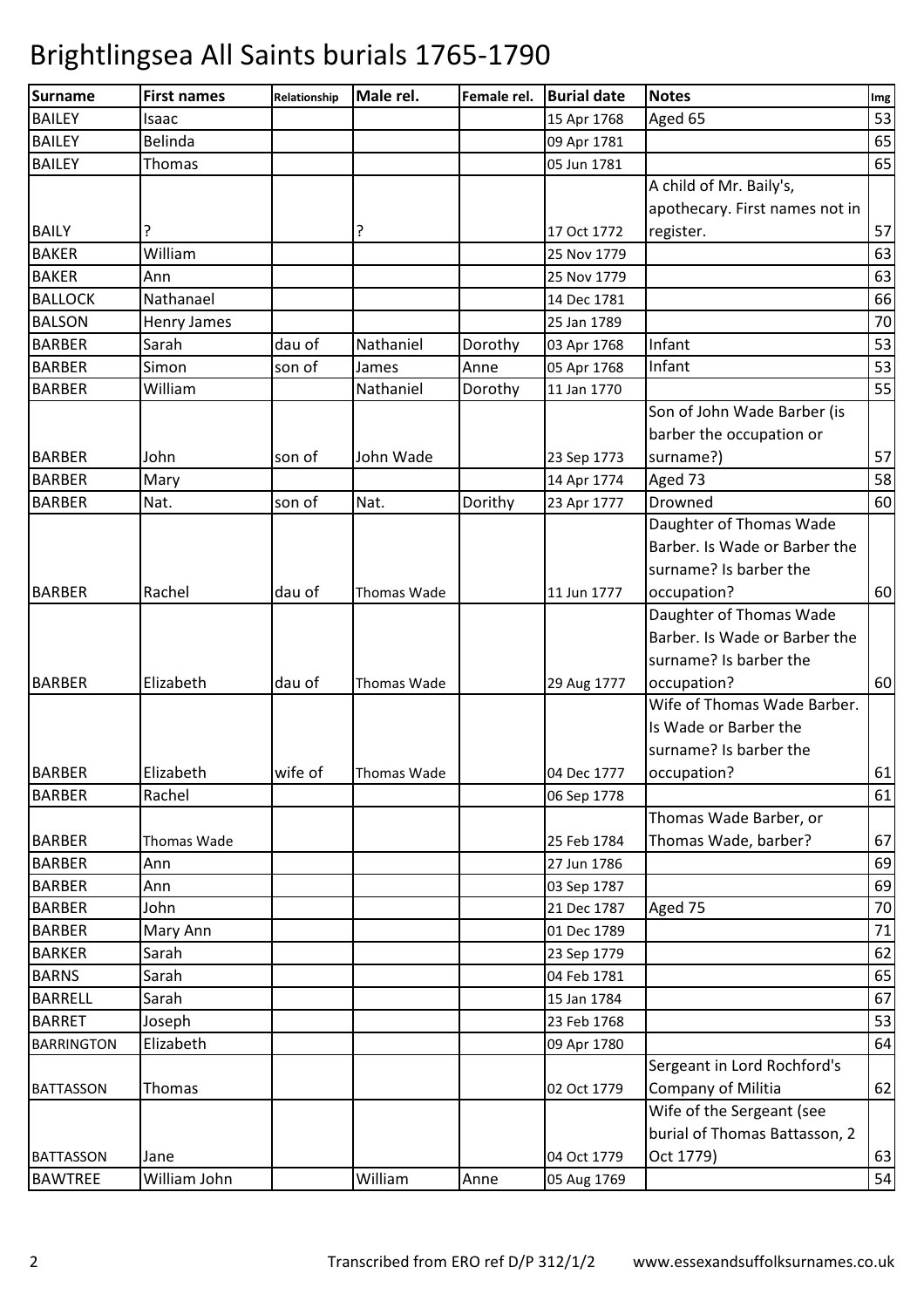| Surname           | <b>First names</b> | Relationship | Male rel. | Female rel. | <b>Burial date</b> | <b>Notes</b>                  | Img |
|-------------------|--------------------|--------------|-----------|-------------|--------------------|-------------------------------|-----|
|                   |                    |              |           |             |                    |                               |     |
| <b>BAWTREE</b>    | William            | son of       | William   |             | 26 Jun 1771        | Son of Mr. William Bawtree    | 56  |
| <b>BAWTREE</b>    |                    | wife of      | William   |             |                    | Wife of Mr. William Bawtree   | 59  |
| <b>BAWTREE</b>    | Ann<br>Deborah     | dau of       |           |             | 06 Apr 1776        | Sailor                        | 60  |
|                   |                    |              | Joseph    |             | 10 Sep 1777        |                               |     |
| <b>BAWTREE</b>    | Deborah            |              |           |             | 06 Apr 1783        |                               | 67  |
| <b>BAWTREE</b>    | Jemima             |              |           |             | 20 Mar 1786        |                               | 69  |
|                   | William            |              |           |             |                    | Was killed by a fall from his | 70  |
| <b>BAWTREE</b>    |                    |              |           |             | 24 Feb 1788        | horse                         |     |
| <b>BELL</b>       | Mary               |              |           |             | 25 Apr 1775        |                               | 59  |
| <b>BIGGS</b>      | John               |              |           |             | 25 May 1781        |                               | 65  |
| <b>BIRDSEYE</b>   | Sarah              |              |           |             | 21 Mar 1774        |                               | 58  |
| <b>BIRDSEYE</b>   | Sarah              |              |           |             | 11 Feb 1779        |                               | 62  |
| <b>BISHOP</b>     | John               |              |           |             | 02 Feb 1768        |                               | 53  |
| <b>BISHOP</b>     | Anne               |              | Dodd      | Anne        | 23 Apr 1771        |                               | 56  |
| <b>BISHOP</b>     | Dodd               |              |           |             | 03 Mar 1778        | A funeral sermon              | 61  |
| <b>BLITH</b>      | John               |              |           |             | 15 Feb 1767        |                               | 52  |
|                   |                    |              |           |             |                    | Wife of Samuel Blomfield,     |     |
| <b>BLOMFIELD</b>  | Mary               | wife of      | Samuel    |             | 22 Feb 1789        | daughter of Isaac Harwood     | 70  |
| <b>BLOMFIELD</b>  | Elizabeth          |              |           |             | 08 Nov 1789        |                               | 71  |
| <b>BLY</b>        | John               | son of       | Ezekiel   |             | 29 Dec 1774        |                               | 58  |
| <b>BOCKIN</b>     | Elizabeth          |              |           |             | 06 May 1774        |                               | 58  |
| <b>BOCKIN</b>     | John               |              |           |             | 06 Jun 1786        |                               | 69  |
| <b>BOCKIN</b>     | John               |              |           |             | 24 Nov 1790        |                               | 71  |
|                   |                    |              |           |             |                    | Mary & John, twin children    |     |
| <b>BOCKING</b>    | Mary               |              | John      | Mary        | 09 Mar 1768        | of                            | 53  |
|                   |                    |              |           |             |                    | Mary & John, twin children    |     |
| <b>BOCKING</b>    | John               |              | John      | Mary        | 09 Mar 1768        | of                            | 53  |
| <b>BOCKING</b>    | John               | son of       | John      | Mary        | 14 May 1772        |                               | 57  |
| <b>BOCKING</b>    | ?                  | child of     | John      |             | 19 Oct 1773        | A child of John Bockings      | 57  |
| <b>BOCKING</b>    | Sarah              |              |           |             | 27 Oct 1779        |                               | 63  |
| <b>BOND</b>       | Hannah             |              |           |             | 02 Apr 1778        |                               | 61  |
| <b>BOND</b>       | Mary               |              |           |             | 16 Jan 1785        | Aged 78                       | 68  |
| <b>BOOTHMAN</b>   | Mary               |              |           |             | 08 Feb 1774        | Aged 58                       | 58  |
| <b>BOWEL</b>      | Michael            |              |           |             | 27 Apr 1785        |                               | 68  |
| <b>BOWTELL</b>    | William            |              |           |             | 28 Mar 1765        |                               | 51  |
| <b>BRET</b>       | Sarah              |              |           |             | 09 May 1780        |                               | 64  |
| <b>BRET</b>       | Sarah              |              |           |             | 22 Sep 1781        |                               | 65  |
| <b>BRET</b>       | John               |              |           |             | 25 Sep 1781        |                               | 65  |
| <b>BRIGHTWELL</b> |                    | son of       |           |             | 16 Jul 1775        |                               | 59  |
| <b>BRIGHTWELL</b> | James              | son of       | James     |             | 05 Jan 1777        |                               | 60  |
|                   | James              |              | James     |             |                    |                               | 61  |
| <b>BRIGHTWELL</b> | Sarah              |              |           |             | 15 Oct 1778        |                               |     |
| <b>BROOKS</b>     | Susan              |              |           |             | 17 Apr 1782        |                               | 66  |
| <b>BROOKS</b>     | Susan              | wife of      | Joseph    |             | 19 Jun 1785        |                               | 68  |
| <b>BROWN</b>      | <b>Moses</b>       |              |           |             | 14 Sep 1766        | Drowned by accident           | 52  |
| <b>BROWN</b>      | Samuel             |              |           |             | 29 Jan 1785        | Pauper                        | 68  |
| <b>BROWN</b>      | Susan Maria        |              |           |             | 25 May 1786        |                               | 69  |
| <b>BROWN</b>      | Lucy Matilda       |              |           |             | 25 Jun 1786        |                               | 69  |
| <b>BROWN</b>      | Sarah              | child of     |           | Susan       | 27 Jul 1786        | Natural child of Susan        | 69  |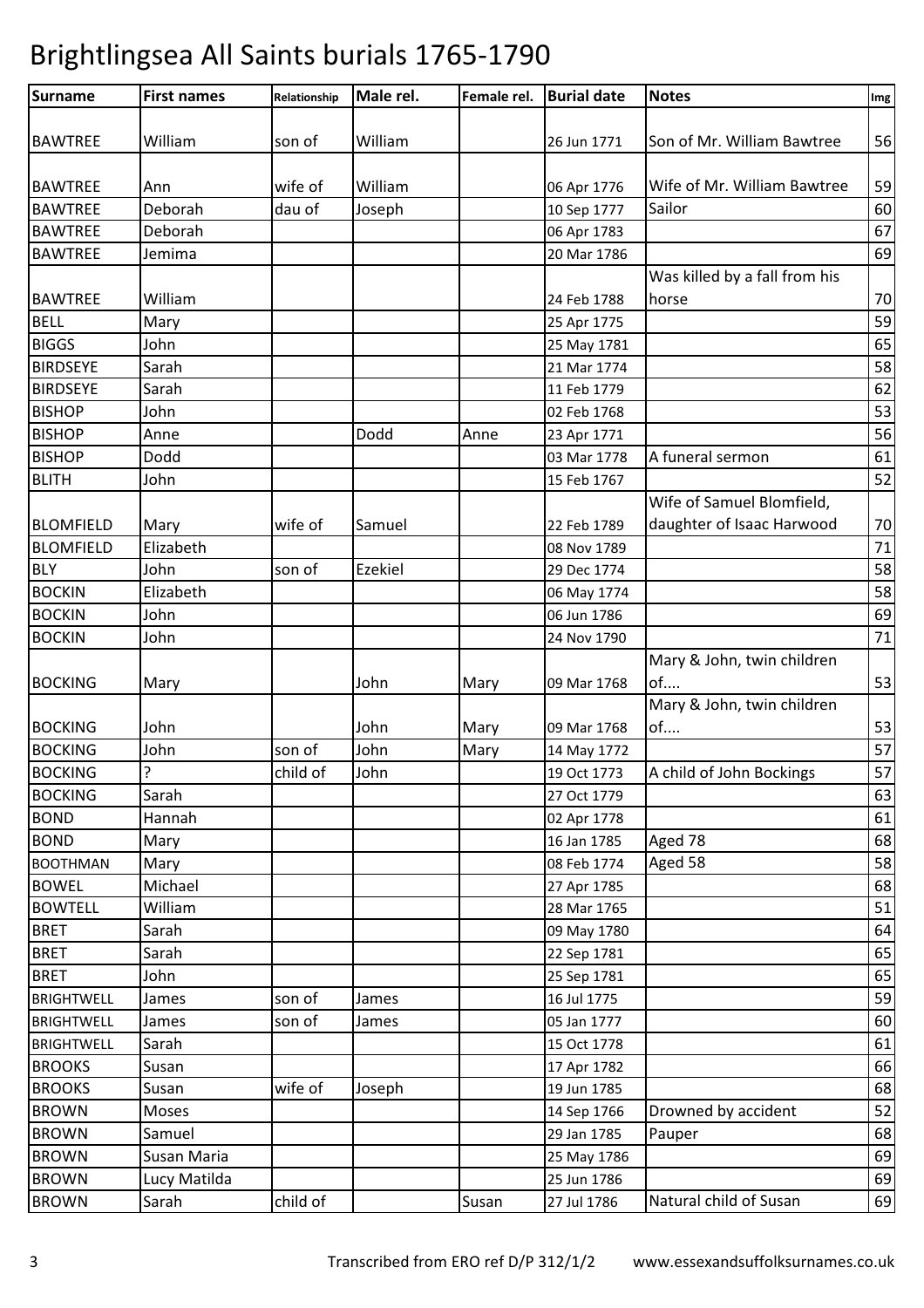| Surname          | <b>First names</b> | Relationship | Male rel.   | Female rel. | <b>Burial date</b> | <b>Notes</b>                    | Img |
|------------------|--------------------|--------------|-------------|-------------|--------------------|---------------------------------|-----|
| <b>BROWN</b>     | Lucy Mahalath      |              |             |             | 10 Sep 1788        |                                 | 70  |
| <b>BROWN</b>     | Robt. Fredrick     |              |             |             | 20 Oct 1789        |                                 | 71  |
| <b>BROWN</b>     | Charles            |              |             |             | 22 Dec 1790        |                                 | 71  |
| <b>BRUCE</b>     | William            |              |             |             | 03 Jan 1774        |                                 | 58  |
| <b>BRUCE</b>     | Rebekah            |              |             |             | 19 Oct 1777        |                                 | 60  |
| <b>BUCK</b>      | Mary               |              |             |             | 31 May 1784        |                                 | 68  |
| <b>BUCK</b>      | George             |              |             |             | 01 Jul 1784        |                                 | 68  |
| <b>BUCKLE</b>    | Martha             | dau of       | John        | Martha      | 20 Feb 1765        |                                 | 51  |
| <b>BUCKLE</b>    | Mary               |              |             |             | 30 Oct 1774        |                                 | 58  |
| <b>BUCKLE</b>    | John               | son of       | John        |             | 22 Mar 1776        |                                 | 59  |
| <b>BUCKLE</b>    |                    | wife of      | John        |             | 09 Apr 1776        | First name not in register      | 59  |
| <b>BUCKLE</b>    | Elizabeth          |              |             |             | 11 Aug 1777        |                                 | 60  |
| <b>BUCLE</b>     | 5.                 | child of     | John        |             | 18 Oct 1779        | A child of John Bucles          | 63  |
| <b>BULION</b>    | Vinter             | son of       | Richard     |             | 24 Nov 1773        |                                 | 57  |
| <b>BULSON</b>    | Mary               |              |             |             | 19 Dec 1770        |                                 | 56  |
| <b>BULSON</b>    | Richard            |              |             |             | 23 Aug 1783        |                                 | 67  |
| <b>BUMSTED</b>   | Robert             |              |             |             | 29 Jun 1768        |                                 | 54  |
| <b>BUNN</b>      | Susannah           |              |             |             | 28 May 1769        | Widow, aged 56                  | 54  |
| <b>BURGIS</b>    | Elizabeth          |              |             |             | 29 Jul 1778        |                                 | 61  |
| <b>BURGIS</b>    | Mary               |              |             |             | 30 Jun 1782        |                                 | 66  |
| <b>BURGIS</b>    | John               |              |             |             | 26 May 1789        |                                 | 70  |
|                  |                    |              |             |             |                    | Thomas Everett, natural child   |     |
| <b>BURGIS</b>    | Thomas             | child of     | John        |             | 17 Sep 1789        | of John Burgis                  | 71  |
| <b>BURNHAM</b>   | Frances            |              |             |             | 02 Dec 1787        |                                 | 69  |
| <b>BURREL</b>    | 5.                 |              | James       |             | 16 Sep 1772        | A child of James Burrel's.      | 57  |
| <b>BURREL</b>    | James              | son of       | James       |             | 19 Mar 1775        |                                 | 59  |
| <b>BURREL</b>    | Robert             |              |             |             | 14 Oct 1779        |                                 | 63  |
| <b>BURREL</b>    | Sarah              |              |             |             | 17 Feb 1782        |                                 | 66  |
| <b>BURREL</b>    | Mary               |              |             |             | 17 Sep 1790        | Pauper                          | 71  |
| <b>BURRELL</b>   | Robt.              |              |             |             | 05 Jan 1785        | Pauper                          | 68  |
|                  |                    |              |             |             |                    | Son of John Miller Butcher. Is  |     |
|                  |                    |              |             |             |                    | Butcher surname or              |     |
| <b>BUTCHER</b>   | William            | son of       | John Miller |             | 01 Nov 1778        | occupation?                     | 61  |
|                  |                    |              |             |             |                    | Daughter of Butcher Miller. Is  |     |
|                  |                    |              |             |             |                    | one a surname and the other     |     |
|                  |                    |              |             |             |                    | occupation? (see 1 Nov 1778     |     |
|                  |                    |              |             |             |                    | burial of William son of John   |     |
| <b>BUTCHER</b>   | Mary               | dau of       | ?           |             | 29 Dec 1778        | Miller Butcher)                 | 61  |
|                  |                    |              |             |             |                    |                                 |     |
|                  |                    |              |             |             |                    | John Miller Butcher. Is Butcher |     |
| <b>BUTCHER</b>   | John Miller        |              |             |             | 16 Apr 1780        | his occupation or surname?      | 64  |
| <b>BUTLER</b>    | Elizabeth          |              |             |             | 18 Oct 1765        |                                 | 51  |
| <b>CAMPEN</b>    | George             |              |             |             | 07 Jan 1766        |                                 | 52  |
| <b>CARTREY</b>   |                    | child of     |             | Amy         | 20 Aug 1773        | A child of Amy Cartrey          | 57  |
| <b>CATCHPOLE</b> | Ann                |              |             |             | 08 Feb 1777        |                                 | 60  |
| <b>CATCHPOLE</b> | Lydia              |              |             |             | 17 Nov 1779        |                                 | 63  |
| <b>CATCHPOLE</b> | William            |              |             |             | 01 Aug 1781        |                                 | 65  |
| <b>CATCHPOLE</b> | Ann                |              |             |             | 24 Dec 1790        |                                 | 71  |
| <b>CATER</b>     | John               |              |             |             | 24 Aug 1784        |                                 | 68  |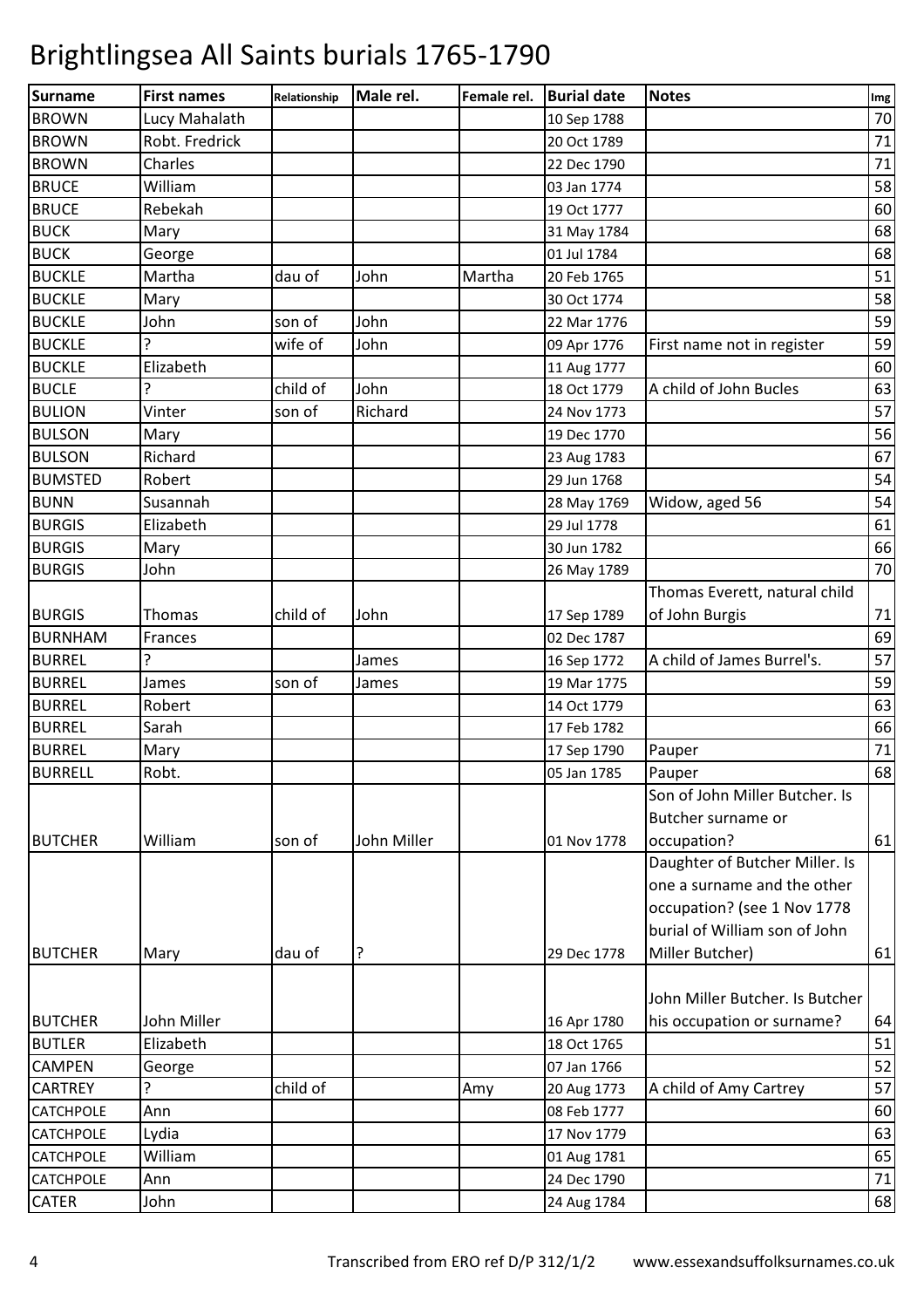| Surname           | <b>First names</b> | Relationship | Male rel. | Female rel. | <b>Burial date</b> | <b>Notes</b>               | Img |
|-------------------|--------------------|--------------|-----------|-------------|--------------------|----------------------------|-----|
| <b>CAUSTONE</b>   | Thomas             |              |           |             | 18 Mar 1786        | Pauper                     | 69  |
| <b>CAUSTONE</b>   | James              |              |           |             | 01 Feb 1790        | Pauper                     | 71  |
| <b>CHAMPION</b>   | Sarah              |              |           |             | 15 Feb 1779        |                            | 62  |
| <b>CHANDLER</b>   | George             |              |           |             | 04 May 1766        |                            | 52  |
| <b>CHANDLER</b>   | Ann                |              |           |             | 03 Sep 1771        |                            | 56  |
| <b>CHANDLER</b>   | Robt.              |              |           |             | 28 Jan 1780        |                            | 64  |
| <b>CHANDLER</b>   | Elizabeth          |              |           |             | 13 Jan 1782        |                            | 66  |
| <b>CHICK</b>      | Thomas             |              | Thomas    | Elizabeth   | 07 Jun 1770        | Infant                     | 55  |
| <b>CHICK</b>      | Joseph             |              |           |             | 05 Apr 1780        |                            | 64  |
| <b>CHICK</b>      | Joseph             |              |           |             | 01 May 1780        |                            | 64  |
| <b>CHICK</b>      | Joseph             |              |           |             | 26 Aug 1781        |                            | 65  |
| <b>CHICK</b>      | Sarah              |              |           |             | 19 Jan 1783        |                            | 66  |
| <b>CHICK</b>      | William            |              |           |             | 14 Jun 1783        |                            | 67  |
| <b>CHICK</b>      | Elizabeth          |              |           |             | 16 Apr 1786        | Pauper                     | 69  |
| <b>CHICK</b>      | William            |              |           |             | 20 Jun 1786        |                            | 69  |
| <b>CHURCH</b>     | Eleonora           |              |           |             | 22 Jan 1788        |                            | 70  |
| <b>CLARK</b>      | Mary               |              |           |             | 26 Mar 1768        | Infant                     | 53  |
| <b>CLARK</b>      | John               |              |           |             | 22 Sep 1771        |                            | 56  |
| <b>CLARK</b>      | Thomas             |              |           |             | 24 Jun 1774        | Aged 63                    | 58  |
| <b>CLARK</b>      | Elizabeth          | dau of       | Joseph    | Sarah       | 17 Aug 1777        |                            | 60  |
| <b>CLARK</b>      | Samuel             |              |           |             | 31 Jan 1780        | Drowned                    | 64  |
| <b>CLARK</b>      | Henry              |              |           |             | 17 Aug 1781        |                            | 65  |
| <b>CLARKE</b>     | Mary               | dau of       | Joseph    | Elizabeth   | 04 Mar 1766        |                            | 52  |
| <b>CLIFT</b>      | Elizabeth          | dau of       | Philbrick | Mary        | 28 Apr 1765        |                            | 51  |
| <b>COFT</b>       | Susan              | dau of       | William   | Mary        | 14 Sep 1766        |                            | 52  |
|                   |                    |              |           |             |                    | Susannah Whitmore          |     |
|                   | Susannah           |              |           |             |                    | Colchester. Is Colchester  |     |
| <b>COLCHESTER</b> | Whitmore           |              |           |             | 22 Nov 1778        | surname or abode?          | 61  |
| <b>COLE</b>       | Ann Agnes          | dau of       | Robt.     | Agnes       | 01 Apr 1765        |                            | 51  |
| <b>COLE</b>       | Robert             |              |           |             | 25 Feb 1776        |                            | 59  |
| <b>COLT</b>       | William            |              |           |             | 03 Jan 1769        | Aged 59                    | 54  |
| COOK              | Henry              |              |           |             | 27 May 1781        |                            | 65  |
| <b>COOK</b>       | Ann                |              |           |             | 19 May 1786        |                            | 69  |
| COOK              | William            |              |           |             | 17 Sep 1790        |                            | 71  |
| <b>COOPER</b>     | Susan              |              |           |             | 03 Aug 1788        |                            | 70  |
| <b>COPPIN</b>     | Sarah              | dau of       | James     | Sarah       | 10 May 1766        |                            | 52  |
| <b>COPPIN</b>     | ?                  | wife of      | William   |             | 01 Nov 1775        | First name not in register | 59  |
| <b>COPPIN</b>     | Mary               | dau of       | William   |             | 18 May 1777        |                            | 60  |
| <b>COURTEEN</b>   | Henry              |              |           |             | 20 Mar 1768        | Mr. Henry Courteen         | 53  |
| <b>CRESY</b>      | Elizabeth          |              |           |             | 23 Jun 1780        |                            | 64  |
| <b>CRESY</b>      | Mary               |              |           |             | 29 Aug 1781        |                            | 65  |
| <b>CROSS</b>      | Sarah              | wife of      | John      |             | 04 May 1766        | Abode: Layer Marney        | 52  |
| <b>CROXON</b>     | Margaret           |              |           |             | 12 May 1781        |                            | 65  |
| <b>CULPIT</b>     | William            |              |           |             | 07 Oct 1779        |                            | 63  |
| <b>DAVIS</b>      | Sarah              |              |           |             | 29 Nov 1783        |                            | 67  |
| <b>DAVIS</b>      | Matthew            |              |           |             | 17 Dec 1790        |                            | 71  |
| <b>DAVISS</b>     | Mathiss            |              |           |             | 09 Dec 1789        |                            | 71  |
| <b>DEATH</b>      | Ambrose            |              |           |             | 05 Jan 1767        |                            | 52  |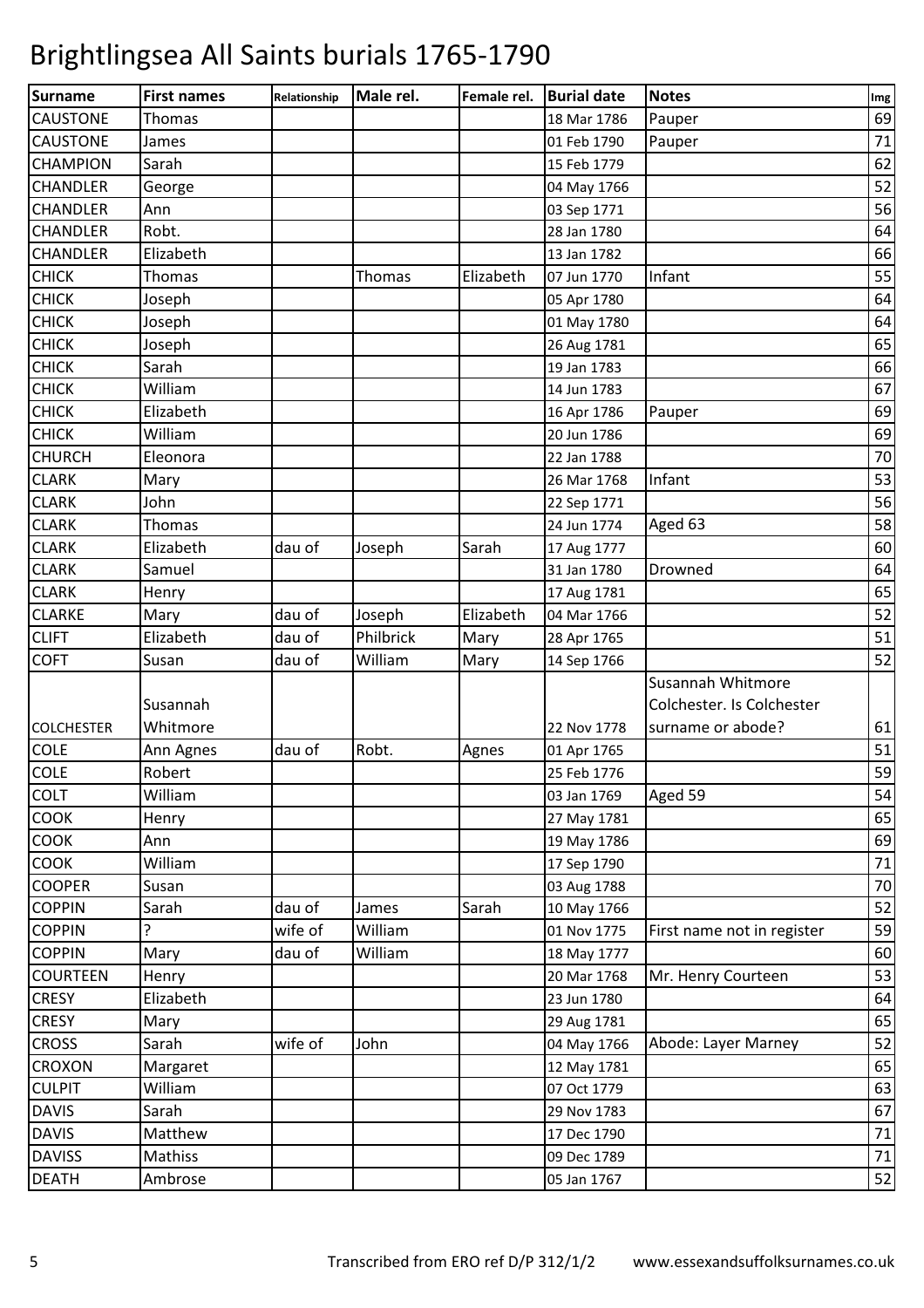| John Root Death, a natural<br>child of John Roots<br>64<br>John Root<br>child of<br>John<br>05 Apr 1780<br>William<br>65<br>03 May 1781<br>56<br>Richard<br>26 Apr 1772<br>Elizabeth<br>70<br>26 Feb 1789<br>69<br>John<br>19 Sep 1786<br>70<br>John<br>22 Jan 1789<br>56<br>John<br>10 Feb 1771<br>56<br>John<br>Mary<br>Mary<br>20 Feb 1771<br>66<br>Sarah<br>07 Feb 1782<br><b>DORSLEY</b><br>66<br>Sarah<br>Aged 89<br>29 Dec 1782<br>Elizabeth<br>70<br>14 Feb 1788<br>71<br>Robert<br>25 Apr 1790<br>58<br>wife of<br>The wife of Lewis Dredger<br>Lewis<br>09 Jan 1775<br>67<br>Mary<br>15 Oct 1783<br>65<br>Mary<br>13 Mar 1781<br><b>DUNNING</b><br>56<br>Mary<br>07 Apr 1772<br>A child of Christopher<br>64<br><b>Dunnings</b><br><b>DUNNING</b><br>child of<br>Christopher<br>03 Feb 1780<br>53<br><b>DUNNINGS</b><br>John<br>Christopher<br>Elizabeth<br>10 Apr 1768<br>56<br><b>DUNNINGS</b><br>Christopher<br>Elizabeth<br>Christopher<br>08 Apr 1771<br>57<br>Elizabeth<br><b>DUNNINGS</b><br>Christopher<br>Henry<br>son of<br>20 Sep 1772<br>58<br>John<br><b>DUNNINGS</b><br>John<br>son of<br>08 Mar 1774<br>68<br><b>DUNNINGS</b><br>Henry<br>02 Feb 1785<br>58<br>wife of<br><b>DUNSTILL</b><br>Hannah<br>Aged 76<br>Joseph<br>11 Jan 1774<br><b>DUNSTILL</b><br>Joshua<br>61<br>04 Aug 1778<br>52<br>Samuel<br>son of<br>11 Mar 1767<br>Samuel<br>Mary<br><b>DURRINGTON</b><br>53<br><b>DURRINGTON</b><br>Samuel<br>10 Nov 1767<br>53<br>dau of<br>Samuel<br>Mary<br>Mary<br>30 Mar 1768<br><b>DURRINGTON</b><br>52<br><b>EAGLE</b><br>William<br>06 Feb 1766<br><b>EAGLE</b><br>59<br>Mary<br>25 Sep 1775<br>A child of Mr. Eagles Dredger<br>(Dredger is presumably the<br>59<br>?<br>child of<br>?<br>occupation)<br>04 Nov 1775<br>A child of Widdow Eave. First<br>?<br>57<br>12 Oct 1772<br>names not in register.<br>Mary<br>dau of<br>Mary<br>51<br>Stephen<br>30 Jul 1765<br>53<br>Mary<br>Infant<br>Mary<br>Stephen<br>30 Mar 1768<br>54<br>Stephen<br>Mary<br>Infant<br>Thomas<br>17 Jun 1769<br>55<br>William<br>Stephen<br>Mary<br>12 May 1770<br>Infant<br>54<br>28 Jul 1769<br>Mary<br>ς<br>Richard<br>A child of Richard Ellen's.<br>57<br>10 Apr 1773<br>Richard<br>son of<br>Richard<br>58<br>23 Feb 1774<br>58<br>John<br>Richard<br>son of<br>23 Feb 1774<br>59<br>Richard<br>Richard<br>son of<br>27 Feb 1776<br><b>ELLIN</b><br>59<br>Richard<br>28 Feb 1776<br>54<br>dau of<br>John<br>Mary<br>Hannah<br>16 Jul 1768<br>Infant<br>55<br>Robert<br>John<br>Hannah<br>21 Feb 1770 | <b>Surname</b> | <b>First names</b> | Relationship | Male rel. | Female rel. | <b>Burial date</b> | <b>Notes</b> | Img |
|-------------------------------------------------------------------------------------------------------------------------------------------------------------------------------------------------------------------------------------------------------------------------------------------------------------------------------------------------------------------------------------------------------------------------------------------------------------------------------------------------------------------------------------------------------------------------------------------------------------------------------------------------------------------------------------------------------------------------------------------------------------------------------------------------------------------------------------------------------------------------------------------------------------------------------------------------------------------------------------------------------------------------------------------------------------------------------------------------------------------------------------------------------------------------------------------------------------------------------------------------------------------------------------------------------------------------------------------------------------------------------------------------------------------------------------------------------------------------------------------------------------------------------------------------------------------------------------------------------------------------------------------------------------------------------------------------------------------------------------------------------------------------------------------------------------------------------------------------------------------------------------------------------------------------------------------------------------------------------------------------------------------------------------------------------------------------------------------------------------------------------------------------------------------------------------------------------------------------------------------------------------------------------------------------------------------------------------------------------------------------------------------------------------------------------------------------------------------------------------------------------------------------------|----------------|--------------------|--------------|-----------|-------------|--------------------|--------------|-----|
|                                                                                                                                                                                                                                                                                                                                                                                                                                                                                                                                                                                                                                                                                                                                                                                                                                                                                                                                                                                                                                                                                                                                                                                                                                                                                                                                                                                                                                                                                                                                                                                                                                                                                                                                                                                                                                                                                                                                                                                                                                                                                                                                                                                                                                                                                                                                                                                                                                                                                                                               |                |                    |              |           |             |                    |              |     |
|                                                                                                                                                                                                                                                                                                                                                                                                                                                                                                                                                                                                                                                                                                                                                                                                                                                                                                                                                                                                                                                                                                                                                                                                                                                                                                                                                                                                                                                                                                                                                                                                                                                                                                                                                                                                                                                                                                                                                                                                                                                                                                                                                                                                                                                                                                                                                                                                                                                                                                                               | <b>DEATH</b>   |                    |              |           |             |                    |              |     |
|                                                                                                                                                                                                                                                                                                                                                                                                                                                                                                                                                                                                                                                                                                                                                                                                                                                                                                                                                                                                                                                                                                                                                                                                                                                                                                                                                                                                                                                                                                                                                                                                                                                                                                                                                                                                                                                                                                                                                                                                                                                                                                                                                                                                                                                                                                                                                                                                                                                                                                                               | <b>DEATH</b>   |                    |              |           |             |                    |              |     |
|                                                                                                                                                                                                                                                                                                                                                                                                                                                                                                                                                                                                                                                                                                                                                                                                                                                                                                                                                                                                                                                                                                                                                                                                                                                                                                                                                                                                                                                                                                                                                                                                                                                                                                                                                                                                                                                                                                                                                                                                                                                                                                                                                                                                                                                                                                                                                                                                                                                                                                                               | <b>DENT</b>    |                    |              |           |             |                    |              |     |
|                                                                                                                                                                                                                                                                                                                                                                                                                                                                                                                                                                                                                                                                                                                                                                                                                                                                                                                                                                                                                                                                                                                                                                                                                                                                                                                                                                                                                                                                                                                                                                                                                                                                                                                                                                                                                                                                                                                                                                                                                                                                                                                                                                                                                                                                                                                                                                                                                                                                                                                               | <b>DENT</b>    |                    |              |           |             |                    |              |     |
|                                                                                                                                                                                                                                                                                                                                                                                                                                                                                                                                                                                                                                                                                                                                                                                                                                                                                                                                                                                                                                                                                                                                                                                                                                                                                                                                                                                                                                                                                                                                                                                                                                                                                                                                                                                                                                                                                                                                                                                                                                                                                                                                                                                                                                                                                                                                                                                                                                                                                                                               | <b>DINES</b>   |                    |              |           |             |                    |              |     |
|                                                                                                                                                                                                                                                                                                                                                                                                                                                                                                                                                                                                                                                                                                                                                                                                                                                                                                                                                                                                                                                                                                                                                                                                                                                                                                                                                                                                                                                                                                                                                                                                                                                                                                                                                                                                                                                                                                                                                                                                                                                                                                                                                                                                                                                                                                                                                                                                                                                                                                                               | <b>DINES</b>   |                    |              |           |             |                    |              |     |
|                                                                                                                                                                                                                                                                                                                                                                                                                                                                                                                                                                                                                                                                                                                                                                                                                                                                                                                                                                                                                                                                                                                                                                                                                                                                                                                                                                                                                                                                                                                                                                                                                                                                                                                                                                                                                                                                                                                                                                                                                                                                                                                                                                                                                                                                                                                                                                                                                                                                                                                               | <b>DODD</b>    |                    |              |           |             |                    |              |     |
|                                                                                                                                                                                                                                                                                                                                                                                                                                                                                                                                                                                                                                                                                                                                                                                                                                                                                                                                                                                                                                                                                                                                                                                                                                                                                                                                                                                                                                                                                                                                                                                                                                                                                                                                                                                                                                                                                                                                                                                                                                                                                                                                                                                                                                                                                                                                                                                                                                                                                                                               | <b>DODD</b>    |                    |              |           |             |                    |              |     |
|                                                                                                                                                                                                                                                                                                                                                                                                                                                                                                                                                                                                                                                                                                                                                                                                                                                                                                                                                                                                                                                                                                                                                                                                                                                                                                                                                                                                                                                                                                                                                                                                                                                                                                                                                                                                                                                                                                                                                                                                                                                                                                                                                                                                                                                                                                                                                                                                                                                                                                                               | <b>DODD</b>    |                    |              |           |             |                    |              |     |
|                                                                                                                                                                                                                                                                                                                                                                                                                                                                                                                                                                                                                                                                                                                                                                                                                                                                                                                                                                                                                                                                                                                                                                                                                                                                                                                                                                                                                                                                                                                                                                                                                                                                                                                                                                                                                                                                                                                                                                                                                                                                                                                                                                                                                                                                                                                                                                                                                                                                                                                               |                |                    |              |           |             |                    |              |     |
|                                                                                                                                                                                                                                                                                                                                                                                                                                                                                                                                                                                                                                                                                                                                                                                                                                                                                                                                                                                                                                                                                                                                                                                                                                                                                                                                                                                                                                                                                                                                                                                                                                                                                                                                                                                                                                                                                                                                                                                                                                                                                                                                                                                                                                                                                                                                                                                                                                                                                                                               | <b>DRAKE</b>   |                    |              |           |             |                    |              |     |
|                                                                                                                                                                                                                                                                                                                                                                                                                                                                                                                                                                                                                                                                                                                                                                                                                                                                                                                                                                                                                                                                                                                                                                                                                                                                                                                                                                                                                                                                                                                                                                                                                                                                                                                                                                                                                                                                                                                                                                                                                                                                                                                                                                                                                                                                                                                                                                                                                                                                                                                               | <b>DRAKE</b>   |                    |              |           |             |                    |              |     |
|                                                                                                                                                                                                                                                                                                                                                                                                                                                                                                                                                                                                                                                                                                                                                                                                                                                                                                                                                                                                                                                                                                                                                                                                                                                                                                                                                                                                                                                                                                                                                                                                                                                                                                                                                                                                                                                                                                                                                                                                                                                                                                                                                                                                                                                                                                                                                                                                                                                                                                                               | <b>DREDGER</b> |                    |              |           |             |                    |              |     |
|                                                                                                                                                                                                                                                                                                                                                                                                                                                                                                                                                                                                                                                                                                                                                                                                                                                                                                                                                                                                                                                                                                                                                                                                                                                                                                                                                                                                                                                                                                                                                                                                                                                                                                                                                                                                                                                                                                                                                                                                                                                                                                                                                                                                                                                                                                                                                                                                                                                                                                                               | <b>DRURY</b>   |                    |              |           |             |                    |              |     |
|                                                                                                                                                                                                                                                                                                                                                                                                                                                                                                                                                                                                                                                                                                                                                                                                                                                                                                                                                                                                                                                                                                                                                                                                                                                                                                                                                                                                                                                                                                                                                                                                                                                                                                                                                                                                                                                                                                                                                                                                                                                                                                                                                                                                                                                                                                                                                                                                                                                                                                                               | <b>DUCKET</b>  |                    |              |           |             |                    |              |     |
|                                                                                                                                                                                                                                                                                                                                                                                                                                                                                                                                                                                                                                                                                                                                                                                                                                                                                                                                                                                                                                                                                                                                                                                                                                                                                                                                                                                                                                                                                                                                                                                                                                                                                                                                                                                                                                                                                                                                                                                                                                                                                                                                                                                                                                                                                                                                                                                                                                                                                                                               |                |                    |              |           |             |                    |              |     |
|                                                                                                                                                                                                                                                                                                                                                                                                                                                                                                                                                                                                                                                                                                                                                                                                                                                                                                                                                                                                                                                                                                                                                                                                                                                                                                                                                                                                                                                                                                                                                                                                                                                                                                                                                                                                                                                                                                                                                                                                                                                                                                                                                                                                                                                                                                                                                                                                                                                                                                                               |                |                    |              |           |             |                    |              |     |
|                                                                                                                                                                                                                                                                                                                                                                                                                                                                                                                                                                                                                                                                                                                                                                                                                                                                                                                                                                                                                                                                                                                                                                                                                                                                                                                                                                                                                                                                                                                                                                                                                                                                                                                                                                                                                                                                                                                                                                                                                                                                                                                                                                                                                                                                                                                                                                                                                                                                                                                               |                |                    |              |           |             |                    |              |     |
|                                                                                                                                                                                                                                                                                                                                                                                                                                                                                                                                                                                                                                                                                                                                                                                                                                                                                                                                                                                                                                                                                                                                                                                                                                                                                                                                                                                                                                                                                                                                                                                                                                                                                                                                                                                                                                                                                                                                                                                                                                                                                                                                                                                                                                                                                                                                                                                                                                                                                                                               |                |                    |              |           |             |                    |              |     |
|                                                                                                                                                                                                                                                                                                                                                                                                                                                                                                                                                                                                                                                                                                                                                                                                                                                                                                                                                                                                                                                                                                                                                                                                                                                                                                                                                                                                                                                                                                                                                                                                                                                                                                                                                                                                                                                                                                                                                                                                                                                                                                                                                                                                                                                                                                                                                                                                                                                                                                                               |                |                    |              |           |             |                    |              |     |
|                                                                                                                                                                                                                                                                                                                                                                                                                                                                                                                                                                                                                                                                                                                                                                                                                                                                                                                                                                                                                                                                                                                                                                                                                                                                                                                                                                                                                                                                                                                                                                                                                                                                                                                                                                                                                                                                                                                                                                                                                                                                                                                                                                                                                                                                                                                                                                                                                                                                                                                               |                |                    |              |           |             |                    |              |     |
|                                                                                                                                                                                                                                                                                                                                                                                                                                                                                                                                                                                                                                                                                                                                                                                                                                                                                                                                                                                                                                                                                                                                                                                                                                                                                                                                                                                                                                                                                                                                                                                                                                                                                                                                                                                                                                                                                                                                                                                                                                                                                                                                                                                                                                                                                                                                                                                                                                                                                                                               |                |                    |              |           |             |                    |              |     |
|                                                                                                                                                                                                                                                                                                                                                                                                                                                                                                                                                                                                                                                                                                                                                                                                                                                                                                                                                                                                                                                                                                                                                                                                                                                                                                                                                                                                                                                                                                                                                                                                                                                                                                                                                                                                                                                                                                                                                                                                                                                                                                                                                                                                                                                                                                                                                                                                                                                                                                                               |                |                    |              |           |             |                    |              |     |
|                                                                                                                                                                                                                                                                                                                                                                                                                                                                                                                                                                                                                                                                                                                                                                                                                                                                                                                                                                                                                                                                                                                                                                                                                                                                                                                                                                                                                                                                                                                                                                                                                                                                                                                                                                                                                                                                                                                                                                                                                                                                                                                                                                                                                                                                                                                                                                                                                                                                                                                               |                |                    |              |           |             |                    |              |     |
|                                                                                                                                                                                                                                                                                                                                                                                                                                                                                                                                                                                                                                                                                                                                                                                                                                                                                                                                                                                                                                                                                                                                                                                                                                                                                                                                                                                                                                                                                                                                                                                                                                                                                                                                                                                                                                                                                                                                                                                                                                                                                                                                                                                                                                                                                                                                                                                                                                                                                                                               |                |                    |              |           |             |                    |              |     |
|                                                                                                                                                                                                                                                                                                                                                                                                                                                                                                                                                                                                                                                                                                                                                                                                                                                                                                                                                                                                                                                                                                                                                                                                                                                                                                                                                                                                                                                                                                                                                                                                                                                                                                                                                                                                                                                                                                                                                                                                                                                                                                                                                                                                                                                                                                                                                                                                                                                                                                                               |                |                    |              |           |             |                    |              |     |
|                                                                                                                                                                                                                                                                                                                                                                                                                                                                                                                                                                                                                                                                                                                                                                                                                                                                                                                                                                                                                                                                                                                                                                                                                                                                                                                                                                                                                                                                                                                                                                                                                                                                                                                                                                                                                                                                                                                                                                                                                                                                                                                                                                                                                                                                                                                                                                                                                                                                                                                               |                |                    |              |           |             |                    |              |     |
|                                                                                                                                                                                                                                                                                                                                                                                                                                                                                                                                                                                                                                                                                                                                                                                                                                                                                                                                                                                                                                                                                                                                                                                                                                                                                                                                                                                                                                                                                                                                                                                                                                                                                                                                                                                                                                                                                                                                                                                                                                                                                                                                                                                                                                                                                                                                                                                                                                                                                                                               |                |                    |              |           |             |                    |              |     |
|                                                                                                                                                                                                                                                                                                                                                                                                                                                                                                                                                                                                                                                                                                                                                                                                                                                                                                                                                                                                                                                                                                                                                                                                                                                                                                                                                                                                                                                                                                                                                                                                                                                                                                                                                                                                                                                                                                                                                                                                                                                                                                                                                                                                                                                                                                                                                                                                                                                                                                                               |                |                    |              |           |             |                    |              |     |
|                                                                                                                                                                                                                                                                                                                                                                                                                                                                                                                                                                                                                                                                                                                                                                                                                                                                                                                                                                                                                                                                                                                                                                                                                                                                                                                                                                                                                                                                                                                                                                                                                                                                                                                                                                                                                                                                                                                                                                                                                                                                                                                                                                                                                                                                                                                                                                                                                                                                                                                               |                |                    |              |           |             |                    |              |     |
|                                                                                                                                                                                                                                                                                                                                                                                                                                                                                                                                                                                                                                                                                                                                                                                                                                                                                                                                                                                                                                                                                                                                                                                                                                                                                                                                                                                                                                                                                                                                                                                                                                                                                                                                                                                                                                                                                                                                                                                                                                                                                                                                                                                                                                                                                                                                                                                                                                                                                                                               | <b>EAGLE</b>   |                    |              |           |             |                    |              |     |
|                                                                                                                                                                                                                                                                                                                                                                                                                                                                                                                                                                                                                                                                                                                                                                                                                                                                                                                                                                                                                                                                                                                                                                                                                                                                                                                                                                                                                                                                                                                                                                                                                                                                                                                                                                                                                                                                                                                                                                                                                                                                                                                                                                                                                                                                                                                                                                                                                                                                                                                               | <b>EAVE</b>    |                    |              |           |             |                    |              |     |
|                                                                                                                                                                                                                                                                                                                                                                                                                                                                                                                                                                                                                                                                                                                                                                                                                                                                                                                                                                                                                                                                                                                                                                                                                                                                                                                                                                                                                                                                                                                                                                                                                                                                                                                                                                                                                                                                                                                                                                                                                                                                                                                                                                                                                                                                                                                                                                                                                                                                                                                               | <b>EAVES</b>   |                    |              |           |             |                    |              |     |
|                                                                                                                                                                                                                                                                                                                                                                                                                                                                                                                                                                                                                                                                                                                                                                                                                                                                                                                                                                                                                                                                                                                                                                                                                                                                                                                                                                                                                                                                                                                                                                                                                                                                                                                                                                                                                                                                                                                                                                                                                                                                                                                                                                                                                                                                                                                                                                                                                                                                                                                               | <b>EAVES</b>   |                    |              |           |             |                    |              |     |
|                                                                                                                                                                                                                                                                                                                                                                                                                                                                                                                                                                                                                                                                                                                                                                                                                                                                                                                                                                                                                                                                                                                                                                                                                                                                                                                                                                                                                                                                                                                                                                                                                                                                                                                                                                                                                                                                                                                                                                                                                                                                                                                                                                                                                                                                                                                                                                                                                                                                                                                               | <b>EAVES</b>   |                    |              |           |             |                    |              |     |
|                                                                                                                                                                                                                                                                                                                                                                                                                                                                                                                                                                                                                                                                                                                                                                                                                                                                                                                                                                                                                                                                                                                                                                                                                                                                                                                                                                                                                                                                                                                                                                                                                                                                                                                                                                                                                                                                                                                                                                                                                                                                                                                                                                                                                                                                                                                                                                                                                                                                                                                               | <b>EAVES</b>   |                    |              |           |             |                    |              |     |
|                                                                                                                                                                                                                                                                                                                                                                                                                                                                                                                                                                                                                                                                                                                                                                                                                                                                                                                                                                                                                                                                                                                                                                                                                                                                                                                                                                                                                                                                                                                                                                                                                                                                                                                                                                                                                                                                                                                                                                                                                                                                                                                                                                                                                                                                                                                                                                                                                                                                                                                               | <b>EILARD</b>  |                    |              |           |             |                    |              |     |
|                                                                                                                                                                                                                                                                                                                                                                                                                                                                                                                                                                                                                                                                                                                                                                                                                                                                                                                                                                                                                                                                                                                                                                                                                                                                                                                                                                                                                                                                                                                                                                                                                                                                                                                                                                                                                                                                                                                                                                                                                                                                                                                                                                                                                                                                                                                                                                                                                                                                                                                               | <b>ELLEN</b>   |                    |              |           |             |                    |              |     |
|                                                                                                                                                                                                                                                                                                                                                                                                                                                                                                                                                                                                                                                                                                                                                                                                                                                                                                                                                                                                                                                                                                                                                                                                                                                                                                                                                                                                                                                                                                                                                                                                                                                                                                                                                                                                                                                                                                                                                                                                                                                                                                                                                                                                                                                                                                                                                                                                                                                                                                                               | <b>ELLEN</b>   |                    |              |           |             |                    |              |     |
|                                                                                                                                                                                                                                                                                                                                                                                                                                                                                                                                                                                                                                                                                                                                                                                                                                                                                                                                                                                                                                                                                                                                                                                                                                                                                                                                                                                                                                                                                                                                                                                                                                                                                                                                                                                                                                                                                                                                                                                                                                                                                                                                                                                                                                                                                                                                                                                                                                                                                                                               | <b>ELLEN</b>   |                    |              |           |             |                    |              |     |
|                                                                                                                                                                                                                                                                                                                                                                                                                                                                                                                                                                                                                                                                                                                                                                                                                                                                                                                                                                                                                                                                                                                                                                                                                                                                                                                                                                                                                                                                                                                                                                                                                                                                                                                                                                                                                                                                                                                                                                                                                                                                                                                                                                                                                                                                                                                                                                                                                                                                                                                               | <b>ELLEN</b>   |                    |              |           |             |                    |              |     |
|                                                                                                                                                                                                                                                                                                                                                                                                                                                                                                                                                                                                                                                                                                                                                                                                                                                                                                                                                                                                                                                                                                                                                                                                                                                                                                                                                                                                                                                                                                                                                                                                                                                                                                                                                                                                                                                                                                                                                                                                                                                                                                                                                                                                                                                                                                                                                                                                                                                                                                                               |                |                    |              |           |             |                    |              |     |
|                                                                                                                                                                                                                                                                                                                                                                                                                                                                                                                                                                                                                                                                                                                                                                                                                                                                                                                                                                                                                                                                                                                                                                                                                                                                                                                                                                                                                                                                                                                                                                                                                                                                                                                                                                                                                                                                                                                                                                                                                                                                                                                                                                                                                                                                                                                                                                                                                                                                                                                               | <b>ELLIS</b>   |                    |              |           |             |                    |              |     |
|                                                                                                                                                                                                                                                                                                                                                                                                                                                                                                                                                                                                                                                                                                                                                                                                                                                                                                                                                                                                                                                                                                                                                                                                                                                                                                                                                                                                                                                                                                                                                                                                                                                                                                                                                                                                                                                                                                                                                                                                                                                                                                                                                                                                                                                                                                                                                                                                                                                                                                                               | <b>ELLIS</b>   |                    |              |           |             |                    |              |     |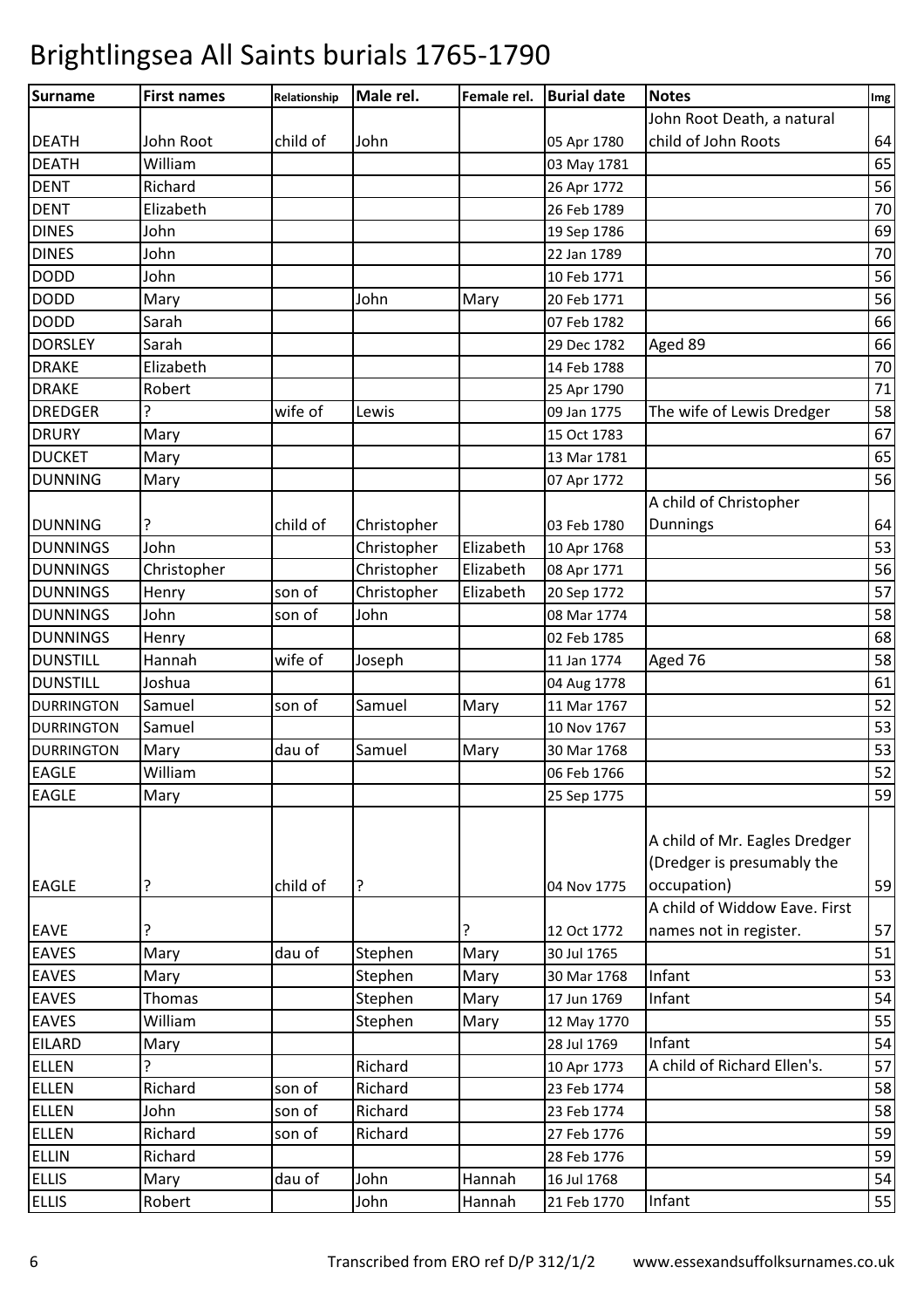| 56<br>dau of<br>John<br>Hannah<br>Rose<br>13 Apr 1772<br>58<br>Hannah Maria<br>26 Mar 1774<br>60<br>Anna Maria<br>01 Jan 1777<br>64<br>Ezekiel<br>26 Jun 1780<br>58<br>Samuel<br>17 Dec 1773<br>59<br>Mary<br>18 Jan 1776<br>65<br>John<br>19 Feb 1781<br>Revd. John Everard<br>27 Aug 1785<br>Mary<br>Thomas Everett, natural child<br>child of<br>of John Burgis<br>Thomas<br>John<br>17 Sep 1789<br>Henry Evett, son-in-law of Mr.<br>?<br>Sherlock<br>26 Jun 1771<br>Henry<br>wife of<br>The wife of Thomas Fansley<br>?<br>Thomas<br>12 Jun 1773<br>30 Sep 1783<br>Isaac<br>Mary<br>15 Sep 1787<br>Infant<br>Sarah<br>26 Jul 1767<br>wife of<br>Avis<br>Thomas<br>23 Sep 1767<br>dau of<br>Thomas<br>Ann<br>26 Jul 1772<br>Ann<br>wife of<br>Ann<br>Thomas<br>15 Apr 1777<br>Hannah<br>10 Apr 1781<br>24 Aug 1788<br><b>FARRINGTON</b><br>Isaac<br><b>FEN</b><br>John<br>23 Mar 1774<br>Martha<br>dau of<br>George<br>21 Apr 1776<br><b>FEN</b><br>William<br>son of<br>05 Jan 1778<br>George<br><b>FEN</b><br>Junior<br>George<br>23 Jan 1780<br>John<br>dau of<br>Mary<br>27 May 1766<br>Robert<br>Robert<br>son of<br>Mary<br>06 Nov 1766<br>John<br>Aged 52<br>29 Apr 1770<br><b>FERROW</b><br>John<br>22 Oct 1787<br>Richard Field Miller - is Miller<br>Richard<br>surname or occupation?<br>30 May 1784<br>William<br>29 Oct 1783<br>John<br>05 Feb 1782<br>Infant<br>Anne<br>21 Sep 1767<br>Mary<br>16 Apr 1768<br>Infant<br>John<br>Samuel<br>Mary<br>11 Feb 1771<br>5.<br>5.<br>child of<br>A child of Master Flower<br>12 Oct 1773<br>John<br>Simon<br>son of<br>19 Feb 1776<br>John<br>Pauper<br>26 Dec 1785<br>Mary<br>24 Jan 1786<br>Pauper<br>05 Jan 1781<br>James<br>William<br>08 Dec 1789<br>Mary<br>19 Dec 1790<br>Joseph<br>19 Feb 1779<br>Mary<br>14 Oct 1779<br>Sarah<br>23 Oct 1779<br>William<br>26 Jan 1783 | Surname           | <b>First names</b> | Relationship | Male rel. | Female rel. | <b>Burial date</b> | <b>Notes</b> | Img |
|-------------------------------------------------------------------------------------------------------------------------------------------------------------------------------------------------------------------------------------------------------------------------------------------------------------------------------------------------------------------------------------------------------------------------------------------------------------------------------------------------------------------------------------------------------------------------------------------------------------------------------------------------------------------------------------------------------------------------------------------------------------------------------------------------------------------------------------------------------------------------------------------------------------------------------------------------------------------------------------------------------------------------------------------------------------------------------------------------------------------------------------------------------------------------------------------------------------------------------------------------------------------------------------------------------------------------------------------------------------------------------------------------------------------------------------------------------------------------------------------------------------------------------------------------------------------------------------------------------------------------------------------------------------------------------------------------------------------------------------------------------------------------------------------------------------------------------------------|-------------------|--------------------|--------------|-----------|-------------|--------------------|--------------|-----|
|                                                                                                                                                                                                                                                                                                                                                                                                                                                                                                                                                                                                                                                                                                                                                                                                                                                                                                                                                                                                                                                                                                                                                                                                                                                                                                                                                                                                                                                                                                                                                                                                                                                                                                                                                                                                                                           | <b>ELLIS</b>      |                    |              |           |             |                    |              |     |
|                                                                                                                                                                                                                                                                                                                                                                                                                                                                                                                                                                                                                                                                                                                                                                                                                                                                                                                                                                                                                                                                                                                                                                                                                                                                                                                                                                                                                                                                                                                                                                                                                                                                                                                                                                                                                                           | <b>ELLIS</b>      |                    |              |           |             |                    |              |     |
|                                                                                                                                                                                                                                                                                                                                                                                                                                                                                                                                                                                                                                                                                                                                                                                                                                                                                                                                                                                                                                                                                                                                                                                                                                                                                                                                                                                                                                                                                                                                                                                                                                                                                                                                                                                                                                           | <b>ELLIS</b>      |                    |              |           |             |                    |              |     |
|                                                                                                                                                                                                                                                                                                                                                                                                                                                                                                                                                                                                                                                                                                                                                                                                                                                                                                                                                                                                                                                                                                                                                                                                                                                                                                                                                                                                                                                                                                                                                                                                                                                                                                                                                                                                                                           | <b>EMERSON</b>    |                    |              |           |             |                    |              |     |
|                                                                                                                                                                                                                                                                                                                                                                                                                                                                                                                                                                                                                                                                                                                                                                                                                                                                                                                                                                                                                                                                                                                                                                                                                                                                                                                                                                                                                                                                                                                                                                                                                                                                                                                                                                                                                                           | <b>EMSDEN</b>     |                    |              |           |             |                    |              |     |
|                                                                                                                                                                                                                                                                                                                                                                                                                                                                                                                                                                                                                                                                                                                                                                                                                                                                                                                                                                                                                                                                                                                                                                                                                                                                                                                                                                                                                                                                                                                                                                                                                                                                                                                                                                                                                                           | <b>EMSDEN</b>     |                    |              |           |             |                    |              |     |
|                                                                                                                                                                                                                                                                                                                                                                                                                                                                                                                                                                                                                                                                                                                                                                                                                                                                                                                                                                                                                                                                                                                                                                                                                                                                                                                                                                                                                                                                                                                                                                                                                                                                                                                                                                                                                                           | <b>EVERARD</b>    |                    |              |           |             |                    |              |     |
| 71<br>56<br>57<br>67<br>69<br>52<br>52<br>57<br>60<br>65<br>70<br>58<br>59<br>61<br>64<br>52<br>52<br>55<br>69<br>68<br>67<br>66<br>52<br>53<br>56<br>57<br>59<br>68<br>69<br>65<br>71<br>71<br>62<br>63<br>63<br>66                                                                                                                                                                                                                                                                                                                                                                                                                                                                                                                                                                                                                                                                                                                                                                                                                                                                                                                                                                                                                                                                                                                                                                                                                                                                                                                                                                                                                                                                                                                                                                                                                      | <b>EVERARD</b>    |                    |              |           |             |                    |              | 68  |
|                                                                                                                                                                                                                                                                                                                                                                                                                                                                                                                                                                                                                                                                                                                                                                                                                                                                                                                                                                                                                                                                                                                                                                                                                                                                                                                                                                                                                                                                                                                                                                                                                                                                                                                                                                                                                                           |                   |                    |              |           |             |                    |              |     |
|                                                                                                                                                                                                                                                                                                                                                                                                                                                                                                                                                                                                                                                                                                                                                                                                                                                                                                                                                                                                                                                                                                                                                                                                                                                                                                                                                                                                                                                                                                                                                                                                                                                                                                                                                                                                                                           | <b>EVERETT</b>    |                    |              |           |             |                    |              |     |
|                                                                                                                                                                                                                                                                                                                                                                                                                                                                                                                                                                                                                                                                                                                                                                                                                                                                                                                                                                                                                                                                                                                                                                                                                                                                                                                                                                                                                                                                                                                                                                                                                                                                                                                                                                                                                                           |                   |                    |              |           |             |                    |              |     |
|                                                                                                                                                                                                                                                                                                                                                                                                                                                                                                                                                                                                                                                                                                                                                                                                                                                                                                                                                                                                                                                                                                                                                                                                                                                                                                                                                                                                                                                                                                                                                                                                                                                                                                                                                                                                                                           | <b>EVETT</b>      |                    |              |           |             |                    |              |     |
|                                                                                                                                                                                                                                                                                                                                                                                                                                                                                                                                                                                                                                                                                                                                                                                                                                                                                                                                                                                                                                                                                                                                                                                                                                                                                                                                                                                                                                                                                                                                                                                                                                                                                                                                                                                                                                           |                   |                    |              |           |             |                    |              |     |
|                                                                                                                                                                                                                                                                                                                                                                                                                                                                                                                                                                                                                                                                                                                                                                                                                                                                                                                                                                                                                                                                                                                                                                                                                                                                                                                                                                                                                                                                                                                                                                                                                                                                                                                                                                                                                                           | <b>FANSLEY</b>    |                    |              |           |             |                    |              |     |
|                                                                                                                                                                                                                                                                                                                                                                                                                                                                                                                                                                                                                                                                                                                                                                                                                                                                                                                                                                                                                                                                                                                                                                                                                                                                                                                                                                                                                                                                                                                                                                                                                                                                                                                                                                                                                                           | <b>FARRAH</b>     |                    |              |           |             |                    |              |     |
|                                                                                                                                                                                                                                                                                                                                                                                                                                                                                                                                                                                                                                                                                                                                                                                                                                                                                                                                                                                                                                                                                                                                                                                                                                                                                                                                                                                                                                                                                                                                                                                                                                                                                                                                                                                                                                           | <b>FARRAH</b>     |                    |              |           |             |                    |              |     |
|                                                                                                                                                                                                                                                                                                                                                                                                                                                                                                                                                                                                                                                                                                                                                                                                                                                                                                                                                                                                                                                                                                                                                                                                                                                                                                                                                                                                                                                                                                                                                                                                                                                                                                                                                                                                                                           | <b>FARRINGTON</b> |                    |              |           |             |                    |              |     |
|                                                                                                                                                                                                                                                                                                                                                                                                                                                                                                                                                                                                                                                                                                                                                                                                                                                                                                                                                                                                                                                                                                                                                                                                                                                                                                                                                                                                                                                                                                                                                                                                                                                                                                                                                                                                                                           | <b>FARRINGTON</b> |                    |              |           |             |                    |              |     |
|                                                                                                                                                                                                                                                                                                                                                                                                                                                                                                                                                                                                                                                                                                                                                                                                                                                                                                                                                                                                                                                                                                                                                                                                                                                                                                                                                                                                                                                                                                                                                                                                                                                                                                                                                                                                                                           | <b>FARRINGTON</b> |                    |              |           |             |                    |              |     |
|                                                                                                                                                                                                                                                                                                                                                                                                                                                                                                                                                                                                                                                                                                                                                                                                                                                                                                                                                                                                                                                                                                                                                                                                                                                                                                                                                                                                                                                                                                                                                                                                                                                                                                                                                                                                                                           | <b>FARRINGTON</b> |                    |              |           |             |                    |              |     |
|                                                                                                                                                                                                                                                                                                                                                                                                                                                                                                                                                                                                                                                                                                                                                                                                                                                                                                                                                                                                                                                                                                                                                                                                                                                                                                                                                                                                                                                                                                                                                                                                                                                                                                                                                                                                                                           | <b>FARRINGTON</b> |                    |              |           |             |                    |              |     |
|                                                                                                                                                                                                                                                                                                                                                                                                                                                                                                                                                                                                                                                                                                                                                                                                                                                                                                                                                                                                                                                                                                                                                                                                                                                                                                                                                                                                                                                                                                                                                                                                                                                                                                                                                                                                                                           |                   |                    |              |           |             |                    |              |     |
|                                                                                                                                                                                                                                                                                                                                                                                                                                                                                                                                                                                                                                                                                                                                                                                                                                                                                                                                                                                                                                                                                                                                                                                                                                                                                                                                                                                                                                                                                                                                                                                                                                                                                                                                                                                                                                           |                   |                    |              |           |             |                    |              |     |
|                                                                                                                                                                                                                                                                                                                                                                                                                                                                                                                                                                                                                                                                                                                                                                                                                                                                                                                                                                                                                                                                                                                                                                                                                                                                                                                                                                                                                                                                                                                                                                                                                                                                                                                                                                                                                                           | <b>FEN</b>        |                    |              |           |             |                    |              |     |
|                                                                                                                                                                                                                                                                                                                                                                                                                                                                                                                                                                                                                                                                                                                                                                                                                                                                                                                                                                                                                                                                                                                                                                                                                                                                                                                                                                                                                                                                                                                                                                                                                                                                                                                                                                                                                                           |                   |                    |              |           |             |                    |              |     |
|                                                                                                                                                                                                                                                                                                                                                                                                                                                                                                                                                                                                                                                                                                                                                                                                                                                                                                                                                                                                                                                                                                                                                                                                                                                                                                                                                                                                                                                                                                                                                                                                                                                                                                                                                                                                                                           |                   |                    |              |           |             |                    |              |     |
|                                                                                                                                                                                                                                                                                                                                                                                                                                                                                                                                                                                                                                                                                                                                                                                                                                                                                                                                                                                                                                                                                                                                                                                                                                                                                                                                                                                                                                                                                                                                                                                                                                                                                                                                                                                                                                           | <b>FENN</b>       |                    |              |           |             |                    |              |     |
|                                                                                                                                                                                                                                                                                                                                                                                                                                                                                                                                                                                                                                                                                                                                                                                                                                                                                                                                                                                                                                                                                                                                                                                                                                                                                                                                                                                                                                                                                                                                                                                                                                                                                                                                                                                                                                           | <b>FENN</b>       |                    |              |           |             |                    |              |     |
|                                                                                                                                                                                                                                                                                                                                                                                                                                                                                                                                                                                                                                                                                                                                                                                                                                                                                                                                                                                                                                                                                                                                                                                                                                                                                                                                                                                                                                                                                                                                                                                                                                                                                                                                                                                                                                           | <b>FENN</b>       |                    |              |           |             |                    |              |     |
|                                                                                                                                                                                                                                                                                                                                                                                                                                                                                                                                                                                                                                                                                                                                                                                                                                                                                                                                                                                                                                                                                                                                                                                                                                                                                                                                                                                                                                                                                                                                                                                                                                                                                                                                                                                                                                           |                   |                    |              |           |             |                    |              |     |
|                                                                                                                                                                                                                                                                                                                                                                                                                                                                                                                                                                                                                                                                                                                                                                                                                                                                                                                                                                                                                                                                                                                                                                                                                                                                                                                                                                                                                                                                                                                                                                                                                                                                                                                                                                                                                                           | <b>FIELD</b>      |                    |              |           |             |                    |              |     |
|                                                                                                                                                                                                                                                                                                                                                                                                                                                                                                                                                                                                                                                                                                                                                                                                                                                                                                                                                                                                                                                                                                                                                                                                                                                                                                                                                                                                                                                                                                                                                                                                                                                                                                                                                                                                                                           | <b>FISHER</b>     |                    |              |           |             |                    |              |     |
|                                                                                                                                                                                                                                                                                                                                                                                                                                                                                                                                                                                                                                                                                                                                                                                                                                                                                                                                                                                                                                                                                                                                                                                                                                                                                                                                                                                                                                                                                                                                                                                                                                                                                                                                                                                                                                           | <b>FISK</b>       |                    |              |           |             |                    |              |     |
|                                                                                                                                                                                                                                                                                                                                                                                                                                                                                                                                                                                                                                                                                                                                                                                                                                                                                                                                                                                                                                                                                                                                                                                                                                                                                                                                                                                                                                                                                                                                                                                                                                                                                                                                                                                                                                           | <b>FLOWER</b>     |                    |              |           |             |                    |              |     |
|                                                                                                                                                                                                                                                                                                                                                                                                                                                                                                                                                                                                                                                                                                                                                                                                                                                                                                                                                                                                                                                                                                                                                                                                                                                                                                                                                                                                                                                                                                                                                                                                                                                                                                                                                                                                                                           | <b>FLOWER</b>     |                    |              |           |             |                    |              |     |
|                                                                                                                                                                                                                                                                                                                                                                                                                                                                                                                                                                                                                                                                                                                                                                                                                                                                                                                                                                                                                                                                                                                                                                                                                                                                                                                                                                                                                                                                                                                                                                                                                                                                                                                                                                                                                                           | <b>FLOWER</b>     |                    |              |           |             |                    |              |     |
|                                                                                                                                                                                                                                                                                                                                                                                                                                                                                                                                                                                                                                                                                                                                                                                                                                                                                                                                                                                                                                                                                                                                                                                                                                                                                                                                                                                                                                                                                                                                                                                                                                                                                                                                                                                                                                           | <b>FLOWER</b>     |                    |              |           |             |                    |              |     |
|                                                                                                                                                                                                                                                                                                                                                                                                                                                                                                                                                                                                                                                                                                                                                                                                                                                                                                                                                                                                                                                                                                                                                                                                                                                                                                                                                                                                                                                                                                                                                                                                                                                                                                                                                                                                                                           | <b>FLOWER</b>     |                    |              |           |             |                    |              |     |
|                                                                                                                                                                                                                                                                                                                                                                                                                                                                                                                                                                                                                                                                                                                                                                                                                                                                                                                                                                                                                                                                                                                                                                                                                                                                                                                                                                                                                                                                                                                                                                                                                                                                                                                                                                                                                                           | <b>FLOWER</b>     |                    |              |           |             |                    |              |     |
|                                                                                                                                                                                                                                                                                                                                                                                                                                                                                                                                                                                                                                                                                                                                                                                                                                                                                                                                                                                                                                                                                                                                                                                                                                                                                                                                                                                                                                                                                                                                                                                                                                                                                                                                                                                                                                           | <b>FLOWER</b>     |                    |              |           |             |                    |              |     |
|                                                                                                                                                                                                                                                                                                                                                                                                                                                                                                                                                                                                                                                                                                                                                                                                                                                                                                                                                                                                                                                                                                                                                                                                                                                                                                                                                                                                                                                                                                                                                                                                                                                                                                                                                                                                                                           | <b>FOLWER</b>     |                    |              |           |             |                    |              |     |
|                                                                                                                                                                                                                                                                                                                                                                                                                                                                                                                                                                                                                                                                                                                                                                                                                                                                                                                                                                                                                                                                                                                                                                                                                                                                                                                                                                                                                                                                                                                                                                                                                                                                                                                                                                                                                                           | <b>FOWLER</b>     |                    |              |           |             |                    |              |     |
|                                                                                                                                                                                                                                                                                                                                                                                                                                                                                                                                                                                                                                                                                                                                                                                                                                                                                                                                                                                                                                                                                                                                                                                                                                                                                                                                                                                                                                                                                                                                                                                                                                                                                                                                                                                                                                           | <b>FOWLER</b>     |                    |              |           |             |                    |              |     |
|                                                                                                                                                                                                                                                                                                                                                                                                                                                                                                                                                                                                                                                                                                                                                                                                                                                                                                                                                                                                                                                                                                                                                                                                                                                                                                                                                                                                                                                                                                                                                                                                                                                                                                                                                                                                                                           | <b>FRANCIS</b>    |                    |              |           |             |                    |              |     |
|                                                                                                                                                                                                                                                                                                                                                                                                                                                                                                                                                                                                                                                                                                                                                                                                                                                                                                                                                                                                                                                                                                                                                                                                                                                                                                                                                                                                                                                                                                                                                                                                                                                                                                                                                                                                                                           | <b>FRANCIS</b>    |                    |              |           |             |                    |              |     |
|                                                                                                                                                                                                                                                                                                                                                                                                                                                                                                                                                                                                                                                                                                                                                                                                                                                                                                                                                                                                                                                                                                                                                                                                                                                                                                                                                                                                                                                                                                                                                                                                                                                                                                                                                                                                                                           | <b>FRANCIS</b>    |                    |              |           |             |                    |              |     |
|                                                                                                                                                                                                                                                                                                                                                                                                                                                                                                                                                                                                                                                                                                                                                                                                                                                                                                                                                                                                                                                                                                                                                                                                                                                                                                                                                                                                                                                                                                                                                                                                                                                                                                                                                                                                                                           | <b>FRANCIS</b>    |                    |              |           |             |                    |              |     |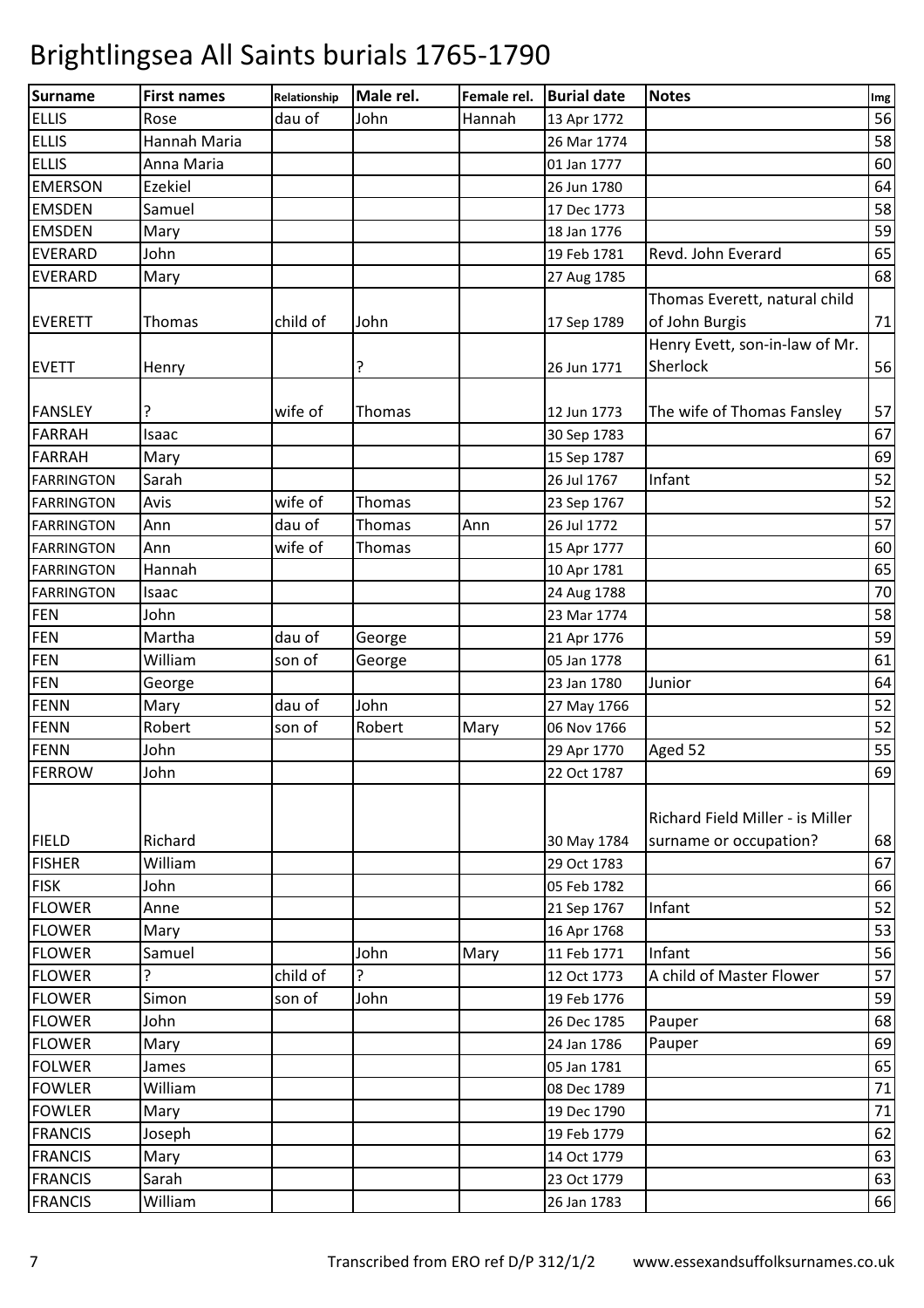| Surname           | <b>First names</b> | Relationship | Male rel. | Female rel. | <b>Burial date</b> | <b>Notes</b>                    | Img |
|-------------------|--------------------|--------------|-----------|-------------|--------------------|---------------------------------|-----|
| <b>FRENCH</b>     | John               |              |           |             | 15 Jan 1778        |                                 | 61  |
| <b>FRENCH</b>     | Mary               | wife of      | John      |             | 01 Aug 1779        |                                 | 62  |
| <b>FRENCH</b>     | John               |              |           |             | 02 Oct 1782        |                                 | 66  |
| <b>FROST</b>      | Hannah             | wife of      | Stephen   |             | 24 Feb 1765        |                                 | 51  |
| <b>FROST</b>      | Elizabeth          |              |           |             | 21 Jan 1779        |                                 | 62  |
| <b>GASSARD</b>    | Robert             |              |           |             | 06 Feb 1771        | Aged 24                         | 56  |
|                   |                    |              |           |             |                    | Anthony General, apprentice     |     |
| <b>GENERAL</b>    | Anthony            |              | ?         |             | 06 Jul 1771        | to Mr. Shed                     | 56  |
| <b>GILES</b>      | John               |              |           |             | 05 Jun 1781        |                                 | 65  |
| <b>GOODCHILD</b>  | Mary               | dau of       | Robert    | Mary        | 28 Mar 1773        |                                 | 57  |
| <b>GOODCHILD</b>  | Mary               |              |           |             | 11 Jul 1779        |                                 | 62  |
| <b>GOODCHILD</b>  | Robert             |              |           |             | 07 Sep 1783        |                                 | 67  |
| <b>GOODWIN</b>    | Samuel             | son of       | William   | Mary        | 26 May 1765        |                                 | 51  |
| <b>GOODWIN</b>    | Mary               | wife of      | William   |             | 28 Apr 1766        |                                 | 52  |
| <b>GOODWIN</b>    | William            |              |           |             | 13 May 1766        | Infant                          | 52  |
| <b>GOODWIN</b>    | Charles            |              |           |             | 25 Oct 1770        | Aged 25                         | 55  |
| <b>GREEN</b>      | Martha             |              |           |             | 08 Mar 1784        | Pauper                          | 67  |
| <b>GRIMES</b>     | Ann                | wife of      | David     |             | 26 Apr 1765        |                                 | 51  |
| <b>GRIMES</b>     | Hannah             | dau of       | David     | Ann         | 26 Apr 1765        |                                 | 51  |
| <b>GRIMES</b>     | Susannah           | dau of       | David     |             | 06 Aug 1765        |                                 | 51  |
| <b>GRIMES</b>     | David              |              |           |             | 21 Mar 1779        |                                 | 62  |
| <b>GUDWIN</b>     | Mary               |              |           |             | 07 Jan 1777        |                                 | 60  |
| <b>GUDWIN</b>     | Elizabeth          |              |           |             | 18 Oct 1780        |                                 | 64  |
| <b>GULL</b>       | William            |              |           |             | 12 Mar 1788        |                                 | 70  |
|                   |                    |              |           |             |                    |                                 |     |
| H[AU]LL           | Benjamin           |              |           |             | 23 Apr 1777        | Unclear if this is Hall or Hull | 60  |
| H[EO]RN           | George             |              |           |             | 25 Jun 1768        |                                 | 54  |
| <b>HAILS</b>      | Hannah             |              |           |             | 13 Oct 1779        |                                 | 63  |
| <b>HALL</b>       | Mary               |              |           |             | 21 Aug 1768        | Spurious                        | 54  |
| <b>HALLS</b>      | John               |              |           |             | 19 Feb 1766        |                                 | 52  |
| <b>HALLS</b>      | John               |              |           |             | 28 Jul 1772        |                                 | 57  |
| <b>HALLS</b>      | Mary               |              |           |             | 11 May 1779        |                                 | 62  |
| <b>HALSEY</b>     | Charles            |              |           |             | 03 Dec 1777        |                                 | 60  |
| <b>HALSEY</b>     | Catherine          | wife of      | Joseph    |             | 26 Feb 1783        |                                 | 67  |
| <b>HALSEY</b>     | Elizabeth          |              |           |             | 22 Feb 1785        | Pauper                          | 68  |
| <b>HARE</b>       | Mary               |              |           |             | 22 Jan 1767        |                                 | 52  |
| <b>HARISS</b>     | Maria              |              |           |             | 21 Mar 1786        |                                 | 69  |
| <b>HARRINGTON</b> | Tamathi            | wife of      | William   |             | 11 Mar 1769        |                                 | 54  |
| <b>HARRIS</b>     | William            |              |           |             | 13 Dec 1766        | Senior                          | 52  |
| <b>HARRIS</b>     | William            |              |           |             | 17 Dec 1766        | Junior                          | 52  |
| <b>HARRIS</b>     | Wm.                | son of       | James     | Rose        | 30 Nov 1773        |                                 | 57  |
| <b>HARRIS</b>     | William            |              |           |             | 27 Sep 1774        | Aged 30                         | 58  |
| <b>HARRIS</b>     | James              | son of       | James     | Rose        | 22 Apr 1775        |                                 | 59  |
| <b>HARRIS</b>     | Mary               |              |           |             | 10 Nov 1777        |                                 | 60  |
| <b>HART</b>       | John               |              |           |             | 28 Nov 1778        |                                 | 61  |
| <b>HART</b>       | John               |              |           |             | 07 Apr 1780        |                                 | 64  |
| <b>HARVEY</b>     | Nathaniel          |              |           |             | 02 Jun 1768        |                                 | 53  |
| <b>HARVEY</b>     | Sarah              | dau of       | William   |             | 21 Feb 1777        |                                 | 60  |
| <b>HARVEY</b>     | Elizabeth          |              |           |             | 28 Jan 1778        |                                 | 61  |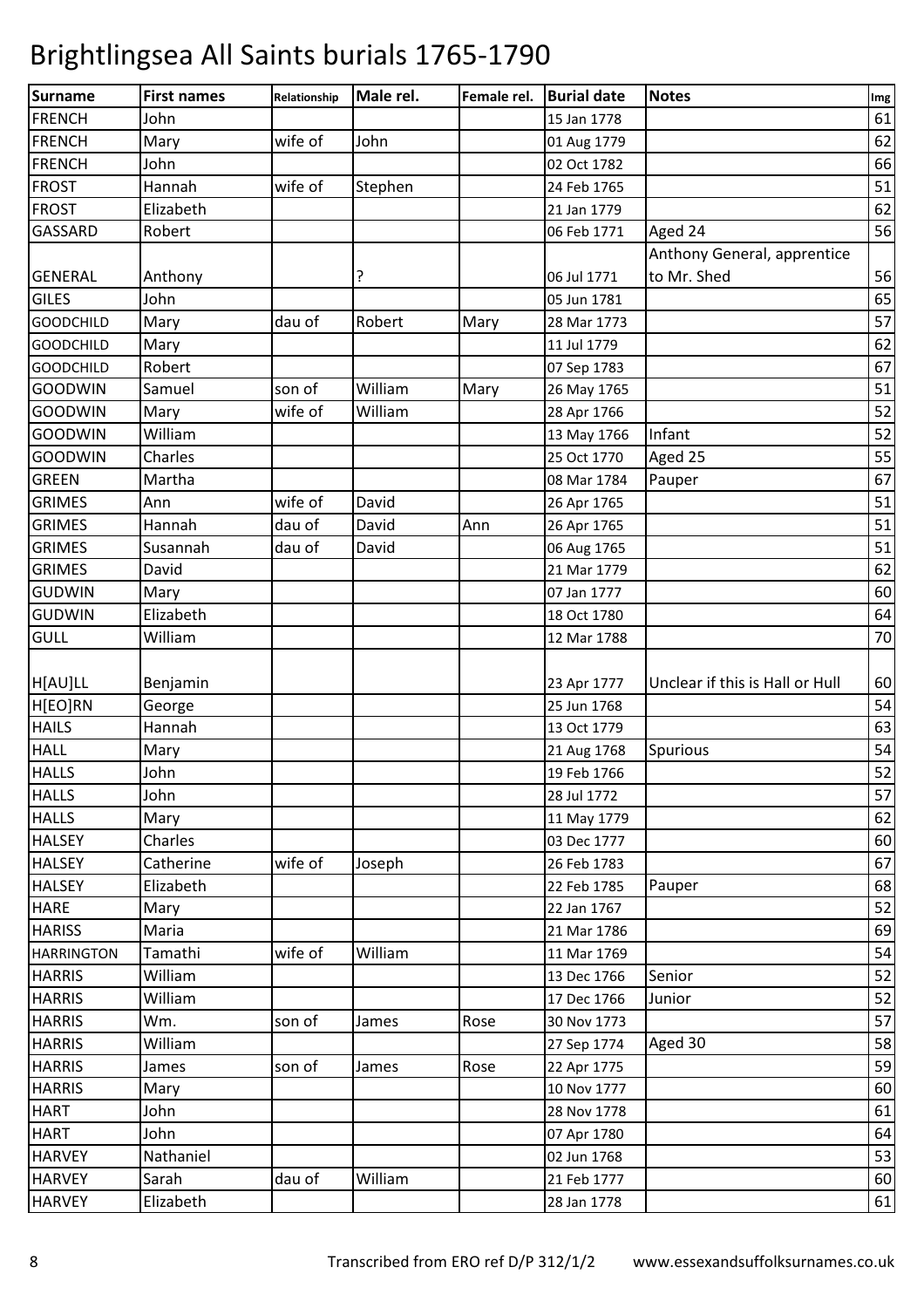| <b>Surname</b>     | <b>First names</b> | Relationship | Male rel.    | Female rel. | <b>Burial date</b> | <b>Notes</b>                   | Img |
|--------------------|--------------------|--------------|--------------|-------------|--------------------|--------------------------------|-----|
| <b>HARVEY</b>      | Sarah              |              |              |             | 06 Apr 1783        |                                | 67  |
| <b>HARVEY</b>      | George             |              |              |             | 04 Mar 1786        | Pauper                         | 69  |
| <b>HARWOOD</b>     | Elizabeth          |              |              |             | 29 Mar 1770        | Aged 59                        | 55  |
|                    |                    |              |              |             |                    | The wife of Mr. Harwood. First |     |
| <b>HARWOOD</b>     | ?                  | wife of      | ?            |             | 01 Sep 1772        | names not in register.         | 57  |
|                    |                    |              |              |             |                    |                                |     |
| <b>HARWOOD</b>     | ?                  | child of     | Edmund       |             | 10 Jun 1773        | A child of Edmund Harwood's.   | 57  |
| <b>HARWOOD</b>     | Sarah              |              |              |             | 10 Apr 1779        |                                | 62  |
| <b>HARWOOD</b>     | Sarah              |              |              |             | 20 May 1779        |                                | 62  |
|                    |                    |              |              |             |                    | Wife of Samuel Blomfield,      |     |
| <b>HARWOOD</b>     | Mary               | dau of       | Isaac        |             | 22 Feb 1789        | daughter of Isaac Harwood      | 70  |
| <b>HATEEN</b>      | Susannah           |              |              |             | 19 Sep 1770        |                                | 55  |
| <b>HAWARD</b>      | Sarah              | dau of       | Robert       |             | 05 Feb 1775        |                                | 58  |
| <b>HE[TL]STONE</b> | Sarah              |              |              |             | 12 Dec 1779        |                                | 63  |
| <b>HEAD</b>        | Mary               |              |              |             | 04 Feb 1782        |                                | 66  |
| <b>HEART</b>       | Sukey              |              |              |             | 20 Feb 1782        |                                | 66  |
| <b>HEART</b>       | Maria              |              |              |             | 09 Apr 1784        |                                | 67  |
| <b>HEDGETHORN</b>  | Sarah              |              | Samuel       | Anne        | 30 Oct 1768        | Infant                         | 54  |
| <b>HEDGETHORN</b>  | William            |              |              |             | 16 Aug 1781        |                                | 65  |
| <b>HEFFER</b>      | John               |              |              |             | 25 Jun 1782        |                                | 66  |
| <b>HEFFER</b>      | Elizabeth          |              |              |             | 18 Aug 1787        |                                | 69  |
| <b>HEFFER</b>      | Samuel             |              |              |             | 22 Jul 1789        |                                | 71  |
| <b>HELEN</b>       | Richard            |              | Richard      | Mary        | 09 Mar 1771        |                                | 56  |
| <b>HILL</b>        | Mary               |              |              |             | 28 Oct 1767        | Infant                         | 53  |
| <b>HILLS</b>       | Benjamin           |              |              |             | 08 Jun 1774        | Aged 43                        | 58  |
| <b>HILLS</b>       | Samuel             |              |              |             | 01 Mar 1788        |                                | 70  |
| <b>HOBART</b>      | Mary               | wife of      | <b>Miles</b> |             | 23 Jan 1771        | Aged 70                        | 56  |
| <b>HOBART</b>      | Miles              |              |              |             | 27 Dec 1779        | Senior                         | 63  |
| <b>HODGSON</b>     | Mary               | wife of      | Joseph       |             | 02 Dec 1787        |                                | 69  |
| <b>HOLDER</b>      | Hannah             |              |              |             | 04 Mar 1768        |                                | 53  |
| <b>HOLDER</b>      | Sarah              |              | Thomas       | Hannah      | 06 Oct 1770        |                                | 56  |
| <b>HOLDER</b>      | Mary               |              | Thomas       | Elizabeth   | 09 Apr 1771        |                                | 56  |
| <b>HOLDER</b>      | William            | son of       |              | Elizabeth   | 23 Jun 1771        | Spurious                       | 56  |
| <b>HOLDER</b>      | Sarah              | dau of       | William      | Sarah       | 08 Nov 1771        |                                | 56  |
| <b>HOLDER</b>      | William            |              |              |             | 15 May 1772        | Abode: Frating                 | 57  |
| <b>HOLDER</b>      |                    | child of     | George       |             | 11 Oct 1773        | A child of George Holder       | 57  |
| <b>HOLDIER</b>     | 5.                 | wife of      | George       |             | 24 Jul 1773        | The wife of George Holdier     | 57  |
| <b>HOLDIER</b>     | William            | son of       | George       |             | 22 Sep 1773        |                                | 57  |
| <b>HOLDIER</b>     | Elizabeth          | wife of      | Thomas       |             | 10 Dec 1775        |                                | 59  |
| <b>HOLDIER</b>     | Robert             |              |              |             | 24 Oct 1777        |                                | 60  |
| <b>HOLDIER</b>     | Sally              |              |              |             | 19 Oct 1781        |                                | 65  |
| <b>HOLDIER</b>     | Thomas             |              |              |             | 09 Aug 1786        | Thomas Holdier jnr             | 69  |
|                    |                    |              |              |             |                    | Pauper. First name not in      |     |
| <b>HOLDIER</b>     | ς                  | wife of      | Thomas       |             | 12 Nov 1787        | register.                      | 69  |
| <b>HORN</b>        | George             |              |              |             | 03 Aug 1770        | Aged 49                        | 55  |
| <b>HORN</b>        | 5.                 |              |              |             | 07 Jun 1776        | <b>Widdow Horn</b>             | 60  |
| HOW                | <sup>2</sup>       | child of     | ?            |             | 09 Nov 1776        | A child of Mr. Hows            | 60  |
| HOW                | James              |              |              |             | 24 Jan 1779        |                                | 62  |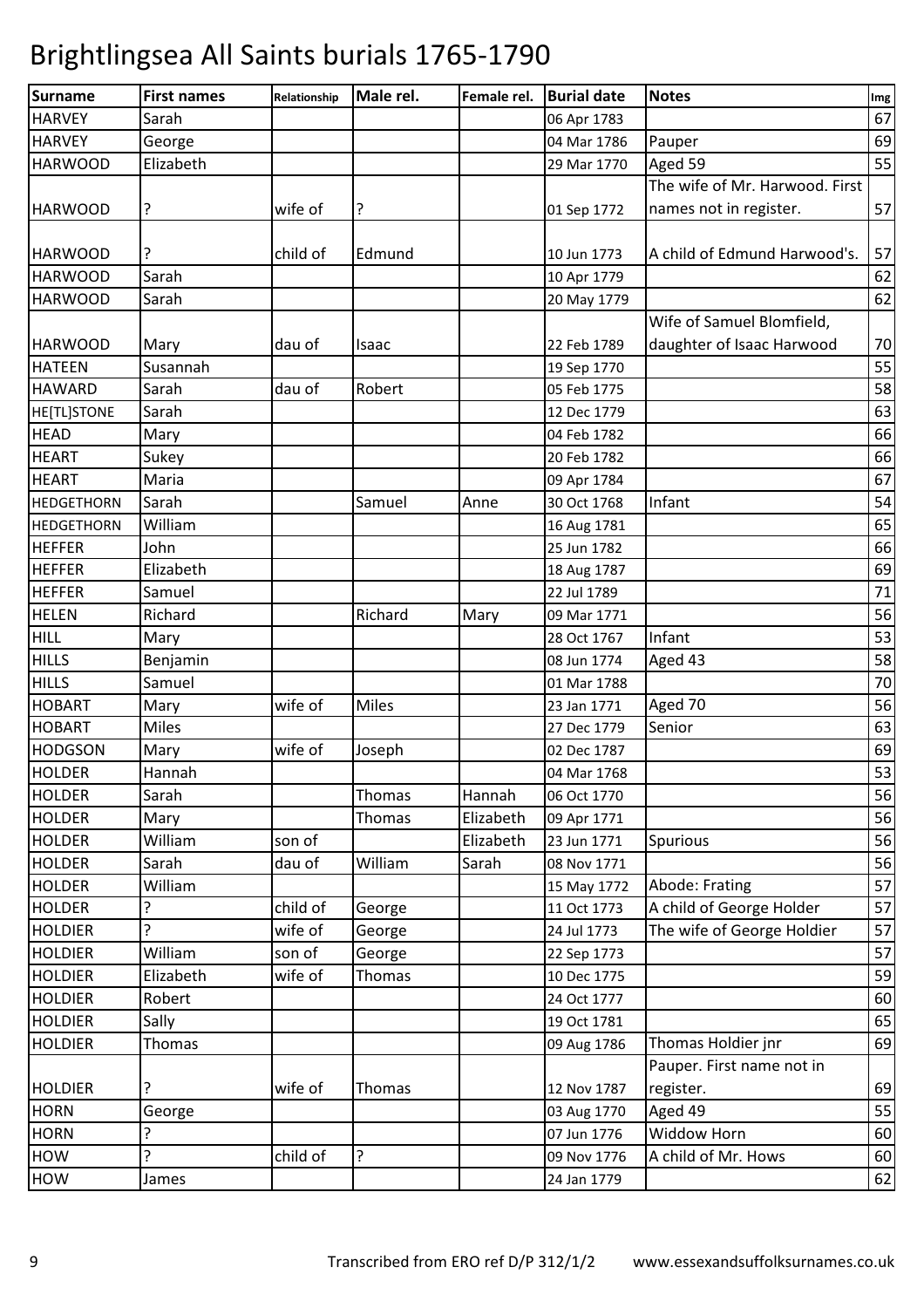| Surname unclear - How or<br>65<br>Elizabeth<br>Stow?<br>26 Apr 1781<br>Surname unclear - How or<br>Stow?<br>67<br>29 Jun 1783<br>James<br>Elizabeth<br>67<br>08 May 1784<br>William<br>69<br>18 Jun 1786<br>70<br>David<br>17 Jun 1789<br>59<br>William<br>Robert<br>son of<br>26 Nov 1775<br>61<br>Abraham<br>son of<br>Robert<br>04 Nov 1778<br>61<br>Susan<br>01 Dec 1778<br>Robt.<br>66<br>06 Jan 1782<br>William<br>68<br>06 Oct 1785<br>Pauper<br>69<br>Elizabeth<br>27 May 1786<br>Pauper<br>Sarah<br>70<br>24 May 1789<br>71<br>Robert<br>01 Dec 1789<br>A child of Master Hudson's.<br>57<br>?<br>?<br>First names not in register.<br>19 Apr 1773<br><sup>2</sup><br>?<br>57<br>child of<br>A child of Master Hudson's<br>29 Jul 1773<br>John<br>60<br>15 Sep 1776<br>62<br>John<br>22 Aug 1779<br>Sarah<br>Ρ.<br>68<br>08 Oct 1784<br>62<br>Joseph<br>08 Sep 1779<br>67<br>Mary<br>28 Jul 1783<br>52<br>Paul<br>Paul<br>Sarah<br>son of<br>15 Feb 1767<br>55<br>Sarah<br>12 Sep 1770<br>A child of<br>58<br>ς<br>child of<br>William<br>13 Mar 1774<br>William<br>59<br>06 Apr 1776<br>?<br>William<br>60<br>Son of Master Iron<br>son of<br>01 May 1777<br>?<br>A stillborn child of Irons<br>5.<br>child of<br>61<br>18 Sep 1778<br>66<br>Sarah<br>11 Jun 1782<br>62<br>Mary<br>wife of<br>05 Mar 1779<br>James<br>Sarah<br>24 May 1782<br>66<br>67<br>Abraham<br>15 Apr 1784<br>66<br>Thomas<br>19 Nov 1781<br>52<br>Thomas<br>son of<br>Thomas<br>Anne<br>03 Jul 1767<br>61<br>wife of<br>Ann<br>Thomas<br>28 Oct 1778<br>62<br>Robt.<br>01 Jun 1779<br>Robert<br>William<br>Sarah<br>52<br>son of<br>21 May 1766<br>54<br>William<br>21 Mar 1769<br>John<br>Judith<br>54<br>Infant<br>Mary<br>18 Jun 1769<br>Judith<br>69<br>25 Oct 1787<br>71<br>John<br>01 Feb 1790<br>$71\,$<br>30 Sep 1789<br>Lucy<br>54<br>11 Nov 1769<br>Henry<br>Natural child of Mr. Middleton<br>and Wd. Jessop (Wd is short<br>William<br>child of<br>?<br>for widow)<br>60<br>?<br>07 Oct 1777<br>66<br>Joseph<br>15 Oct 1782<br>54<br>Richard<br>19 Mar 1769 | Surname         | <b>First names</b> | Relationship | Male rel. | Female rel. | <b>Burial date</b> | <b>Notes</b> | Img |
|----------------------------------------------------------------------------------------------------------------------------------------------------------------------------------------------------------------------------------------------------------------------------------------------------------------------------------------------------------------------------------------------------------------------------------------------------------------------------------------------------------------------------------------------------------------------------------------------------------------------------------------------------------------------------------------------------------------------------------------------------------------------------------------------------------------------------------------------------------------------------------------------------------------------------------------------------------------------------------------------------------------------------------------------------------------------------------------------------------------------------------------------------------------------------------------------------------------------------------------------------------------------------------------------------------------------------------------------------------------------------------------------------------------------------------------------------------------------------------------------------------------------------------------------------------------------------------------------------------------------------------------------------------------------------------------------------------------------------------------------------------------------------------------------------------------------------------------------------------------------------------------------------------------------------------------------------------------------------------------------------------------------------------------------------------|-----------------|--------------------|--------------|-----------|-------------|--------------------|--------------|-----|
|                                                                                                                                                                                                                                                                                                                                                                                                                                                                                                                                                                                                                                                                                                                                                                                                                                                                                                                                                                                                                                                                                                                                                                                                                                                                                                                                                                                                                                                                                                                                                                                                                                                                                                                                                                                                                                                                                                                                                                                                                                                          |                 |                    |              |           |             |                    |              |     |
|                                                                                                                                                                                                                                                                                                                                                                                                                                                                                                                                                                                                                                                                                                                                                                                                                                                                                                                                                                                                                                                                                                                                                                                                                                                                                                                                                                                                                                                                                                                                                                                                                                                                                                                                                                                                                                                                                                                                                                                                                                                          | <b>HOW</b>      |                    |              |           |             |                    |              |     |
|                                                                                                                                                                                                                                                                                                                                                                                                                                                                                                                                                                                                                                                                                                                                                                                                                                                                                                                                                                                                                                                                                                                                                                                                                                                                                                                                                                                                                                                                                                                                                                                                                                                                                                                                                                                                                                                                                                                                                                                                                                                          |                 |                    |              |           |             |                    |              |     |
|                                                                                                                                                                                                                                                                                                                                                                                                                                                                                                                                                                                                                                                                                                                                                                                                                                                                                                                                                                                                                                                                                                                                                                                                                                                                                                                                                                                                                                                                                                                                                                                                                                                                                                                                                                                                                                                                                                                                                                                                                                                          | <b>HOW</b>      |                    |              |           |             |                    |              |     |
|                                                                                                                                                                                                                                                                                                                                                                                                                                                                                                                                                                                                                                                                                                                                                                                                                                                                                                                                                                                                                                                                                                                                                                                                                                                                                                                                                                                                                                                                                                                                                                                                                                                                                                                                                                                                                                                                                                                                                                                                                                                          | <b>HOW</b>      |                    |              |           |             |                    |              |     |
|                                                                                                                                                                                                                                                                                                                                                                                                                                                                                                                                                                                                                                                                                                                                                                                                                                                                                                                                                                                                                                                                                                                                                                                                                                                                                                                                                                                                                                                                                                                                                                                                                                                                                                                                                                                                                                                                                                                                                                                                                                                          | <b>HOW</b>      |                    |              |           |             |                    |              |     |
|                                                                                                                                                                                                                                                                                                                                                                                                                                                                                                                                                                                                                                                                                                                                                                                                                                                                                                                                                                                                                                                                                                                                                                                                                                                                                                                                                                                                                                                                                                                                                                                                                                                                                                                                                                                                                                                                                                                                                                                                                                                          | <b>HOW</b>      |                    |              |           |             |                    |              |     |
|                                                                                                                                                                                                                                                                                                                                                                                                                                                                                                                                                                                                                                                                                                                                                                                                                                                                                                                                                                                                                                                                                                                                                                                                                                                                                                                                                                                                                                                                                                                                                                                                                                                                                                                                                                                                                                                                                                                                                                                                                                                          | <b>HOWARD</b>   |                    |              |           |             |                    |              |     |
|                                                                                                                                                                                                                                                                                                                                                                                                                                                                                                                                                                                                                                                                                                                                                                                                                                                                                                                                                                                                                                                                                                                                                                                                                                                                                                                                                                                                                                                                                                                                                                                                                                                                                                                                                                                                                                                                                                                                                                                                                                                          | <b>HOWARD</b>   |                    |              |           |             |                    |              |     |
|                                                                                                                                                                                                                                                                                                                                                                                                                                                                                                                                                                                                                                                                                                                                                                                                                                                                                                                                                                                                                                                                                                                                                                                                                                                                                                                                                                                                                                                                                                                                                                                                                                                                                                                                                                                                                                                                                                                                                                                                                                                          | <b>HOWARD</b>   |                    |              |           |             |                    |              |     |
|                                                                                                                                                                                                                                                                                                                                                                                                                                                                                                                                                                                                                                                                                                                                                                                                                                                                                                                                                                                                                                                                                                                                                                                                                                                                                                                                                                                                                                                                                                                                                                                                                                                                                                                                                                                                                                                                                                                                                                                                                                                          | <b>HOWARD</b>   |                    |              |           |             |                    |              |     |
|                                                                                                                                                                                                                                                                                                                                                                                                                                                                                                                                                                                                                                                                                                                                                                                                                                                                                                                                                                                                                                                                                                                                                                                                                                                                                                                                                                                                                                                                                                                                                                                                                                                                                                                                                                                                                                                                                                                                                                                                                                                          | <b>HOWARD</b>   |                    |              |           |             |                    |              |     |
|                                                                                                                                                                                                                                                                                                                                                                                                                                                                                                                                                                                                                                                                                                                                                                                                                                                                                                                                                                                                                                                                                                                                                                                                                                                                                                                                                                                                                                                                                                                                                                                                                                                                                                                                                                                                                                                                                                                                                                                                                                                          | <b>HOWARD</b>   |                    |              |           |             |                    |              |     |
|                                                                                                                                                                                                                                                                                                                                                                                                                                                                                                                                                                                                                                                                                                                                                                                                                                                                                                                                                                                                                                                                                                                                                                                                                                                                                                                                                                                                                                                                                                                                                                                                                                                                                                                                                                                                                                                                                                                                                                                                                                                          | <b>HOWARD</b>   |                    |              |           |             |                    |              |     |
|                                                                                                                                                                                                                                                                                                                                                                                                                                                                                                                                                                                                                                                                                                                                                                                                                                                                                                                                                                                                                                                                                                                                                                                                                                                                                                                                                                                                                                                                                                                                                                                                                                                                                                                                                                                                                                                                                                                                                                                                                                                          | <b>HOWARD</b>   |                    |              |           |             |                    |              |     |
|                                                                                                                                                                                                                                                                                                                                                                                                                                                                                                                                                                                                                                                                                                                                                                                                                                                                                                                                                                                                                                                                                                                                                                                                                                                                                                                                                                                                                                                                                                                                                                                                                                                                                                                                                                                                                                                                                                                                                                                                                                                          |                 |                    |              |           |             |                    |              |     |
|                                                                                                                                                                                                                                                                                                                                                                                                                                                                                                                                                                                                                                                                                                                                                                                                                                                                                                                                                                                                                                                                                                                                                                                                                                                                                                                                                                                                                                                                                                                                                                                                                                                                                                                                                                                                                                                                                                                                                                                                                                                          | <b>HUDSON</b>   |                    |              |           |             |                    |              |     |
|                                                                                                                                                                                                                                                                                                                                                                                                                                                                                                                                                                                                                                                                                                                                                                                                                                                                                                                                                                                                                                                                                                                                                                                                                                                                                                                                                                                                                                                                                                                                                                                                                                                                                                                                                                                                                                                                                                                                                                                                                                                          | <b>HUDSON</b>   |                    |              |           |             |                    |              |     |
|                                                                                                                                                                                                                                                                                                                                                                                                                                                                                                                                                                                                                                                                                                                                                                                                                                                                                                                                                                                                                                                                                                                                                                                                                                                                                                                                                                                                                                                                                                                                                                                                                                                                                                                                                                                                                                                                                                                                                                                                                                                          | <b>HUDSON</b>   |                    |              |           |             |                    |              |     |
|                                                                                                                                                                                                                                                                                                                                                                                                                                                                                                                                                                                                                                                                                                                                                                                                                                                                                                                                                                                                                                                                                                                                                                                                                                                                                                                                                                                                                                                                                                                                                                                                                                                                                                                                                                                                                                                                                                                                                                                                                                                          | <b>HUDSON</b>   |                    |              |           |             |                    |              |     |
|                                                                                                                                                                                                                                                                                                                                                                                                                                                                                                                                                                                                                                                                                                                                                                                                                                                                                                                                                                                                                                                                                                                                                                                                                                                                                                                                                                                                                                                                                                                                                                                                                                                                                                                                                                                                                                                                                                                                                                                                                                                          | <b>HUDSON</b>   |                    |              |           |             |                    |              |     |
|                                                                                                                                                                                                                                                                                                                                                                                                                                                                                                                                                                                                                                                                                                                                                                                                                                                                                                                                                                                                                                                                                                                                                                                                                                                                                                                                                                                                                                                                                                                                                                                                                                                                                                                                                                                                                                                                                                                                                                                                                                                          | <b>HUM</b>      |                    |              |           |             |                    |              |     |
|                                                                                                                                                                                                                                                                                                                                                                                                                                                                                                                                                                                                                                                                                                                                                                                                                                                                                                                                                                                                                                                                                                                                                                                                                                                                                                                                                                                                                                                                                                                                                                                                                                                                                                                                                                                                                                                                                                                                                                                                                                                          | <b>HUM</b>      |                    |              |           |             |                    |              |     |
|                                                                                                                                                                                                                                                                                                                                                                                                                                                                                                                                                                                                                                                                                                                                                                                                                                                                                                                                                                                                                                                                                                                                                                                                                                                                                                                                                                                                                                                                                                                                                                                                                                                                                                                                                                                                                                                                                                                                                                                                                                                          | <b>INGATE</b>   |                    |              |           |             |                    |              |     |
|                                                                                                                                                                                                                                                                                                                                                                                                                                                                                                                                                                                                                                                                                                                                                                                                                                                                                                                                                                                                                                                                                                                                                                                                                                                                                                                                                                                                                                                                                                                                                                                                                                                                                                                                                                                                                                                                                                                                                                                                                                                          | <b>INGATE</b>   |                    |              |           |             |                    |              |     |
|                                                                                                                                                                                                                                                                                                                                                                                                                                                                                                                                                                                                                                                                                                                                                                                                                                                                                                                                                                                                                                                                                                                                                                                                                                                                                                                                                                                                                                                                                                                                                                                                                                                                                                                                                                                                                                                                                                                                                                                                                                                          | <b>IRON</b>     |                    |              |           |             |                    |              |     |
|                                                                                                                                                                                                                                                                                                                                                                                                                                                                                                                                                                                                                                                                                                                                                                                                                                                                                                                                                                                                                                                                                                                                                                                                                                                                                                                                                                                                                                                                                                                                                                                                                                                                                                                                                                                                                                                                                                                                                                                                                                                          | <b>IRON</b>     |                    |              |           |             |                    |              |     |
|                                                                                                                                                                                                                                                                                                                                                                                                                                                                                                                                                                                                                                                                                                                                                                                                                                                                                                                                                                                                                                                                                                                                                                                                                                                                                                                                                                                                                                                                                                                                                                                                                                                                                                                                                                                                                                                                                                                                                                                                                                                          | <b>IRON</b>     |                    |              |           |             |                    |              |     |
|                                                                                                                                                                                                                                                                                                                                                                                                                                                                                                                                                                                                                                                                                                                                                                                                                                                                                                                                                                                                                                                                                                                                                                                                                                                                                                                                                                                                                                                                                                                                                                                                                                                                                                                                                                                                                                                                                                                                                                                                                                                          | <b>IRON</b>     |                    |              |           |             |                    |              |     |
|                                                                                                                                                                                                                                                                                                                                                                                                                                                                                                                                                                                                                                                                                                                                                                                                                                                                                                                                                                                                                                                                                                                                                                                                                                                                                                                                                                                                                                                                                                                                                                                                                                                                                                                                                                                                                                                                                                                                                                                                                                                          | <b>IRON</b>     |                    |              |           |             |                    |              |     |
|                                                                                                                                                                                                                                                                                                                                                                                                                                                                                                                                                                                                                                                                                                                                                                                                                                                                                                                                                                                                                                                                                                                                                                                                                                                                                                                                                                                                                                                                                                                                                                                                                                                                                                                                                                                                                                                                                                                                                                                                                                                          | <b>IVES</b>     |                    |              |           |             |                    |              |     |
|                                                                                                                                                                                                                                                                                                                                                                                                                                                                                                                                                                                                                                                                                                                                                                                                                                                                                                                                                                                                                                                                                                                                                                                                                                                                                                                                                                                                                                                                                                                                                                                                                                                                                                                                                                                                                                                                                                                                                                                                                                                          | <b>IVES</b>     |                    |              |           |             |                    |              |     |
|                                                                                                                                                                                                                                                                                                                                                                                                                                                                                                                                                                                                                                                                                                                                                                                                                                                                                                                                                                                                                                                                                                                                                                                                                                                                                                                                                                                                                                                                                                                                                                                                                                                                                                                                                                                                                                                                                                                                                                                                                                                          | <b>IVES</b>     |                    |              |           |             |                    |              |     |
|                                                                                                                                                                                                                                                                                                                                                                                                                                                                                                                                                                                                                                                                                                                                                                                                                                                                                                                                                                                                                                                                                                                                                                                                                                                                                                                                                                                                                                                                                                                                                                                                                                                                                                                                                                                                                                                                                                                                                                                                                                                          | <b>JACOB</b>    |                    |              |           |             |                    |              |     |
|                                                                                                                                                                                                                                                                                                                                                                                                                                                                                                                                                                                                                                                                                                                                                                                                                                                                                                                                                                                                                                                                                                                                                                                                                                                                                                                                                                                                                                                                                                                                                                                                                                                                                                                                                                                                                                                                                                                                                                                                                                                          | <b>JACOBS</b>   |                    |              |           |             |                    |              |     |
|                                                                                                                                                                                                                                                                                                                                                                                                                                                                                                                                                                                                                                                                                                                                                                                                                                                                                                                                                                                                                                                                                                                                                                                                                                                                                                                                                                                                                                                                                                                                                                                                                                                                                                                                                                                                                                                                                                                                                                                                                                                          | <b>JACOBS</b>   |                    |              |           |             |                    |              |     |
|                                                                                                                                                                                                                                                                                                                                                                                                                                                                                                                                                                                                                                                                                                                                                                                                                                                                                                                                                                                                                                                                                                                                                                                                                                                                                                                                                                                                                                                                                                                                                                                                                                                                                                                                                                                                                                                                                                                                                                                                                                                          | <b>JACOBS</b>   |                    |              |           |             |                    |              |     |
|                                                                                                                                                                                                                                                                                                                                                                                                                                                                                                                                                                                                                                                                                                                                                                                                                                                                                                                                                                                                                                                                                                                                                                                                                                                                                                                                                                                                                                                                                                                                                                                                                                                                                                                                                                                                                                                                                                                                                                                                                                                          | <b>JAMES</b>    |                    |              |           |             |                    |              |     |
|                                                                                                                                                                                                                                                                                                                                                                                                                                                                                                                                                                                                                                                                                                                                                                                                                                                                                                                                                                                                                                                                                                                                                                                                                                                                                                                                                                                                                                                                                                                                                                                                                                                                                                                                                                                                                                                                                                                                                                                                                                                          | <b>JAMES</b>    |                    |              |           |             |                    |              |     |
|                                                                                                                                                                                                                                                                                                                                                                                                                                                                                                                                                                                                                                                                                                                                                                                                                                                                                                                                                                                                                                                                                                                                                                                                                                                                                                                                                                                                                                                                                                                                                                                                                                                                                                                                                                                                                                                                                                                                                                                                                                                          | <b>JARVIS</b>   |                    |              |           |             |                    |              |     |
|                                                                                                                                                                                                                                                                                                                                                                                                                                                                                                                                                                                                                                                                                                                                                                                                                                                                                                                                                                                                                                                                                                                                                                                                                                                                                                                                                                                                                                                                                                                                                                                                                                                                                                                                                                                                                                                                                                                                                                                                                                                          | <b>JARVIS</b>   |                    |              |           |             |                    |              |     |
|                                                                                                                                                                                                                                                                                                                                                                                                                                                                                                                                                                                                                                                                                                                                                                                                                                                                                                                                                                                                                                                                                                                                                                                                                                                                                                                                                                                                                                                                                                                                                                                                                                                                                                                                                                                                                                                                                                                                                                                                                                                          | <b>JARVIS</b>   |                    |              |           |             |                    |              |     |
|                                                                                                                                                                                                                                                                                                                                                                                                                                                                                                                                                                                                                                                                                                                                                                                                                                                                                                                                                                                                                                                                                                                                                                                                                                                                                                                                                                                                                                                                                                                                                                                                                                                                                                                                                                                                                                                                                                                                                                                                                                                          | <b>JEFFREYS</b> |                    |              |           |             |                    |              |     |
|                                                                                                                                                                                                                                                                                                                                                                                                                                                                                                                                                                                                                                                                                                                                                                                                                                                                                                                                                                                                                                                                                                                                                                                                                                                                                                                                                                                                                                                                                                                                                                                                                                                                                                                                                                                                                                                                                                                                                                                                                                                          | <b>JESSOP</b>   |                    |              |           |             |                    |              |     |
|                                                                                                                                                                                                                                                                                                                                                                                                                                                                                                                                                                                                                                                                                                                                                                                                                                                                                                                                                                                                                                                                                                                                                                                                                                                                                                                                                                                                                                                                                                                                                                                                                                                                                                                                                                                                                                                                                                                                                                                                                                                          |                 |                    |              |           |             |                    |              |     |
|                                                                                                                                                                                                                                                                                                                                                                                                                                                                                                                                                                                                                                                                                                                                                                                                                                                                                                                                                                                                                                                                                                                                                                                                                                                                                                                                                                                                                                                                                                                                                                                                                                                                                                                                                                                                                                                                                                                                                                                                                                                          |                 |                    |              |           |             |                    |              |     |
|                                                                                                                                                                                                                                                                                                                                                                                                                                                                                                                                                                                                                                                                                                                                                                                                                                                                                                                                                                                                                                                                                                                                                                                                                                                                                                                                                                                                                                                                                                                                                                                                                                                                                                                                                                                                                                                                                                                                                                                                                                                          | <b>JESSOP</b>   |                    |              |           |             |                    |              |     |
|                                                                                                                                                                                                                                                                                                                                                                                                                                                                                                                                                                                                                                                                                                                                                                                                                                                                                                                                                                                                                                                                                                                                                                                                                                                                                                                                                                                                                                                                                                                                                                                                                                                                                                                                                                                                                                                                                                                                                                                                                                                          | <b>JOLLEY</b>   |                    |              |           |             |                    |              |     |
|                                                                                                                                                                                                                                                                                                                                                                                                                                                                                                                                                                                                                                                                                                                                                                                                                                                                                                                                                                                                                                                                                                                                                                                                                                                                                                                                                                                                                                                                                                                                                                                                                                                                                                                                                                                                                                                                                                                                                                                                                                                          | <b>JOLLY</b>    |                    |              |           |             |                    |              |     |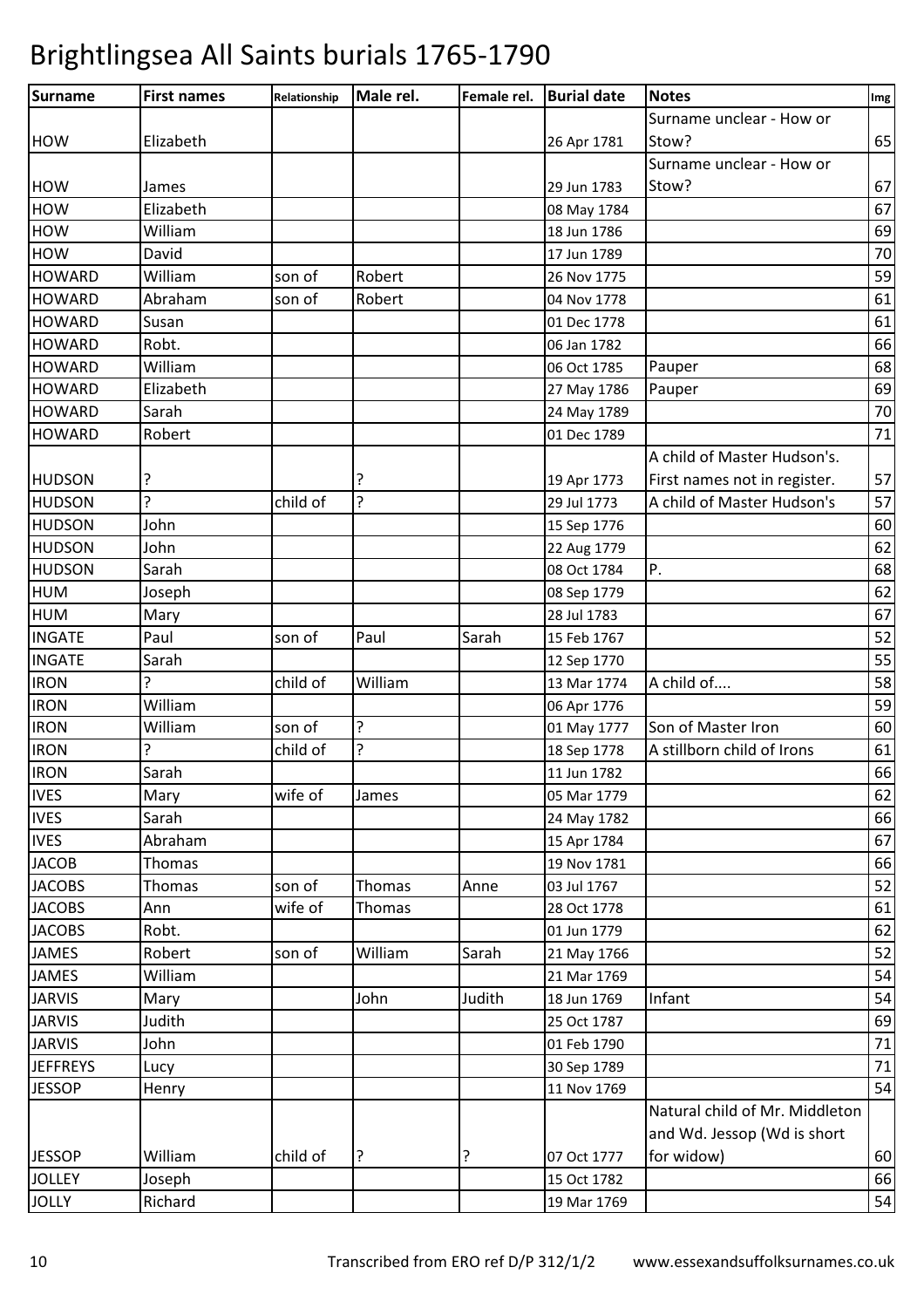| Surname          | <b>First names</b> | Relationship | Male rel.     | Female rel. | <b>Burial date</b> | <b>Notes</b>                   | Img |
|------------------|--------------------|--------------|---------------|-------------|--------------------|--------------------------------|-----|
| <b>JOLLY</b>     | Joseph             |              |               |             | 26 Oct 1778        |                                | 61  |
| <b>JORDON</b>    | Samuel             |              |               |             | 29 Jul 1774        |                                | 58  |
|                  |                    |              |               |             |                    |                                |     |
|                  |                    |              |               |             |                    | A natural child of Wd. Jordoms |     |
| <b>JORDON</b>    | ?                  |              |               | ?           | 25 Sep 1775        | (Wd. Is short for 'widow')     | 59  |
| <b>JORDON</b>    | Elizabeth          |              |               |             | 15 Feb 1778        |                                | 61  |
| <b>JORDON</b>    | Elizabeth          |              |               |             | 05 Aug 1781        |                                | 65  |
| <b>KEABLE</b>    | Edward             |              |               |             | 05 Aug 1769        | Drowned in the creek           | 54  |
| <b>KEMPTON</b>   | George             |              | George        | Helen       | 14 Apr 1768        | Infant                         | 53  |
| <b>KEMPTON</b>   | Jane               |              |               |             | 03 Mar 1781        |                                | 65  |
| <b>KING</b>      | <b>Thomas</b>      |              |               |             | 12 Mar 1768        | Infant                         | 53  |
| <b>KING</b>      | <b>Thomas</b>      |              |               |             | 26 Mar 1774        |                                | 58  |
| <b>KING</b>      | Sarah              |              |               |             | 15 Aug 1778        |                                | 61  |
| <b>KING</b>      | John               |              |               |             | 30 Jun 1782        |                                | 66  |
| <b>KING</b>      | Alice              |              |               |             | 11 May 1787        |                                | 69  |
| <b>KING</b>      | Samuel             |              |               |             | 22 Sep 1790        | Pauper                         | 71  |
| <b>KINGSBURY</b> | Mary               |              |               |             | 24 Aug 1766        | Widow                          | 52  |
| <b>KINGSBURY</b> | Elizabeth          |              |               |             | 20 Jan 1768        | Infant                         | 53  |
| <b>KINGSBURY</b> | Sarah              |              | John          | Sarah       | 17 May 1769        | Infant                         | 54  |
| <b>KINGSBURY</b> | Thomas             |              | Robert        | Elizabeth   | 29 Apr 1770        | Infant                         | 55  |
| <b>KINGSBURY</b> | Thomas             | son of       | John          | Sarah       | 24 Jun 1770        |                                | 55  |
| <b>KINGSBURY</b> | Sally              | wife of      | John          |             | 20 Mar 1783        | Wife of Mr. John Kingsbury     | 67  |
| LAPPAGE          | William            |              |               |             | 07 Oct 1779        |                                | 63  |
| LAPPAGE          | Mary               | wife of      | William       |             | 07 Oct 1779        |                                | 63  |
|                  |                    |              |               |             |                    | A still born child of Mr.      |     |
| <b>LAPPAGE</b>   | ?                  | child of     | ?             |             | 12 Nov 1779        | Lappages                       | 63  |
| <b>LAPPAGE</b>   | Sarah              |              |               |             | 10 Apr 1784        |                                | 67  |
| <b>LAPPAGE</b>   | Sarah              |              |               |             | 02 Jul 1785        |                                | 68  |
| <b>LAPPAGE</b>   | Sarah              |              |               |             | 04 Mar 1787        |                                | 69  |
| <b>LAPPAGE</b>   | John               |              |               |             | 25 Apr 1788        |                                | 70  |
| LAPPAGE          | Ann                |              |               |             | 24 Oct 1789        |                                | 71  |
| LAYSEL           | John               |              |               |             | 24 Nov 1776        |                                | 60  |
| LAYSELL          | James              |              |               |             | 30 Jul 1766        |                                | 52  |
| LAZAEL           | Robt.              |              |               |             | 24 Feb 1782        |                                | 66  |
| LEAKE            | Hannah             |              |               |             | 07 Oct 1779        |                                | 63  |
| <b>LEE</b>       | John               |              |               |             | 23 Mar 1788        | Abode: Thorrington             | 70  |
| LEVERET          | Hannah             |              |               |             | 21 Nov 1778        |                                | 61  |
| LEWIS            | John               | son of       | John          | Elizabeth   | 09 Dec 1765        |                                | 51  |
| LEWS             | Mary               | wife of      | Anthony       |             | 21 Mar 1779        |                                | 62  |
| LEWS             | John               |              |               |             | 23 Jan 1782        |                                | 66  |
| LEWS             | Jane               |              |               |             | 18 Jun 1784        |                                | 68  |
| LEWS             | Jacob              |              |               |             | 23 Apr 1786        | Pauper                         | 69  |
| <b>LIGHTFOOT</b> | William            |              | George        | Mary        | 19 Nov 1770        | Infant                         | 56  |
| <b>LIST</b>      | Thomas             |              |               |             | 02 Feb 1768        | Mr. Thomas List                | 53  |
| <b>LIST</b>      | John               |              |               |             | 28 Jul 1771        | Mr. John List                  | 56  |
| <b>LOCKLEY</b>   | William            |              | Thomas        | Margaret    | 29 Sep 1768        | Infant                         | 54  |
| <b>LOCKLEY</b>   | Margaret           |              | Thomas        | Margaret    | 11 Sep 1770        |                                | 55  |
| <b>LOCKLEY</b>   | Peggy              | dau of       | <b>Thomas</b> | Margaret    | 11 Aug 1771        |                                | 56  |
| <b>LOCKLEY</b>   | ?                  |              |               |             | 19 Feb 1773        | Mrs. Lockley                   | 57  |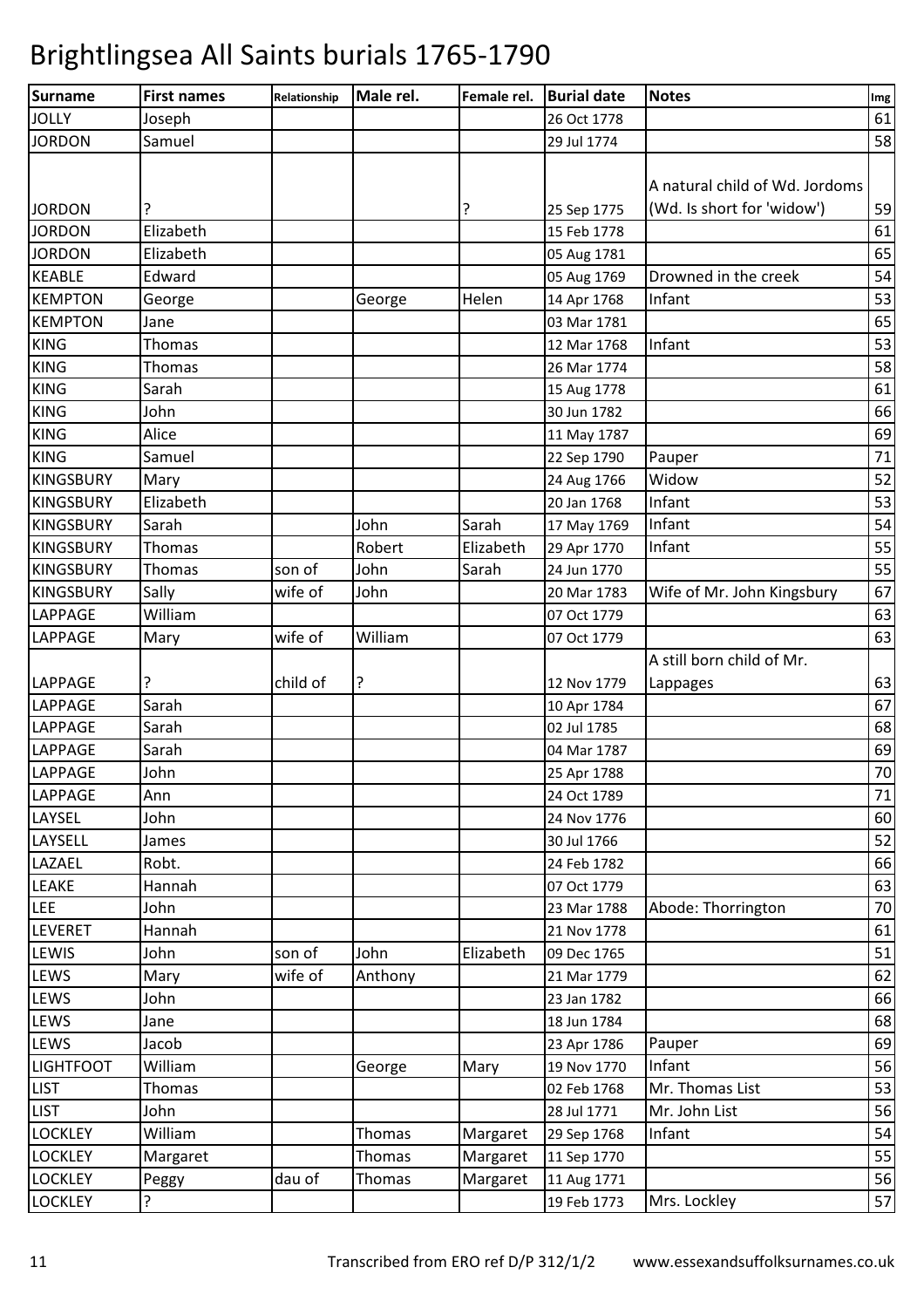| Surname        | <b>First names</b> | Relationship | Male rel. | Female rel. | <b>Burial date</b> | <b>Notes</b>                | Img |
|----------------|--------------------|--------------|-----------|-------------|--------------------|-----------------------------|-----|
| <b>LOCKLEY</b> | John               |              |           |             | 26 Aug 1781        |                             | 65  |
| <b>LONG</b>    | Abigail            |              |           |             | 07 Dec 1790        | Pauper                      | 71  |
| <b>LOWDER</b>  | 5                  |              |           |             | 12 Jan 1780        | Mrs. Lowder                 | 64  |
| <b>LUFKIN</b>  | Robt.              |              |           |             | 19 Jan 1780        |                             | 64  |
| <b>LUFKIN</b>  | Sarah              |              |           |             | 24 Dec 1780        |                             | 64  |
| <b>LUFKIN</b>  | Ann                |              |           |             | 22 Jul 1782        |                             | 66  |
| <b>LUFKIN</b>  | Sally              |              |           |             | 04 Oct 1789        |                             | 71  |
|                |                    |              |           |             |                    | Lady of the Manour of       |     |
| <b>MAGENS</b>  | Elizabeth          |              |           |             | 09 Sep 1779        | Brightlingsea               | 62  |
| <b>MAIZE</b>   | Anne               |              | William   | Susannah    | 25 Apr 1768        |                             | 53  |
| <b>MANN</b>    | Henry              | son of       | Henry     |             | 29 Oct 1777        |                             | 60  |
| <b>MANN</b>    | John               |              |           |             | 08 May 1784        |                             | 67  |
| <b>MANN</b>    | Ellenor            |              |           |             | 20 Apr 1787        | Pauper                      | 69  |
| <b>MANN</b>    | Henry              |              |           |             | 19 May 1787        | Pauper                      | 69  |
| <b>MAPLES</b>  | Thomas             |              |           |             | 04 Feb 1766        |                             | 52  |
| <b>MARTIN</b>  | Judith             | dau of       | John      | Susan       | 22 Feb 1767        |                             | 52  |
| <b>MARTIN</b>  | Samuel             | son of       | Samuel    |             | 19 Feb 1773        |                             | 57  |
| <b>MARTIN</b>  |                    | wife of      | ?         |             | 15 May 1776        | The wife of Mr. Martin      | 59  |
| <b>MARTIN</b>  | Esther             |              |           |             | 23 Jul 1776        |                             | 60  |
| <b>MARTIN</b>  | Thamar             |              |           |             | 09 Jun 1779        |                             | 62  |
| <b>MARTIN</b>  | Gilbert            |              |           |             | 21 Nov 1779        |                             | 63  |
| <b>MARTIN</b>  | Isaac              |              |           |             | 29 Feb 1784        |                             | 67  |
| <b>MARTIN</b>  | Mary               |              |           |             | 29 Feb 1788        |                             | 70  |
| <b>MAY</b>     | John               |              |           |             | 01 Dec 1766        |                             | 52  |
| <b>MAY</b>     | Elizabeth          |              |           |             | 24 Jan 1783        |                             | 66  |
| <b>MAY</b>     | Sophia             |              |           |             | 27 Apr 1790        |                             | 71  |
| <b>MAYES</b>   | Ann                | dau of       | William   | Susan       | 15 Oct 1765        |                             | 51  |
| <b>MAYS</b>    | William            |              |           |             | 16 Aug 1772        |                             | 57  |
| <b>MAYS</b>    | Sarah              |              |           |             | 08 May 1774        |                             | 58  |
| <b>MAYS</b>    | William            |              |           |             | 18 Apr 1782        |                             | 66  |
| <b>MAYS</b>    | John               |              |           |             | 07 Dec 1783        |                             | 67  |
| <b>MAYS</b>    | Ann                |              |           |             | 07 Dec 1783        |                             | 67  |
| <b>MAYS</b>    | William            |              |           |             | 10 Dec 1786        |                             | 69  |
| <b>MAYS</b>    | John               |              |           |             | 22 Apr 1787        | Pauper                      | 69  |
| <b>MEAD</b>    | Sarah              |              |           |             | 16 Nov 1767        | Infant                      | 53  |
| <b>MEAD</b>    | Anne               |              | Samuel    | Sarah       | 09 Mar 1769        |                             | 54  |
| <b>MEAD</b>    | William            | son of       | John      | Sarah       | 25 Sep 1769        |                             | 54  |
| <b>MEAD</b>    | Susannah           |              | Samuel    | Susannah    | 20 May 1770        |                             | 55  |
| <b>MEAD</b>    | Sarah              | dau of       | Samuel    | Mary        | 13 Aug 1770        |                             | 55  |
| <b>MEAD</b>    | William            | son of       | John      | Sarah       | 15 Sep 1770        |                             | 55  |
| <b>MEAD</b>    | Samuel             | son of       | Samuel    |             | 09 Apr 1775        |                             | 59  |
| <b>MEAD</b>    | Samuel             |              |           |             | 25 Nov 1775        | Died of the small pox       | 59  |
| <b>MEAD</b>    | William            | son of       | Samuel    |             | 25 Nov 1775        | Of the small pox            | 59  |
| <b>MEAD</b>    | Sarah              |              |           |             | 01 Dec 1775        | Infant                      | 59  |
|                |                    |              |           |             |                    | The wife of Mead,           |     |
|                |                    |              |           |             |                    | husbandman (first names not |     |
| <b>MEAD</b>    | ?                  | wife of      | ?         |             | 07 Dec 1775        | in register)                | 59  |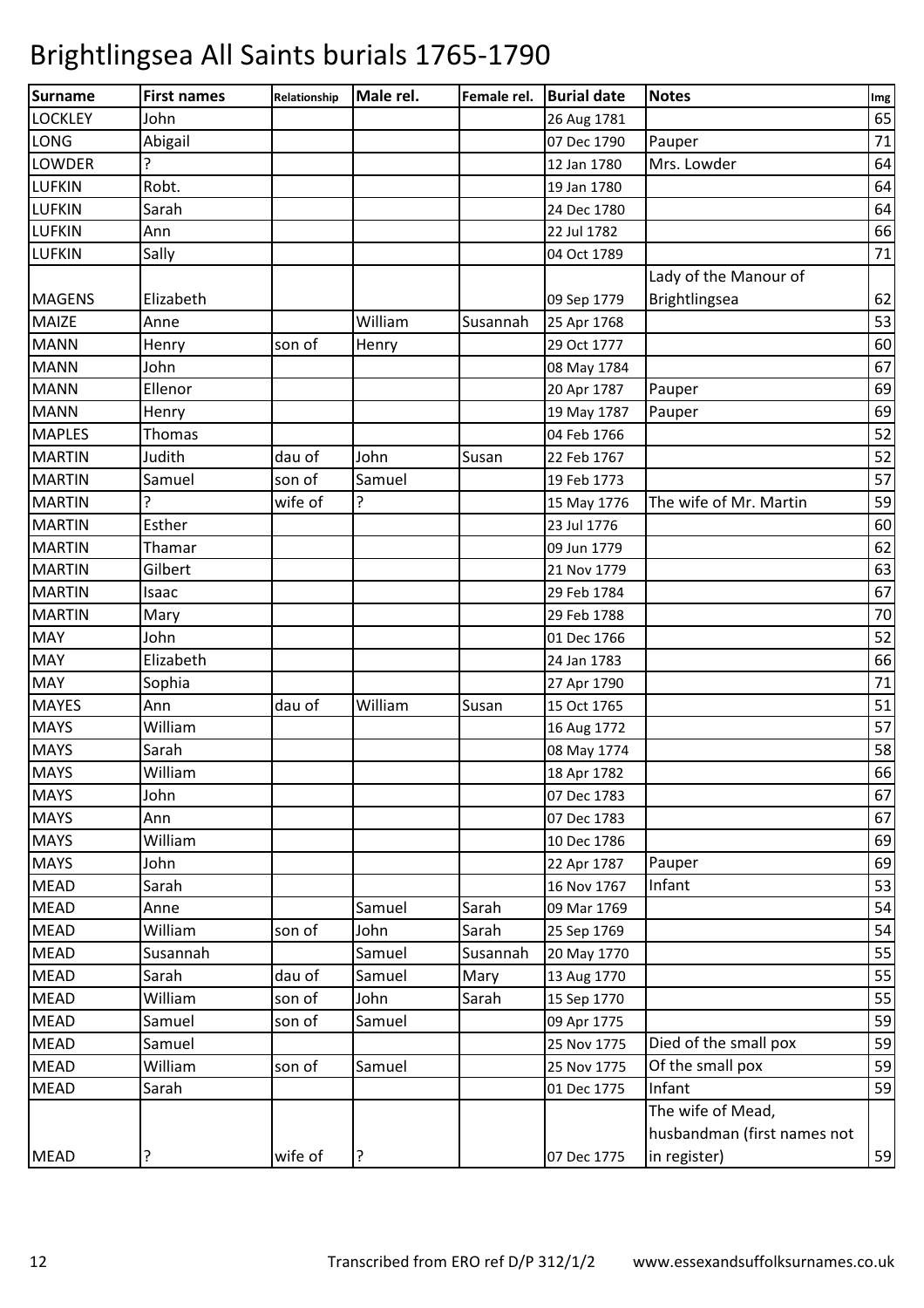| <b>Surname</b>   | <b>First names</b>   | Relationship | Male rel. | Female rel. | <b>Burial date</b>         | <b>Notes</b>                     | Img |
|------------------|----------------------|--------------|-----------|-------------|----------------------------|----------------------------------|-----|
|                  |                      |              |           |             |                            |                                  |     |
|                  |                      |              |           |             |                            | A child of Meads, husbandman     |     |
| <b>MEAD</b>      | ?                    | child of     | ?         |             | 23 Dec 1775                | (first names not in register)    | 59  |
| <b>MEAD</b>      | John                 |              |           |             | 28 Dec 1783                | Ρ.                               | 67  |
| <b>MEAD</b>      | Sarah                |              |           |             | 20 Sep 1784                |                                  | 68  |
| <b>MEAD</b>      | Samuel               |              |           |             | 15 Jul 1789                | Pauper                           | 71  |
| <b>MELLER</b>    | ς                    | wife of      | Richard   |             | 13 Dec 1772                | The wife of Richard Meller       | 57  |
| <b>MELLER</b>    | John                 | son of       | John      |             | 06 Oct 1773                |                                  | 57  |
| <b>MIDDLETON</b> | Mary                 | wife of      | Nathaniel |             | 23 Jun 1767                |                                  | 52  |
| <b>MIDDLETON</b> | 5.                   |              |           |             | 23 Jan 1775                | Mrs. Middleton                   | 58  |
|                  |                      |              |           |             |                            | Natural child of Mr. Middleton   |     |
|                  |                      |              |           |             |                            | and Wd. Jessop (Wd is short      |     |
| <b>MIDDLETON</b> | William              | child of     | ?         | ?           | 07 Oct 1777                | for widow)                       | 60  |
| <b>MIDDLETON</b> | George               |              |           |             | 02 Nov 1788                | Pauper                           | 70  |
| <b>MIDLETON</b>  | Mary                 |              |           |             | 15 Aug 1782                |                                  | 66  |
| <b>MILLAR</b>    | Lucy                 | dau of       | Richard   | Elizabeth   | 30 Nov 1766                |                                  | 52  |
|                  |                      |              |           |             |                            | Wife of Mr. John Millar,         |     |
| <b>MILLAR</b>    | Sarah                | wife of      | John      |             | 13 Jan 1768                | butcher                          | 53  |
| <b>MILLAR</b>    | Jane                 | wife of      | John      |             | 10 Sep 1771                |                                  | 56  |
|                  |                      |              |           |             |                            | Daughter of John Miller &        |     |
| <b>MILLER</b>    | Sarah                | dau of       | John      | Hannah      | 01 Jul 1770                | Hannah Ward                      | 55  |
| <b>MILLER</b>    | Jane                 | dau of       | John      | Jane        | 04 Jul 1771                |                                  | 56  |
|                  |                      |              |           |             |                            | Son of John Miller Butcher. Is   |     |
|                  |                      |              |           |             |                            | Butcher surname or               |     |
| <b>MILLER</b>    | William              | son of       | John      |             | 01 Nov 1778                | occupation?                      | 61  |
|                  |                      |              |           |             |                            | Daughter of Butcher Miller. Is   |     |
|                  |                      |              |           |             |                            | one a surname and the other      |     |
|                  |                      |              |           |             |                            | occupation? (see 1 Nov 1778      |     |
|                  |                      |              |           |             |                            | burial of William son of John    |     |
| <b>MILLER</b>    | Mary                 | dau of       | ?         |             | 29 Dec 1778                | Miller Butcher)                  | 61  |
| <b>MILLER</b>    | William              |              |           |             | 17 Oct 1779                |                                  | 63  |
|                  |                      |              |           |             |                            |                                  |     |
|                  |                      |              |           |             |                            | John Miller Butcher. Is Butcher  |     |
| <b>MILLER</b>    | John                 |              |           |             |                            | his occupation or surname?       | 64  |
| <b>MILLER</b>    | <b>Thomas</b>        |              |           |             | 16 Apr 1780<br>31 Jul 1782 |                                  | 66  |
|                  |                      |              |           |             |                            |                                  |     |
|                  |                      |              |           |             |                            |                                  |     |
|                  |                      |              |           |             |                            | Richard Field Miller - is Miller |     |
| <b>MILLER</b>    | <b>Richard Field</b> |              |           |             | 30 May 1784                | surname or occupation?           | 68  |
| <b>MILLER</b>    | <b>Miles</b>         |              |           |             | 18 Jan 1789                | Abode: Thorrington               | 70  |
| <b>MOLES</b>     | Thomas               |              |           |             | 19 Aug 1770                | Aged 52                          | 55  |
| <b>MOTT</b>      | John                 |              |           |             | 06 Mar 1768                |                                  | 53  |
| <b>MUERS</b>     | John                 |              |           |             | 18 Dec 1770                |                                  | 56  |
| <b>MUNT</b>      | Judith               | dau of       | ?         |             | 26 Dec 1777                | Daughter of Master Munt          | 61  |
| <b>MUNT</b>      | Jemima               |              |           |             | 20 Jun 1784                | Ρ.                               | 68  |
| <b>MUNT</b>      | Susan                |              |           |             | 18 May 1787                | Pauper                           | 69  |
| <b>NEVIL</b>     | Joseph               |              |           |             | 27 Feb 1778                |                                  | 61  |
| <b>NEVIL</b>     | Joseph               |              |           |             | 24 Oct 1779                |                                  | 63  |
|                  |                      |              |           |             |                            | Mrs. Newton. Buried in the       |     |
| <b>NEWTON</b>    | ?                    |              |           |             | 26 Jul 1776                | church.                          | 60  |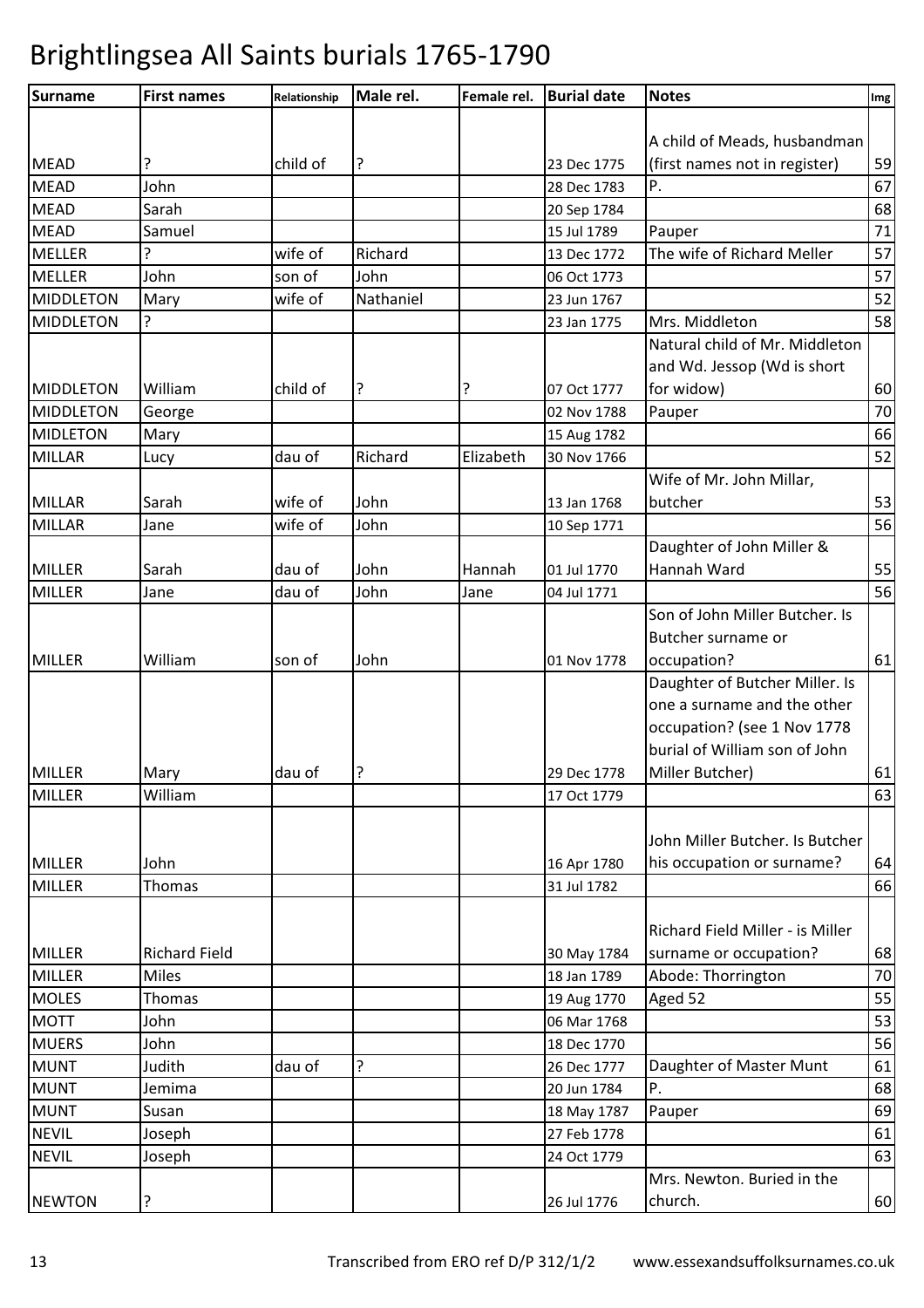| Surname        | <b>First names</b> | Relationship | Male rel. | Female rel. | <b>Burial date</b> | <b>Notes</b>                   | Img    |
|----------------|--------------------|--------------|-----------|-------------|--------------------|--------------------------------|--------|
|                |                    |              |           |             |                    | Natural child of Philip Newton |        |
| <b>NEWTON</b>  | Philip             | child of     | Philip    | Abigail     | 19 Mar 1777        | and Abigail Wiley              | 60     |
| <b>NICHOLS</b> | Thamar             |              |           |             | 12 Apr 1778        |                                | 61     |
| <b>NIGHTS</b>  | Jane               |              |           |             | 25 Nov 1787        |                                | 69     |
| <b>NURSE</b>   | Sarah              |              |           |             | 18 May 1778        |                                | 61     |
| <b>NURSE</b>   | Mary               | wife of      | John      |             | 27 May 1779        |                                | 62     |
| <b>NURSE</b>   | Mary               |              |           |             | 09 Mar 1785        | Pauper                         | 68     |
| <b>NURSE</b>   | Thomas             |              |           |             | 04 May 1785        |                                | 68     |
| <b>ORAM</b>    | Elizabeth          |              |           |             | 04 Jan 1789        | Pauper                         | 70     |
| <b>ORMAN</b>   | Mary               |              |           |             | 01 Mar 1789        |                                | 70     |
| <b>ORMAN</b>   | Elizabeth          |              |           |             | 01 Mar 1789        |                                | 70     |
| <b>ORVIS</b>   | Esther             | wife of      | Robert    |             | 11 Oct 1767        |                                | 53     |
| <b>ORVIS</b>   | Robt.              |              |           |             | 12 Jan 1779        |                                | 62     |
| <b>ORVIS</b>   | Robt.              |              |           |             | 18 Feb 1781        |                                | 65     |
| <b>OSBORN</b>  | Mary               |              | Thomas    | Sarah       | 04 Oct 1770        |                                | 55     |
| <b>OSBOURN</b> | Martha             | dau of       | Thomas    |             | 24 Oct 1773        |                                | 57     |
| <b>OSBOURN</b> | Sarah              |              |           |             | 19 Nov 1785        |                                | 68     |
| <b>OSBOURN</b> | Mary               |              |           |             | 14 May 1790        |                                | 71     |
| OXE            | Sarah              |              |           |             | 06 Oct 1767        | Infant                         | 53     |
| <b>PARSONS</b> | John Dodd          |              | Samuel    | Susanna     | 14 Nov 1769        |                                | 54     |
| <b>PARSONS</b> | Susan              |              |           |             | 15 Nov 1778        |                                | 61     |
| <b>PARSONS</b> | Samuel             |              |           |             | 14 Mar 1784        |                                | 67     |
| <b>PASCAL</b>  | John               | son of       | John      |             | 26 Sep 1773        |                                | 57     |
| <b>PASCAL</b>  | Gamliel            |              |           |             | 06 Oct 1774        |                                | 58     |
| <b>PASCAL</b>  | Gamaliel           |              |           |             | 18 Nov 1779        |                                | 63     |
| <b>PASCAL</b>  | Elizabeth          |              |           |             | 03 Jun 1781        |                                | 65     |
| <b>PASCAL</b>  | Martha             |              |           |             | 29 Sep 1781        |                                | 65     |
| <b>PASCAL</b>  | Elizabeth          |              |           |             | 29 Apr 1784        | Pauper                         | 67     |
| <b>PAYNE</b>   | Sarah              |              |           |             | 22 May 1785        |                                | 68     |
| <b>PAYNE</b>   | Rhoda              |              |           |             | 24 Aug 1790        |                                | $71\,$ |
| PEGGS          | Mary               |              | Daniel    | Mary        | 25 Jan 1769        |                                | 54     |
| <b>PEGGS</b>   | Daniel             |              |           |             | 05 Feb 1776        |                                | 59     |
| <b>PEGGS</b>   | Mary               |              |           |             | 15 Jun 1781        |                                | 65     |
| PEGRUM         | Ann                |              |           |             | 17 Nov 1786        |                                | 69     |
| PETTECAN       | Mary               |              |           |             | 16 Jun 1765        |                                | 51     |
| PETTICAN       | Anne               |              |           |             | 23 Feb 1771        | Aged 37                        | 56     |
|                |                    |              |           |             |                    |                                |        |
| PHILANDER      | ?                  | child of     | Joseph    |             | 11 Jun 1773        | A child of Joseph Philander's  | 57     |
| PHILANDER      | ?                  | child of     | Joseph    |             | 12 Jun 1773        | A child of Joseph Philander's  | 57     |
|                |                    |              |           |             |                    | Wife of (first name not in     |        |
| PHILANDER      | ?                  | wife of      | Joseph    |             | 17 Jul 1774        | register)                      | 58     |
| <b>PHILIPS</b> | Elizabeth          |              |           |             | 09 Feb 1766        | Abode: Thorrington             | 52     |
| <b>PHILIPS</b> | John               |              |           |             | 11 Sep 1775        | Aged 84                        | 59     |
| <b>PHILIPS</b> | Mary               |              |           |             | 23 Jul 1779        |                                | 62     |
| <b>POPPS</b>   | Sarah              |              |           |             | 16 Apr 1778        |                                | 61     |
| <b>POPPS</b>   | William            |              |           |             | 24 Oct 1779        |                                | 63     |
| <b>POPPS</b>   | William            |              |           |             | 13 May 1784        |                                | 67     |
| <b>POPS</b>    | John               | son of       | John      |             | 17 Feb 1774        |                                | 58     |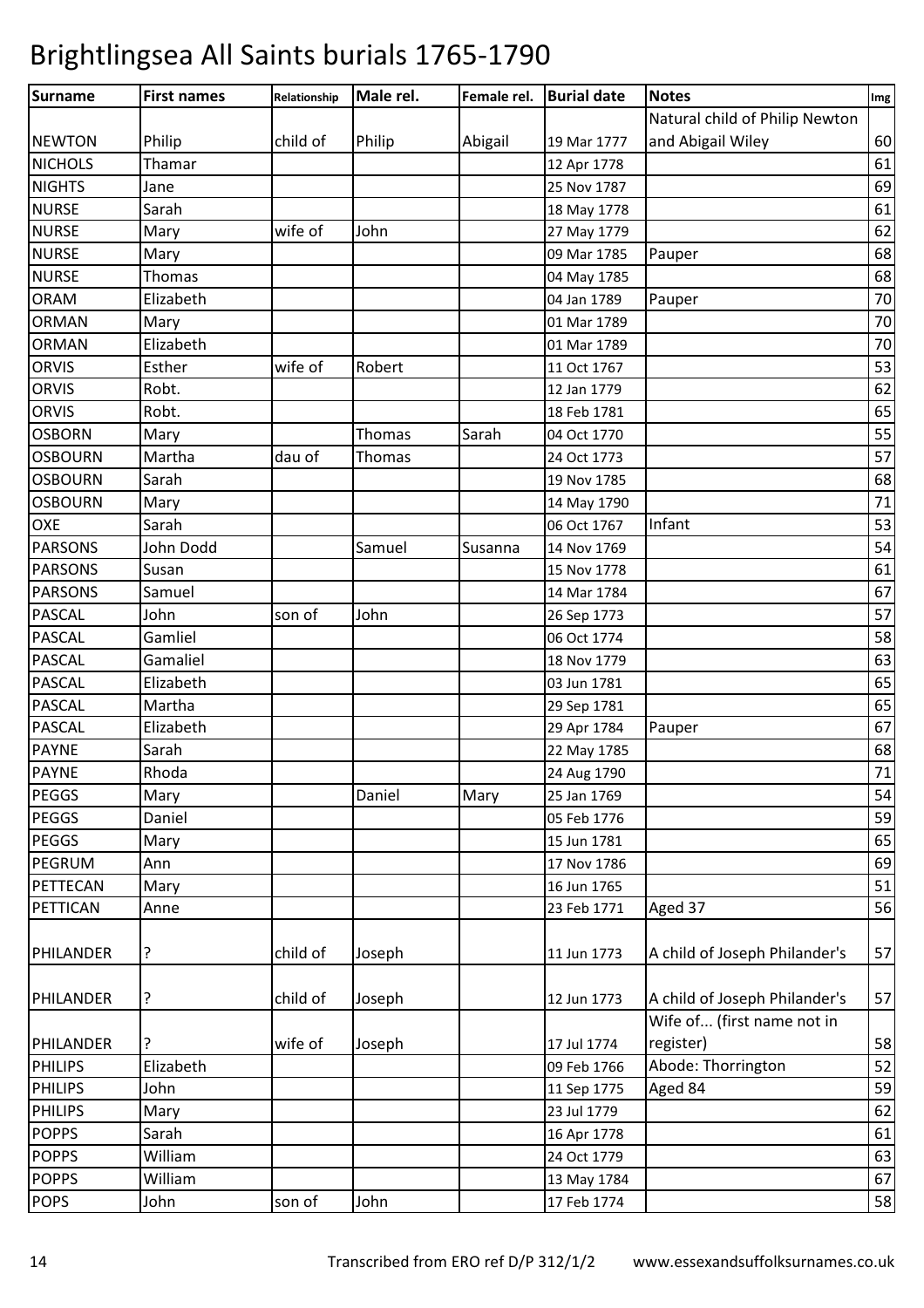| <b>Surname</b>    | <b>First names</b> | Relationship | Male rel. | Female rel. | <b>Burial date</b> | <b>Notes</b>                  | Img |
|-------------------|--------------------|--------------|-----------|-------------|--------------------|-------------------------------|-----|
|                   |                    |              |           |             |                    |                               |     |
| <b>POPS</b>       | ?                  | wife of      | John      |             | 10 Aug 1779        | Mrs. Pops, wife of John Popps | 62  |
| <b>PRIORY</b>     | John               | son of       | John      |             | 29 Sep 1765        |                               | 51  |
| <b>PULLEN</b>     | Sarah              | wife of      | Richard   |             | 21 Oct 1782        |                               | 66  |
| <b>RALPH</b>      | Elizabeth          | wife of      | John      |             | 30 Nov 1766        |                               | 52  |
| <b>RALPH</b>      | Elizabeth          |              |           |             | 13 May 1766        | Infant                        | 52  |
|                   |                    |              |           |             |                    | A child of Ralph's. No first  |     |
| <b>RALPH</b>      | ?                  |              | ?         |             | 17 Jun 1772        | names in register.            | 57  |
| <b>RALPH</b>      | Pleasance          |              |           |             | 17 Dec 1779        |                               | 63  |
| <b>RALPH</b>      | Sally              |              |           |             | 03 Oct 1781        |                               | 65  |
| <b>RAMOND</b>     | Sally              | wife of      | John      |             | 09 Apr 1770        |                               | 55  |
| <b>RAMSEY</b>     | Elizabeth          |              |           |             | 12 Jun 1779        |                               | 62  |
| <b>RAMSEY</b>     | John               |              |           |             | 21 Aug 1785        |                               | 68  |
| <b>RAMSEY</b>     | Richard            |              |           |             | 29 Mar 1789        | Abode: Frating                | 70  |
| <b>RAYMENT</b>    | Sarah              |              |           |             | 18 Dec 1780        |                               | 64  |
| <b>RAYMOND</b>    | Sarah              |              | John      | Sarah       | 13 Feb 1770        | Infant                        | 55  |
| <b>RAYNER</b>     | Sarah              |              |           |             | 19 May 1772        | Died at Alresford             | 57  |
|                   |                    |              |           |             |                    | Unclear if "S" is father or   |     |
|                   |                    |              |           |             |                    | mother, but see previous      |     |
|                   |                    |              |           |             |                    | burial 19 May 1772 - Sarah    |     |
| <b>RAYNER</b>     | Sarah              | dau of       |           | S.          | 06 Jun 1772        | Rayner, died at Alresford.    | 57  |
| <b>READING</b>    | Joseph             |              |           |             | 01 Oct 1783        |                               | 67  |
| <b>REED</b>       | Sarah              | dau of       | John      |             | 14 Dec 1779        |                               | 63  |
| <b>REEVE</b>      | Stephen            |              |           |             | 14 Sep 1769        | Aged 34                       | 54  |
| <b>REYNOLDS</b>   | Ann                |              |           |             | 18 May 1779        |                               | 62  |
| <b>RICHARDSON</b> | William            |              |           |             | 11 Sep 1770        |                               | 55  |
| <b>RICHARDSON</b> | Martha             |              | William   | Martha      | 01 Nov 1770        |                               | 55  |
| <b>RICHARDSON</b> | Mary               |              |           |             | 16 Jun 1771        | Widow                         | 56  |
| <b>RICHARDSON</b> | William            |              |           |             | 05 Nov 1775        |                               | 59  |
|                   |                    |              |           |             |                    | Naomi Richardson and her      |     |
| <b>RICHARDSON</b> | Naomi              |              |           |             | 18 Oct 1779        | child                         | 63  |
| <b>RICHARDSON</b> | William            |              |           |             | 24 Oct 1779        |                               | 63  |
| <b>RICHARDSON</b> | Martha             |              |           |             | 16 Dec 1788        |                               | 70  |
| <b>RICHMOND</b>   | Mary               | wife of      | Thomas    |             | 27 May 1765        |                               | 51  |
| <b>RICHMOND</b>   | Thomas             |              |           |             | 22 Jan 1774        | Aged 71                       | 58  |
| <b>RIVERS</b>     | Mary               | dau of       | William   | Mary        | 14 May 1766        |                               | 52  |
| <b>RIVERS</b>     | Abraham            |              |           |             | 30 Jul 1766        |                               | 52  |
| <b>RIVERS</b>     | John               |              | William   | Mary        | 05 Mar 1771        |                               | 56  |
| <b>RIVERS</b>     | Elizabeth          |              |           |             | 08 Aug 1775        |                               | 59  |
| <b>RIVERS</b>     | William            |              |           |             | 08 Jul 1777        |                               | 60  |
| <b>RIVERS</b>     | Elizabeth          |              |           |             | 27 Jan 1778        |                               | 61  |
| <b>ROBERTS</b>    | Mary               |              |           |             | 09 Apr 1789        | Pauper                        | 70  |
| <b>ROBINSON</b>   | Abraham            |              |           |             | 18 Mar 1779        |                               | 62  |
| <b>ROLFE</b>      | James              |              |           |             | 12 Jan 1766        |                               | 52  |
| <b>ROOK</b>       | Elizabeth          |              | John      | Elizabeth   | 10 Feb 1770        | Aged 15                       | 55  |
| <b>ROOT</b>       | Samuel             |              |           |             | 09 Oct 1775        |                               | 59  |
| <b>ROOT</b>       | John               |              |           |             | 31 Aug 1779        |                               | 62  |
|                   |                    |              |           |             |                    | John Root Death, a natural    |     |
| <b>ROOT</b>       | John Root          | child of     | John      |             | 05 Apr 1780        | child of John Roots           | 64  |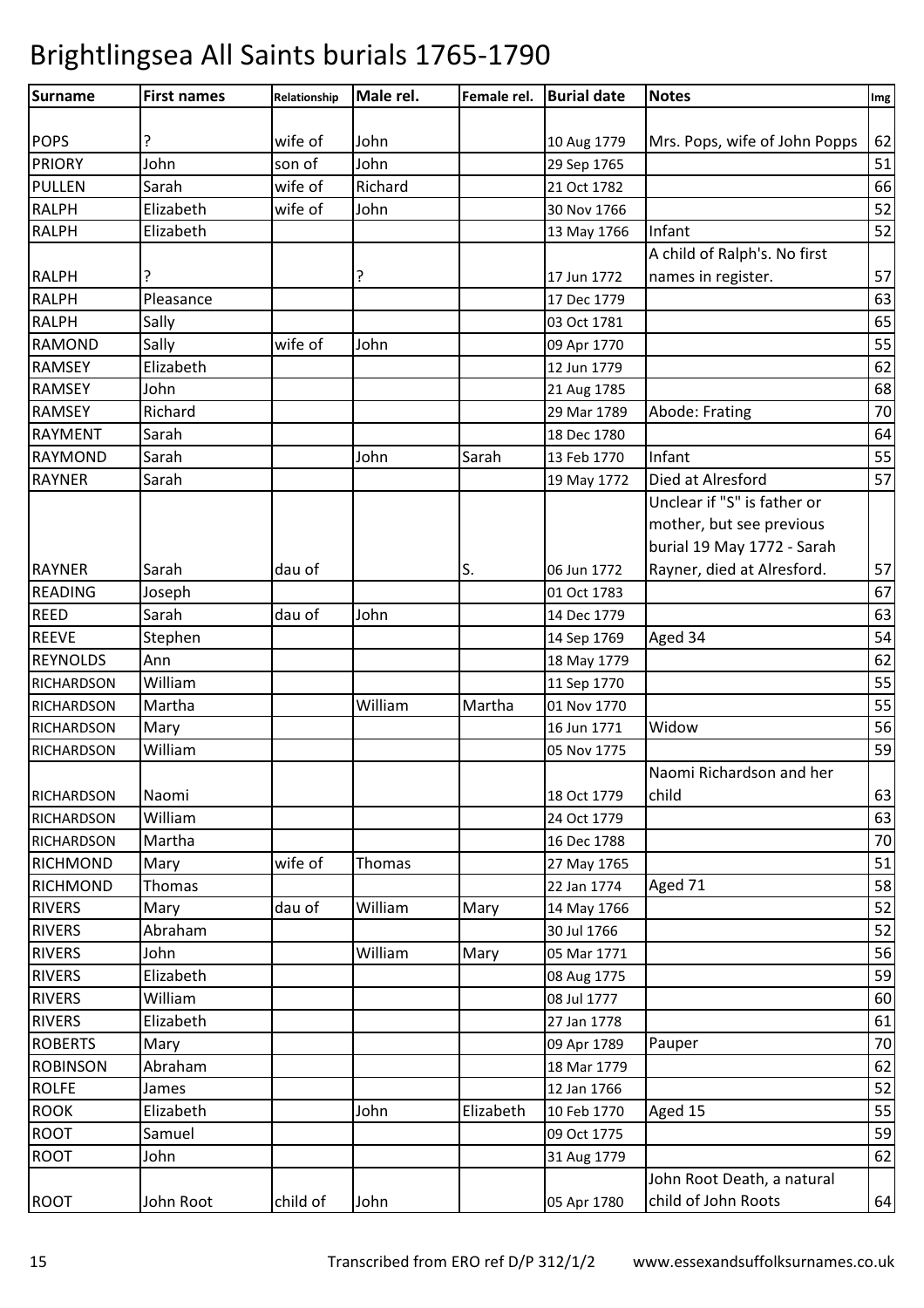| 69<br>Elizabeth<br>04 Sep 1786<br>70<br>Letitia<br>18 Feb 1789<br>Susan<br>70<br>24 May 1789<br>71<br>Laetitia<br>08 Dec 1790<br>$71\,$<br>Laetitia Howard<br>16 Dec 1790<br>52<br>Joseph<br>son of<br>Joseph<br>Mary<br>09 Oct 1766<br>54<br>Hannah<br>Mary<br>Joseph<br>26 Jun 1769<br>54<br>wife of<br>Sarah<br>William<br>Aged 22<br>03 Dec 1769<br>58<br>Susan<br>28 Mar 1774<br>58<br>wife of<br>Joseph<br>25 Jul 1774<br>Mary<br>Church clerk<br>64<br>Joseph<br>21 Mar 1780<br>65<br>Elizabeth<br>05 Apr 1781<br>63<br>Robt.<br>27 Nov 1779<br>Gamekeeper<br>64<br>Margaret<br>27 Jan 1780<br>64<br>James<br>22 Mar 1780<br>William<br>Eliz.<br>Elizabeth<br>54<br>dau of<br>24 Jun 1768<br>Sally<br>64<br>21 Apr 1780<br>66<br>Rachel<br>Senior<br>12 Dec 1781<br>66<br>Rachel<br>Junior<br>12 Dec 1781<br>66<br>Sarah<br>01 Jan 1783<br>71<br>Ruth<br>15 Jan 1790<br>71<br>Rebecca<br>01 Feb 1790<br>53<br>25 Feb 1768<br>Henry<br>62<br>Sarah<br>19 Sep 1779<br>65<br>Sally<br>19 Jun 1781<br>Sall<br>69<br>26 Jan 1787<br>58<br>Anthony<br>14 Jan 1774<br>64<br>7<br>Mrs. Scot<br>23 Mar 1780<br>70<br>Ann<br>30 Nov 1788<br>$71\,$<br>Thomas<br>17 Dec 1789<br>SCOT<br>$71\,$<br>Susan<br>13 Aug 1790<br>John<br>Mr. John Selletoe of Harwich<br>09 Jul 1771<br>The wife of Mr. John Selletoe<br>from Harwich<br>?<br>wife of<br>John<br>02 Mar 1774<br>John<br>Mr. John Selletto from London<br>26 Oct 1774<br>31 Dec 1778<br>James<br>John Drake<br>10 Sep 1780<br>James<br>11 Nov 1781<br>02 Oct 1785<br>Ann<br>John<br>23 Nov 1787<br>Fisher<br>Aged 16<br>28 Mar 1771<br>?<br>child of<br>?<br>A child of Shearmans<br>20 Jul 1774<br>Anthony General, apprentice<br>to Mr. Shed<br>Anthony<br>?<br>06 Jul 1771<br>William<br>55<br>Sarah<br>Abigail<br>29 Sep 1770<br>William<br>Abigail<br>Henry<br>29 Sep 1770<br>Infant<br>Daniel<br>17 Jan 1766 | Surname          | <b>First names</b> | Relationship | Male rel. | Female rel. | <b>Burial date</b> | <b>Notes</b> | Img |
|------------------------------------------------------------------------------------------------------------------------------------------------------------------------------------------------------------------------------------------------------------------------------------------------------------------------------------------------------------------------------------------------------------------------------------------------------------------------------------------------------------------------------------------------------------------------------------------------------------------------------------------------------------------------------------------------------------------------------------------------------------------------------------------------------------------------------------------------------------------------------------------------------------------------------------------------------------------------------------------------------------------------------------------------------------------------------------------------------------------------------------------------------------------------------------------------------------------------------------------------------------------------------------------------------------------------------------------------------------------------------------------------------------------------------------------------------------------------------------------------------------------------------------------------------------------------------------------------------------------------------------------------------------------------------------------------------------------------------------------------------------------------------------------------------------------------------------------------------------------------|------------------|--------------------|--------------|-----------|-------------|--------------------|--------------|-----|
|                                                                                                                                                                                                                                                                                                                                                                                                                                                                                                                                                                                                                                                                                                                                                                                                                                                                                                                                                                                                                                                                                                                                                                                                                                                                                                                                                                                                                                                                                                                                                                                                                                                                                                                                                                                                                                                                        | <b>ROOT</b>      |                    |              |           |             |                    |              |     |
|                                                                                                                                                                                                                                                                                                                                                                                                                                                                                                                                                                                                                                                                                                                                                                                                                                                                                                                                                                                                                                                                                                                                                                                                                                                                                                                                                                                                                                                                                                                                                                                                                                                                                                                                                                                                                                                                        | <b>ROOT</b>      |                    |              |           |             |                    |              |     |
|                                                                                                                                                                                                                                                                                                                                                                                                                                                                                                                                                                                                                                                                                                                                                                                                                                                                                                                                                                                                                                                                                                                                                                                                                                                                                                                                                                                                                                                                                                                                                                                                                                                                                                                                                                                                                                                                        | <b>ROOT</b>      |                    |              |           |             |                    |              |     |
|                                                                                                                                                                                                                                                                                                                                                                                                                                                                                                                                                                                                                                                                                                                                                                                                                                                                                                                                                                                                                                                                                                                                                                                                                                                                                                                                                                                                                                                                                                                                                                                                                                                                                                                                                                                                                                                                        | ROOT             |                    |              |           |             |                    |              |     |
|                                                                                                                                                                                                                                                                                                                                                                                                                                                                                                                                                                                                                                                                                                                                                                                                                                                                                                                                                                                                                                                                                                                                                                                                                                                                                                                                                                                                                                                                                                                                                                                                                                                                                                                                                                                                                                                                        | <b>ROOT</b>      |                    |              |           |             |                    |              |     |
|                                                                                                                                                                                                                                                                                                                                                                                                                                                                                                                                                                                                                                                                                                                                                                                                                                                                                                                                                                                                                                                                                                                                                                                                                                                                                                                                                                                                                                                                                                                                                                                                                                                                                                                                                                                                                                                                        | <b>ROSE</b>      |                    |              |           |             |                    |              |     |
|                                                                                                                                                                                                                                                                                                                                                                                                                                                                                                                                                                                                                                                                                                                                                                                                                                                                                                                                                                                                                                                                                                                                                                                                                                                                                                                                                                                                                                                                                                                                                                                                                                                                                                                                                                                                                                                                        | <b>ROSE</b>      |                    |              |           |             |                    |              |     |
|                                                                                                                                                                                                                                                                                                                                                                                                                                                                                                                                                                                                                                                                                                                                                                                                                                                                                                                                                                                                                                                                                                                                                                                                                                                                                                                                                                                                                                                                                                                                                                                                                                                                                                                                                                                                                                                                        | <b>ROSE</b>      |                    |              |           |             |                    |              |     |
|                                                                                                                                                                                                                                                                                                                                                                                                                                                                                                                                                                                                                                                                                                                                                                                                                                                                                                                                                                                                                                                                                                                                                                                                                                                                                                                                                                                                                                                                                                                                                                                                                                                                                                                                                                                                                                                                        | <b>ROSE</b>      |                    |              |           |             |                    |              |     |
|                                                                                                                                                                                                                                                                                                                                                                                                                                                                                                                                                                                                                                                                                                                                                                                                                                                                                                                                                                                                                                                                                                                                                                                                                                                                                                                                                                                                                                                                                                                                                                                                                                                                                                                                                                                                                                                                        | <b>ROSE</b>      |                    |              |           |             |                    |              |     |
|                                                                                                                                                                                                                                                                                                                                                                                                                                                                                                                                                                                                                                                                                                                                                                                                                                                                                                                                                                                                                                                                                                                                                                                                                                                                                                                                                                                                                                                                                                                                                                                                                                                                                                                                                                                                                                                                        | <b>ROSE</b>      |                    |              |           |             |                    |              |     |
|                                                                                                                                                                                                                                                                                                                                                                                                                                                                                                                                                                                                                                                                                                                                                                                                                                                                                                                                                                                                                                                                                                                                                                                                                                                                                                                                                                                                                                                                                                                                                                                                                                                                                                                                                                                                                                                                        | <b>ROSE</b>      |                    |              |           |             |                    |              |     |
|                                                                                                                                                                                                                                                                                                                                                                                                                                                                                                                                                                                                                                                                                                                                                                                                                                                                                                                                                                                                                                                                                                                                                                                                                                                                                                                                                                                                                                                                                                                                                                                                                                                                                                                                                                                                                                                                        | <b>ROUSE</b>     |                    |              |           |             |                    |              |     |
|                                                                                                                                                                                                                                                                                                                                                                                                                                                                                                                                                                                                                                                                                                                                                                                                                                                                                                                                                                                                                                                                                                                                                                                                                                                                                                                                                                                                                                                                                                                                                                                                                                                                                                                                                                                                                                                                        | <b>ROWLAND</b>   |                    |              |           |             |                    |              |     |
|                                                                                                                                                                                                                                                                                                                                                                                                                                                                                                                                                                                                                                                                                                                                                                                                                                                                                                                                                                                                                                                                                                                                                                                                                                                                                                                                                                                                                                                                                                                                                                                                                                                                                                                                                                                                                                                                        | <b>ROYLAND</b>   |                    |              |           |             |                    |              |     |
|                                                                                                                                                                                                                                                                                                                                                                                                                                                                                                                                                                                                                                                                                                                                                                                                                                                                                                                                                                                                                                                                                                                                                                                                                                                                                                                                                                                                                                                                                                                                                                                                                                                                                                                                                                                                                                                                        | <b>RUDLIN</b>    |                    |              |           |             |                    |              |     |
|                                                                                                                                                                                                                                                                                                                                                                                                                                                                                                                                                                                                                                                                                                                                                                                                                                                                                                                                                                                                                                                                                                                                                                                                                                                                                                                                                                                                                                                                                                                                                                                                                                                                                                                                                                                                                                                                        | <b>RUDLING</b>   |                    |              |           |             |                    |              |     |
|                                                                                                                                                                                                                                                                                                                                                                                                                                                                                                                                                                                                                                                                                                                                                                                                                                                                                                                                                                                                                                                                                                                                                                                                                                                                                                                                                                                                                                                                                                                                                                                                                                                                                                                                                                                                                                                                        | <b>RUDLING</b>   |                    |              |           |             |                    |              |     |
|                                                                                                                                                                                                                                                                                                                                                                                                                                                                                                                                                                                                                                                                                                                                                                                                                                                                                                                                                                                                                                                                                                                                                                                                                                                                                                                                                                                                                                                                                                                                                                                                                                                                                                                                                                                                                                                                        | <b>RUDLING</b>   |                    |              |           |             |                    |              |     |
|                                                                                                                                                                                                                                                                                                                                                                                                                                                                                                                                                                                                                                                                                                                                                                                                                                                                                                                                                                                                                                                                                                                                                                                                                                                                                                                                                                                                                                                                                                                                                                                                                                                                                                                                                                                                                                                                        | <b>RUDLING</b>   |                    |              |           |             |                    |              |     |
|                                                                                                                                                                                                                                                                                                                                                                                                                                                                                                                                                                                                                                                                                                                                                                                                                                                                                                                                                                                                                                                                                                                                                                                                                                                                                                                                                                                                                                                                                                                                                                                                                                                                                                                                                                                                                                                                        | <b>RUDLING</b>   |                    |              |           |             |                    |              |     |
|                                                                                                                                                                                                                                                                                                                                                                                                                                                                                                                                                                                                                                                                                                                                                                                                                                                                                                                                                                                                                                                                                                                                                                                                                                                                                                                                                                                                                                                                                                                                                                                                                                                                                                                                                                                                                                                                        | <b>RUDLING</b>   |                    |              |           |             |                    |              |     |
|                                                                                                                                                                                                                                                                                                                                                                                                                                                                                                                                                                                                                                                                                                                                                                                                                                                                                                                                                                                                                                                                                                                                                                                                                                                                                                                                                                                                                                                                                                                                                                                                                                                                                                                                                                                                                                                                        | <b>SADLER</b>    |                    |              |           |             |                    |              |     |
|                                                                                                                                                                                                                                                                                                                                                                                                                                                                                                                                                                                                                                                                                                                                                                                                                                                                                                                                                                                                                                                                                                                                                                                                                                                                                                                                                                                                                                                                                                                                                                                                                                                                                                                                                                                                                                                                        | <b>SAUNDERS</b>  |                    |              |           |             |                    |              |     |
|                                                                                                                                                                                                                                                                                                                                                                                                                                                                                                                                                                                                                                                                                                                                                                                                                                                                                                                                                                                                                                                                                                                                                                                                                                                                                                                                                                                                                                                                                                                                                                                                                                                                                                                                                                                                                                                                        | <b>SAUNDERS</b>  |                    |              |           |             |                    |              |     |
|                                                                                                                                                                                                                                                                                                                                                                                                                                                                                                                                                                                                                                                                                                                                                                                                                                                                                                                                                                                                                                                                                                                                                                                                                                                                                                                                                                                                                                                                                                                                                                                                                                                                                                                                                                                                                                                                        | <b>SAUNDERS</b>  |                    |              |           |             |                    |              |     |
|                                                                                                                                                                                                                                                                                                                                                                                                                                                                                                                                                                                                                                                                                                                                                                                                                                                                                                                                                                                                                                                                                                                                                                                                                                                                                                                                                                                                                                                                                                                                                                                                                                                                                                                                                                                                                                                                        | <b>SCOT</b>      |                    |              |           |             |                    |              |     |
|                                                                                                                                                                                                                                                                                                                                                                                                                                                                                                                                                                                                                                                                                                                                                                                                                                                                                                                                                                                                                                                                                                                                                                                                                                                                                                                                                                                                                                                                                                                                                                                                                                                                                                                                                                                                                                                                        | <b>SCOT</b>      |                    |              |           |             |                    |              |     |
|                                                                                                                                                                                                                                                                                                                                                                                                                                                                                                                                                                                                                                                                                                                                                                                                                                                                                                                                                                                                                                                                                                                                                                                                                                                                                                                                                                                                                                                                                                                                                                                                                                                                                                                                                                                                                                                                        | <b>SCOT</b>      |                    |              |           |             |                    |              |     |
|                                                                                                                                                                                                                                                                                                                                                                                                                                                                                                                                                                                                                                                                                                                                                                                                                                                                                                                                                                                                                                                                                                                                                                                                                                                                                                                                                                                                                                                                                                                                                                                                                                                                                                                                                                                                                                                                        | <b>SCOT</b>      |                    |              |           |             |                    |              |     |
|                                                                                                                                                                                                                                                                                                                                                                                                                                                                                                                                                                                                                                                                                                                                                                                                                                                                                                                                                                                                                                                                                                                                                                                                                                                                                                                                                                                                                                                                                                                                                                                                                                                                                                                                                                                                                                                                        |                  |                    |              |           |             |                    |              |     |
| 58<br>58<br>61<br>64<br>66<br>68<br>69<br>56<br>58<br>56<br>55<br>52                                                                                                                                                                                                                                                                                                                                                                                                                                                                                                                                                                                                                                                                                                                                                                                                                                                                                                                                                                                                                                                                                                                                                                                                                                                                                                                                                                                                                                                                                                                                                                                                                                                                                                                                                                                                   | <b>SELLETOE</b>  |                    |              |           |             |                    |              | 56  |
|                                                                                                                                                                                                                                                                                                                                                                                                                                                                                                                                                                                                                                                                                                                                                                                                                                                                                                                                                                                                                                                                                                                                                                                                                                                                                                                                                                                                                                                                                                                                                                                                                                                                                                                                                                                                                                                                        |                  |                    |              |           |             |                    |              |     |
|                                                                                                                                                                                                                                                                                                                                                                                                                                                                                                                                                                                                                                                                                                                                                                                                                                                                                                                                                                                                                                                                                                                                                                                                                                                                                                                                                                                                                                                                                                                                                                                                                                                                                                                                                                                                                                                                        | <b>SELLETOE</b>  |                    |              |           |             |                    |              |     |
|                                                                                                                                                                                                                                                                                                                                                                                                                                                                                                                                                                                                                                                                                                                                                                                                                                                                                                                                                                                                                                                                                                                                                                                                                                                                                                                                                                                                                                                                                                                                                                                                                                                                                                                                                                                                                                                                        | <b>SELLETTO</b>  |                    |              |           |             |                    |              |     |
|                                                                                                                                                                                                                                                                                                                                                                                                                                                                                                                                                                                                                                                                                                                                                                                                                                                                                                                                                                                                                                                                                                                                                                                                                                                                                                                                                                                                                                                                                                                                                                                                                                                                                                                                                                                                                                                                        | <b>SHARP</b>     |                    |              |           |             |                    |              |     |
|                                                                                                                                                                                                                                                                                                                                                                                                                                                                                                                                                                                                                                                                                                                                                                                                                                                                                                                                                                                                                                                                                                                                                                                                                                                                                                                                                                                                                                                                                                                                                                                                                                                                                                                                                                                                                                                                        | <b>SHARP</b>     |                    |              |           |             |                    |              |     |
|                                                                                                                                                                                                                                                                                                                                                                                                                                                                                                                                                                                                                                                                                                                                                                                                                                                                                                                                                                                                                                                                                                                                                                                                                                                                                                                                                                                                                                                                                                                                                                                                                                                                                                                                                                                                                                                                        | <b>SHARP</b>     |                    |              |           |             |                    |              |     |
|                                                                                                                                                                                                                                                                                                                                                                                                                                                                                                                                                                                                                                                                                                                                                                                                                                                                                                                                                                                                                                                                                                                                                                                                                                                                                                                                                                                                                                                                                                                                                                                                                                                                                                                                                                                                                                                                        | <b>SHARP</b>     |                    |              |           |             |                    |              |     |
|                                                                                                                                                                                                                                                                                                                                                                                                                                                                                                                                                                                                                                                                                                                                                                                                                                                                                                                                                                                                                                                                                                                                                                                                                                                                                                                                                                                                                                                                                                                                                                                                                                                                                                                                                                                                                                                                        | <b>SHARP</b>     |                    |              |           |             |                    |              |     |
|                                                                                                                                                                                                                                                                                                                                                                                                                                                                                                                                                                                                                                                                                                                                                                                                                                                                                                                                                                                                                                                                                                                                                                                                                                                                                                                                                                                                                                                                                                                                                                                                                                                                                                                                                                                                                                                                        | <b>SHARPLAND</b> |                    |              |           |             |                    |              |     |
|                                                                                                                                                                                                                                                                                                                                                                                                                                                                                                                                                                                                                                                                                                                                                                                                                                                                                                                                                                                                                                                                                                                                                                                                                                                                                                                                                                                                                                                                                                                                                                                                                                                                                                                                                                                                                                                                        | SHEARMAN         |                    |              |           |             |                    |              |     |
|                                                                                                                                                                                                                                                                                                                                                                                                                                                                                                                                                                                                                                                                                                                                                                                                                                                                                                                                                                                                                                                                                                                                                                                                                                                                                                                                                                                                                                                                                                                                                                                                                                                                                                                                                                                                                                                                        |                  |                    |              |           |             |                    |              |     |
|                                                                                                                                                                                                                                                                                                                                                                                                                                                                                                                                                                                                                                                                                                                                                                                                                                                                                                                                                                                                                                                                                                                                                                                                                                                                                                                                                                                                                                                                                                                                                                                                                                                                                                                                                                                                                                                                        | <b>SHED</b>      |                    |              |           |             |                    |              |     |
|                                                                                                                                                                                                                                                                                                                                                                                                                                                                                                                                                                                                                                                                                                                                                                                                                                                                                                                                                                                                                                                                                                                                                                                                                                                                                                                                                                                                                                                                                                                                                                                                                                                                                                                                                                                                                                                                        | <b>SHEEPARD</b>  |                    |              |           |             |                    |              |     |
|                                                                                                                                                                                                                                                                                                                                                                                                                                                                                                                                                                                                                                                                                                                                                                                                                                                                                                                                                                                                                                                                                                                                                                                                                                                                                                                                                                                                                                                                                                                                                                                                                                                                                                                                                                                                                                                                        | <b>SHEEPARD</b>  |                    |              |           |             |                    |              |     |
|                                                                                                                                                                                                                                                                                                                                                                                                                                                                                                                                                                                                                                                                                                                                                                                                                                                                                                                                                                                                                                                                                                                                                                                                                                                                                                                                                                                                                                                                                                                                                                                                                                                                                                                                                                                                                                                                        | <b>SHELVER</b>   |                    |              |           |             |                    |              |     |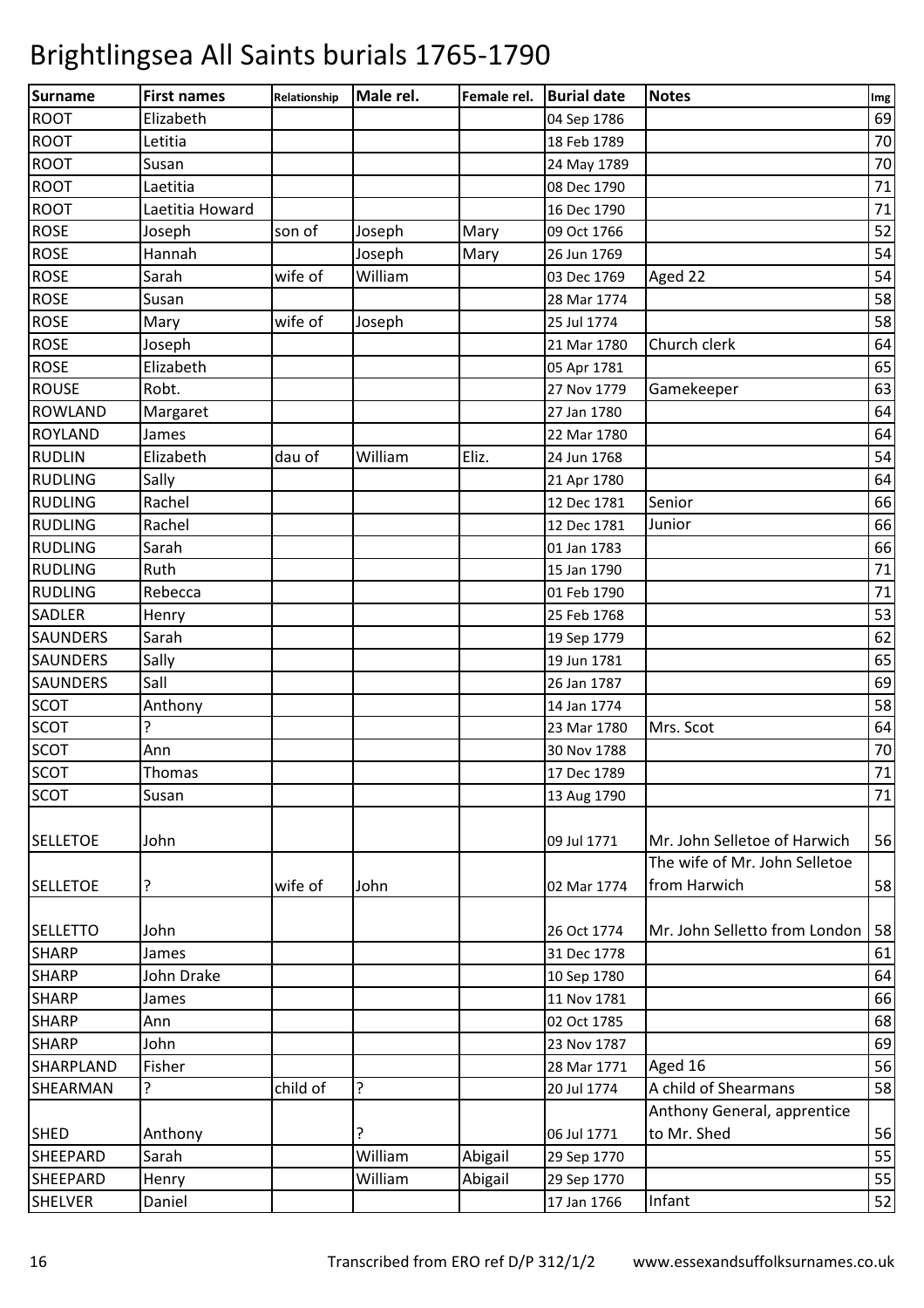| Surname         | <b>First names</b> | Relationship | Male rel. | Female rel. | <b>Burial date</b> | <b>Notes</b>                   | Img |
|-----------------|--------------------|--------------|-----------|-------------|--------------------|--------------------------------|-----|
| <b>SHELVER</b>  | William            | son of       | Daniel    | Mary        | 30 Jul 1766        |                                | 52  |
| <b>SHELVER</b>  | Sarah              | dau of       | Robert    | Mary        | 16 Dec 1766        |                                | 52  |
| <b>SHELVER</b>  | Susanna            |              |           |             | 16 Feb 1768        | Infant                         | 53  |
| <b>SHELVER</b>  | Elizabeth          |              |           |             | 22 Feb 1768        |                                | 53  |
| <b>SHELVER</b>  | Robert             |              | Daniel    | Mary        | 26 Mar 1770        | Infant                         | 55  |
| <b>SHELVER</b>  | Mary               |              |           |             | 09 Oct 1774        |                                | 58  |
| <b>SHELVER</b>  | William            | son of       | Robert    |             | 25 Feb 1776        |                                | 59  |
| <b>SHELVER</b>  | Daniel             |              |           |             | 18 May 1779        |                                | 62  |
| <b>SHELVER</b>  | Mary               |              |           |             | 28 Sep 1781        |                                | 65  |
| <b>SHELVER</b>  | Robt.              |              |           |             | 30 Dec 1781        |                                | 66  |
| <b>SHELVER</b>  | Robt.              |              |           |             | 26 Oct 1783        | P.                             | 67  |
| <b>SHEPARD</b>  | Ann                | wife of      | William   |             | 12 Dec 1773        |                                | 58  |
| <b>SHEPARD</b>  | Ann                | dau of       | William   | Ann         | 12 Dec 1773        |                                | 58  |
| <b>SHEPARD</b>  | Hannah             |              |           |             | 14 Jul 1780        |                                | 64  |
| <b>SHEPHERD</b> | John               | son of       | William   |             | 01 Aug 1765        |                                | 51  |
| <b>SHEPHERD</b> | William            |              |           |             | 07 Oct 1781        |                                | 65  |
| <b>SHEPHERD</b> | Mary               |              |           |             | 05 Dec 1783        | Widow                          | 67  |
| <b>SHEPHERD</b> | John               |              |           |             | 05 May 1784        | Pauper                         | 67  |
| <b>SHERLOCK</b> | Sarah              | wife of      | William   |             | 17 Dec 1769        |                                | 54  |
|                 |                    |              |           |             |                    | Henry Evett, son-in-law of Mr. |     |
| <b>SHERLOCK</b> | Henry              |              | ?         |             | 26 Jun 1771        | Sherlock                       | 56  |
| <b>SHERLOCK</b> | William            |              |           |             | 03 May 1773        | Mayor of Brightlingsea         | 57  |
| <b>SHERLOCK</b> | <b>Henry Evatt</b> |              |           |             | 09 Mar 1785        |                                | 68  |
| <b>SHERLOCK</b> | William            |              |           |             | 26 Jan 1786        |                                | 69  |
| SHERMAN         | Thomas             |              | Thomas    | Ann         | 15 Jul 1770        |                                | 55  |
| <b>SHIPMAN</b>  | Daniell            |              |           |             | 14 Feb 1773        |                                | 57  |
| <b>SIMONS</b>   | James              |              |           |             | 07 Jan 1766        |                                | 52  |
| <b>SKINNER</b>  | John               |              |           |             | 12 Jan 1779        | Abode: Alresford               | 62  |
| <b>SMITH</b>    | Elizabeth          | dau of       | James     | Elizabeth   | 06 Sep 1767        |                                | 52  |
| <b>SMITH</b>    | Sarah              |              | William   | Sarah       | 10 Jan 1770        | Infant                         | 55  |
| <b>SMITH</b>    | Elizabeth          |              | James     | Elizabeth   | 21 Oct 1770        |                                | 55  |
| SMITH           | Simon              |              |           |             |                    |                                | 56  |
|                 |                    |              |           |             | 03 Mar 1771        | Aged 83                        |     |
| <b>SMITH</b>    | Sarah              |              |           |             | 23 Mar 1774        |                                | 58  |
| <b>SMITH</b>    | 5.                 | child of     | James     |             | 08 Jul 1775        | A child of James Smith         | 59  |
| <b>SMITH</b>    | Elizabeth          | wife of      | William   |             | 01 Apr 1776        |                                | 59  |
| <b>SMITH</b>    | Ruth               | dau of       | William   |             | 06 May 1776        |                                | 60  |
| <b>SMITH</b>    | James              |              |           |             | 20 Oct 1777        |                                | 60  |
| <b>SMITH</b>    | Elizabeth          |              |           |             | 26 Oct 1778        |                                | 61  |
| <b>SMITH</b>    | William            |              |           |             | 23 Nov 1778        |                                | 61  |
| <b>SMITH</b>    | Robert             |              |           |             | 04 Feb 1779        |                                | 62  |
| <b>SMITH</b>    | Mary               |              |           |             | 02 Jul 1780        |                                | 64  |
| <b>SMITH</b>    | Abraham            |              |           |             | 12 Apr 1781        |                                | 65  |
| <b>SMITH</b>    | Elizabeth          |              |           |             | 09 Jul 1786        | Pauper                         | 69  |
| <b>SMITH</b>    | Henry              |              |           |             | 16 Feb 1789        |                                | 70  |
| <b>SMYTH</b>    | ?                  | child of     | James     |             | 15 Apr 1772        | A child of James Smyth's       | 56  |
|                 |                    |              |           |             |                    | A child of Spilman's. First    |     |
| <b>SPILMAN</b>  | ?                  |              | ?         |             | 15 Apr 1773        | names not in register.         | 57  |
| SPILMAN         | John               |              |           |             | 31 May 1786        | Pauper                         | 69  |
| <b>STAMMERS</b> | Thomas             |              |           |             | 27 May 1787        |                                | 69  |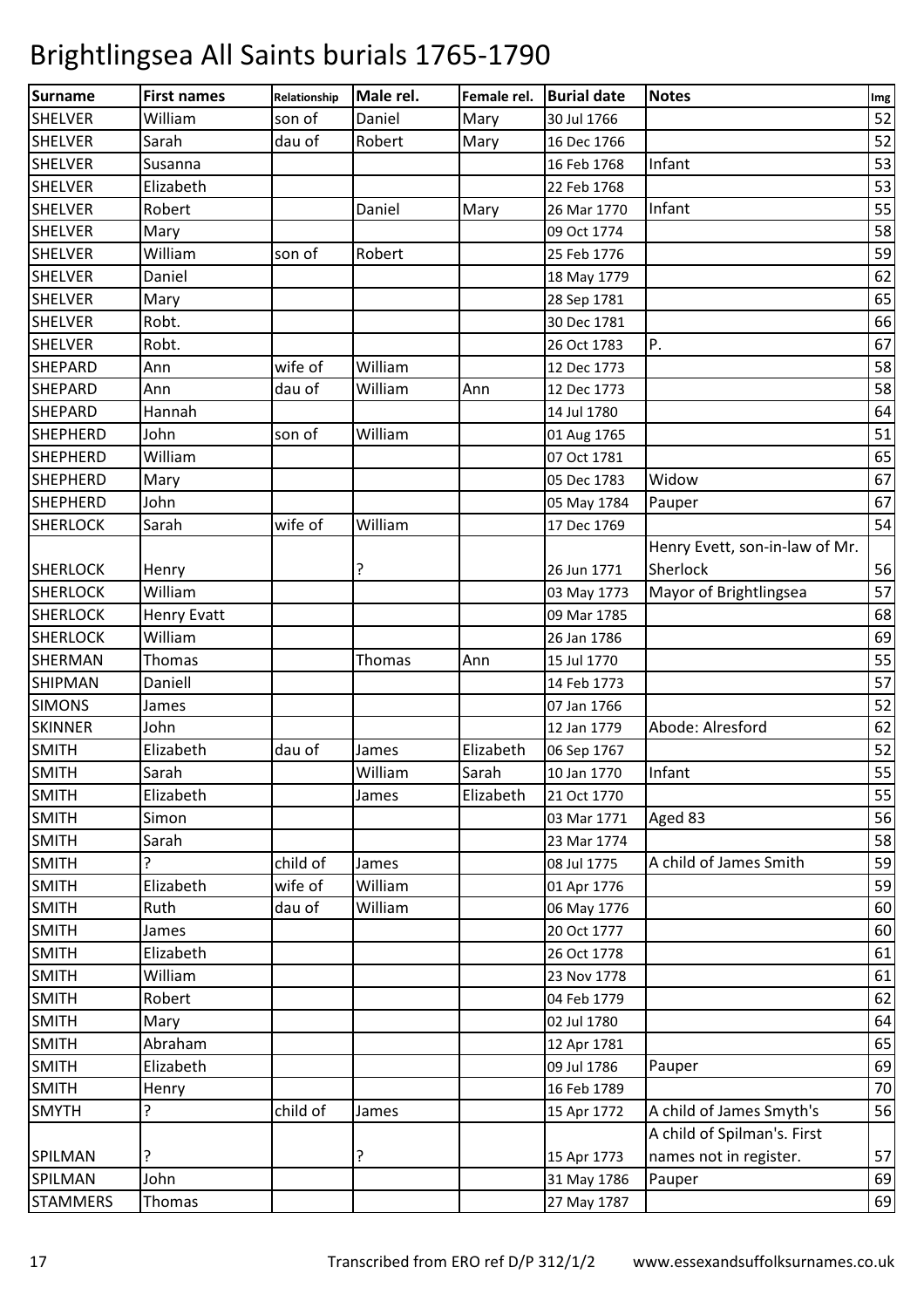| Surname         | <b>First names</b> | Relationship | Male rel. | Female rel. | <b>Burial date</b> | <b>Notes</b>                    | Img |
|-----------------|--------------------|--------------|-----------|-------------|--------------------|---------------------------------|-----|
| <b>STAMMERS</b> | Joseph             |              |           |             | 03 Oct 1787        |                                 | 69  |
| <b>STANTON</b>  | Robert             |              |           |             | 08 Jun 1786        |                                 | 69  |
| <b>STEEN</b>    | Richard            |              |           |             | 20 Jun 1769        | Aged 45                         | 54  |
| <b>STENTON</b>  | Robt.              |              |           |             | 06 Aug 1784        |                                 | 68  |
| <b>STILES</b>   | Ann                |              |           |             | 09 Jan 1780        |                                 | 64  |
|                 |                    |              |           |             |                    |                                 |     |
| <b>STILES</b>   | Ann                | dau of       | Edward    |             | 22 Jan 1780        | Daughter of Mr. Edward Stiles   | 64  |
| <b>STOW</b>     | Jonathan           |              |           |             | 24 Aug 1778        |                                 | 61  |
|                 |                    |              |           |             |                    | Surname unclear - How or        |     |
| <b>STOW</b>     | Elizabeth          |              |           |             | 26 Apr 1781        | Stow?                           | 65  |
|                 |                    |              |           |             |                    | Surname unclear - How or        |     |
| <b>STOW</b>     | James              |              |           |             | 29 Jun 1783        | Stow?                           | 67  |
| <b>STOW</b>     | Joseph Cook        |              |           |             | 08 Jan 1789        |                                 | 70  |
| <b>STUDD</b>    | Samuel             |              |           |             | 05 Aug 1781        |                                 | 65  |
| <b>TABOR</b>    | William            | son of       | William   | Judith      | 26 Oct 1765        |                                 | 51  |
| <b>TABOR</b>    | Joseph John        |              | Anthony   | Jane        | 11 Jun 1768        |                                 | 53  |
| <b>TABOR</b>    | William            |              |           |             | 26 Oct 1770        |                                 | 55  |
| <b>TABOR</b>    | Thomas             | son of       | William   | Judith      | 29 Jun 1771        |                                 | 56  |
| <b>TABOR</b>    | Judith             | wife of      | William   |             | 03 Oct 1771        |                                 | 56  |
| <b>TABOR</b>    | Joseph John        | son of       | Anthony   | Jane        | 07 Oct 1773        |                                 | 57  |
|                 |                    |              |           |             |                    | Old Wd. Tabor (wd. Is short for |     |
| <b>TABOR</b>    | ?                  |              |           |             | 19 Jan 1776        | Widow)                          | 59  |
| <b>TABOR</b>    | Anna Maria         | dau of       |           |             |                    |                                 | 60  |
| <b>TABOR</b>    | Sarah Folks        |              | Anthony   |             | 23 Jan 1777        |                                 | 61  |
|                 |                    |              |           |             | 15 Dec 1778        |                                 |     |
| <b>TABOR</b>    | Sarah              | wife of      | John      |             | 25 Jan 1779        | Wife of John Tabor dredger      | 62  |
| <b>TABOR</b>    | John               |              |           |             | 18 Oct 1780        | Infant                          | 64  |
| <b>TABOR</b>    | Sophia             |              |           |             | 10 Jan 1782        |                                 | 66  |
|                 |                    |              |           |             |                    | Wife of Mr. Anthony Tabor       |     |
| <b>TABOR</b>    | Jane               | wife of      | Anthony   |             | 13 Jan 1783        | senior                          | 66  |
| <b>TABOR</b>    | Sally              |              |           |             | 04 Dec 1784        |                                 | 68  |
| <b>TABOR</b>    | Henry              |              |           |             | 03 Dec 1787        |                                 | 70  |
| <b>TABOR</b>    | Daniel             |              |           |             | 27 Apr 1789        |                                 | 70  |
|                 | John               |              |           |             |                    |                                 |     |
| <b>TALBOT</b>   | <b>Breamskim</b>   |              |           |             | 10 Oct 1779        |                                 | 63  |
| <b>TALBOT</b>   | Mary               | wife of      | 5.        |             | 22 Dec 1779        | Wife of Mr. Talbot              | 63  |
| <b>TALBOT</b>   | James              |              |           |             | 20 Feb 1788        |                                 | 70  |
| <b>TALBOT</b>   | Robt.              |              |           |             | 15 Mar 1788        |                                 | 70  |
| <b>TAYLOR</b>   | Ann                |              |           |             | 11 Apr 1784        |                                 | 67  |
| <b>TAYLOR</b>   | Elizabeth Ann      |              |           |             | 08 Dec 1786        |                                 | 69  |
| <b>TAYLOR</b>   | Isaac              |              |           |             | 28 Dec 1788        | Pauper                          | 70  |
| <b>TAYLOR</b>   | Mary               |              |           |             | 06 Jan 1789        | Pauper                          | 70  |
| <b>THOMPSON</b> | Rebeccah           |              |           |             | 10 Apr 1779        |                                 | 62  |
| <b>THOMPSON</b> | Sarah              |              |           |             | 07 May 1779        |                                 | 62  |
| <b>THOMPSON</b> | John               |              |           |             | 06 Apr 1784        | Pauper                          | 67  |
| <b>THOMPSON</b> | John               |              |           |             | 23 Feb 1785        |                                 | 68  |
| <b>THOMPSON</b> | James              |              |           |             | 19 Jun 1787        | Pauper                          | 69  |
| <b>THORP</b>    | Martha             | dau of       | William   | Martha      | 20 Jan 1765        |                                 | 51  |
| <b>THORP</b>    | Rebeccah           |              |           |             | 13 Dec 1770        | Aged 19                         | 56  |
| <b>THORP</b>    | William            |              |           |             | 14 Dec 1790        | Pauper                          | 71  |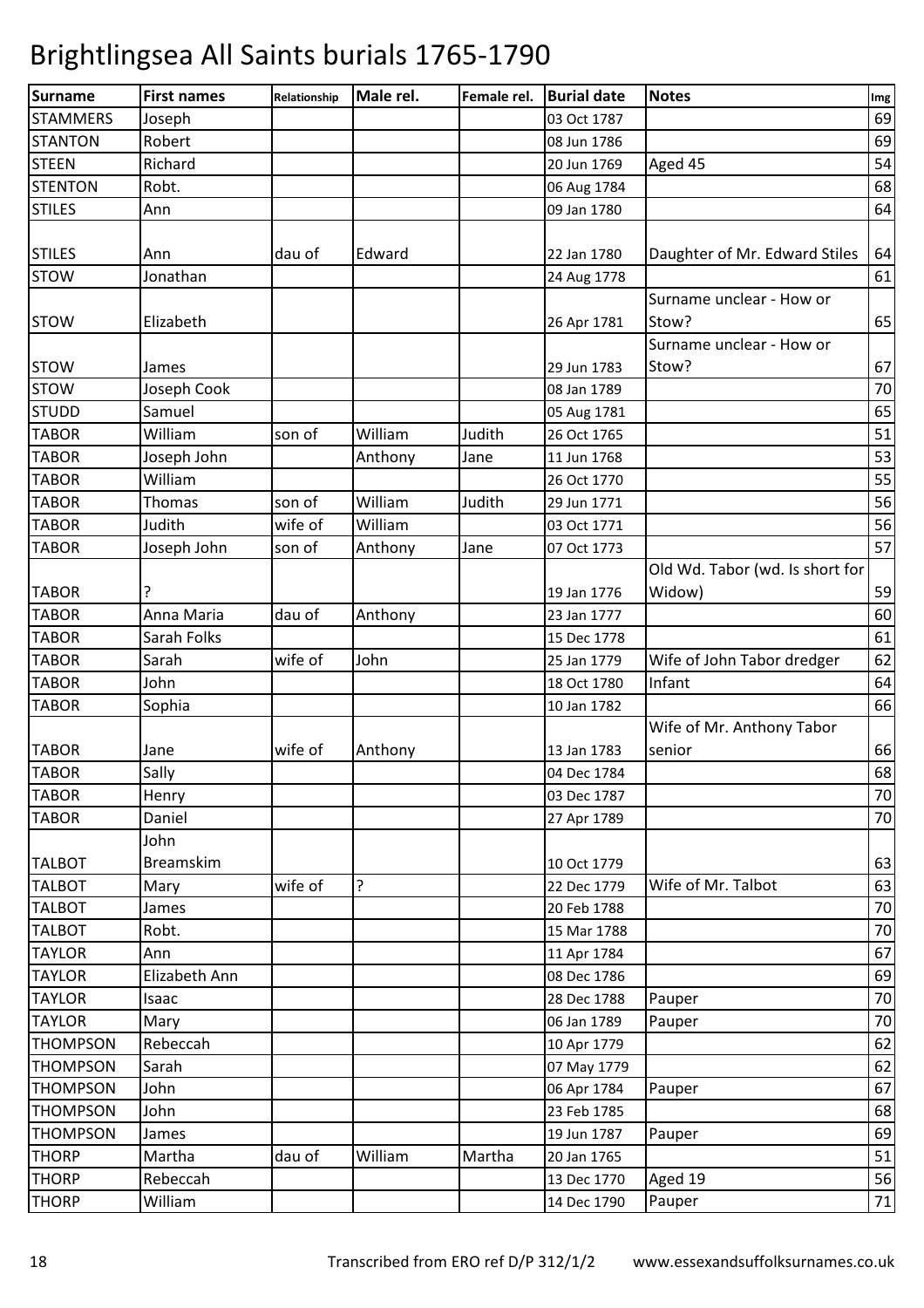| 63<br><b>TOMPSON</b><br>Sarah<br>16 Nov 1779<br><b>TOMPSON</b><br>Sarah<br>17 Feb 1780<br>John<br>John<br><b>TRANHAM</b><br>son of<br>17 May 1772<br>John<br>John<br>Elizabeth<br><b>TRANHAM</b><br>son of<br>10 Oct 1773<br>ς<br><b>TRANHAM</b><br>child of<br>A child of Tranhams<br>03 Jul 1774<br><b>TUDOR</b><br>Edward<br>Edward<br>Catharine<br>son of<br>11 Aug 1765<br><b>TUDOR</b><br>Catharine<br>wife of<br>Edward<br>28 Oct 1765<br><b>TUDOR</b><br>Francis<br>son of<br>Francis<br>Mary<br>22 Aug 1766<br><b>TUDOR</b><br>03 Mar 1768<br>Infant<br>Mary<br><b>TUDOR</b><br>Francis<br>Francis<br>son of<br>26 Jun 1771<br><b>TUDOR</b><br>First name not in register<br>wife of<br>Francis<br>18 Jan 1776<br><b>TUDOR</b><br>Frances<br>18 Apr 1781<br><b>TUDOR</b><br>Francis<br>09 Dec 1785<br>John<br>11 Jun 1779<br><b>UNDERWOOD</b><br>Joseph<br>02 Sep 1780<br><b>UNDERWOOD</b><br><b>UNDERWOOD</b><br>Ann<br>28 Aug 1786<br>Pauper<br>Rachel<br><b>VERLANDER</b><br>Rachel<br>dau of<br>24 Nov 1765<br>Joseph<br><b>VERLANDER</b><br>Elizabeth<br>20 Mar 1781<br><b>VINCENT</b><br>18 Dec 1774<br>Henry<br><b>VINCENT</b><br>dau of<br>Natural child<br>Mary<br>Ann<br>01 Nov 1777<br><b>VINCENT</b><br>Ann<br>14 Apr 1780<br>Infant<br><b>VINCET</b><br>Sarah<br>06 Oct 1765<br>wife of<br><b>VINCET</b><br>Sarah<br>Henry<br>18 Nov 1766<br><b>WADE</b><br>wife of<br>Thomas<br>Anne<br>21 Jun 1767<br><b>WADE</b><br>Elizabeth<br>Elizabeth<br>Thomas<br>24 Oct 1770<br><b>WADE</b><br>dau of<br>Thomas<br>Elizabeth<br>Mary Elizabeth<br>10 Mar 1772<br>Son of John Wade Barber (is<br>barber the occupation or<br>surname?)<br>John<br>son of<br>John<br>23 Sep 1773<br>Daughter of Thomas Wade<br>Barber. Is Wade or Barber the<br>surname? Is barber the<br>Rachel<br>dau of<br>Thomas<br>11 Jun 1777<br>occupation?<br>Daughter of Thomas Wade<br>Barber. Is Wade or Barber the<br>surname? Is barber the<br>Elizabeth<br><b>WADE</b><br>dau of<br>Thomas<br>occupation?<br>29 Aug 1777<br>Wife of Thomas Wade Barber.<br>Is Wade or Barber the<br>surname? Is barber the<br>Elizabeth<br>wife of<br>occupation?<br>Thomas<br>04 Dec 1777<br>William<br>Frederick<br>son of<br>25 Sep 1781<br>Wife of Revd. William Wade<br>William<br>wife of<br>20 Nov 1783<br>Ann<br>Thomas Wade Barber, or<br>Thomas Wade, barber?<br>Thomas<br>25 Feb 1784<br><b>WADLEY</b><br>James<br>05 May 1782<br><b>WALFORD</b><br>William<br>09 Mar 1765 | <b>Surname</b> | <b>First names</b> | Relationship | Male rel. | Female rel. | <b>Burial date</b> | <b>Notes</b> | Img |
|-------------------------------------------------------------------------------------------------------------------------------------------------------------------------------------------------------------------------------------------------------------------------------------------------------------------------------------------------------------------------------------------------------------------------------------------------------------------------------------------------------------------------------------------------------------------------------------------------------------------------------------------------------------------------------------------------------------------------------------------------------------------------------------------------------------------------------------------------------------------------------------------------------------------------------------------------------------------------------------------------------------------------------------------------------------------------------------------------------------------------------------------------------------------------------------------------------------------------------------------------------------------------------------------------------------------------------------------------------------------------------------------------------------------------------------------------------------------------------------------------------------------------------------------------------------------------------------------------------------------------------------------------------------------------------------------------------------------------------------------------------------------------------------------------------------------------------------------------------------------------------------------------------------------------------------------------------------------------------------------------------------------------------------------------------------------------------------------------------------------------------------------------------------------------------------------------------------------------------------------------------------------------------------------------------------------------------------------------------------------------------------------------------------------------------------------------------------------|----------------|--------------------|--------------|-----------|-------------|--------------------|--------------|-----|
| 64<br>69                                                                                                                                                                                                                                                                                                                                                                                                                                                                                                                                                                                                                                                                                                                                                                                                                                                                                                                                                                                                                                                                                                                                                                                                                                                                                                                                                                                                                                                                                                                                                                                                                                                                                                                                                                                                                                                                                                                                                                                                                                                                                                                                                                                                                                                                                                                                                                                                                                                          |                |                    |              |           |             |                    |              |     |
| 57<br>57<br>58<br>51<br>51<br>52<br>53<br>56<br>59<br>65<br>68<br>62<br>64<br>51<br>65<br>58<br>60<br>64<br>51<br>52<br>52<br>55<br>56<br>57<br>60<br>60                                                                                                                                                                                                                                                                                                                                                                                                                                                                                                                                                                                                                                                                                                                                                                                                                                                                                                                                                                                                                                                                                                                                                                                                                                                                                                                                                                                                                                                                                                                                                                                                                                                                                                                                                                                                                                                                                                                                                                                                                                                                                                                                                                                                                                                                                                          |                |                    |              |           |             |                    |              |     |
|                                                                                                                                                                                                                                                                                                                                                                                                                                                                                                                                                                                                                                                                                                                                                                                                                                                                                                                                                                                                                                                                                                                                                                                                                                                                                                                                                                                                                                                                                                                                                                                                                                                                                                                                                                                                                                                                                                                                                                                                                                                                                                                                                                                                                                                                                                                                                                                                                                                                   |                |                    |              |           |             |                    |              |     |
|                                                                                                                                                                                                                                                                                                                                                                                                                                                                                                                                                                                                                                                                                                                                                                                                                                                                                                                                                                                                                                                                                                                                                                                                                                                                                                                                                                                                                                                                                                                                                                                                                                                                                                                                                                                                                                                                                                                                                                                                                                                                                                                                                                                                                                                                                                                                                                                                                                                                   |                |                    |              |           |             |                    |              |     |
|                                                                                                                                                                                                                                                                                                                                                                                                                                                                                                                                                                                                                                                                                                                                                                                                                                                                                                                                                                                                                                                                                                                                                                                                                                                                                                                                                                                                                                                                                                                                                                                                                                                                                                                                                                                                                                                                                                                                                                                                                                                                                                                                                                                                                                                                                                                                                                                                                                                                   |                |                    |              |           |             |                    |              |     |
|                                                                                                                                                                                                                                                                                                                                                                                                                                                                                                                                                                                                                                                                                                                                                                                                                                                                                                                                                                                                                                                                                                                                                                                                                                                                                                                                                                                                                                                                                                                                                                                                                                                                                                                                                                                                                                                                                                                                                                                                                                                                                                                                                                                                                                                                                                                                                                                                                                                                   |                |                    |              |           |             |                    |              |     |
|                                                                                                                                                                                                                                                                                                                                                                                                                                                                                                                                                                                                                                                                                                                                                                                                                                                                                                                                                                                                                                                                                                                                                                                                                                                                                                                                                                                                                                                                                                                                                                                                                                                                                                                                                                                                                                                                                                                                                                                                                                                                                                                                                                                                                                                                                                                                                                                                                                                                   |                |                    |              |           |             |                    |              |     |
|                                                                                                                                                                                                                                                                                                                                                                                                                                                                                                                                                                                                                                                                                                                                                                                                                                                                                                                                                                                                                                                                                                                                                                                                                                                                                                                                                                                                                                                                                                                                                                                                                                                                                                                                                                                                                                                                                                                                                                                                                                                                                                                                                                                                                                                                                                                                                                                                                                                                   |                |                    |              |           |             |                    |              |     |
|                                                                                                                                                                                                                                                                                                                                                                                                                                                                                                                                                                                                                                                                                                                                                                                                                                                                                                                                                                                                                                                                                                                                                                                                                                                                                                                                                                                                                                                                                                                                                                                                                                                                                                                                                                                                                                                                                                                                                                                                                                                                                                                                                                                                                                                                                                                                                                                                                                                                   |                |                    |              |           |             |                    |              |     |
|                                                                                                                                                                                                                                                                                                                                                                                                                                                                                                                                                                                                                                                                                                                                                                                                                                                                                                                                                                                                                                                                                                                                                                                                                                                                                                                                                                                                                                                                                                                                                                                                                                                                                                                                                                                                                                                                                                                                                                                                                                                                                                                                                                                                                                                                                                                                                                                                                                                                   |                |                    |              |           |             |                    |              |     |
|                                                                                                                                                                                                                                                                                                                                                                                                                                                                                                                                                                                                                                                                                                                                                                                                                                                                                                                                                                                                                                                                                                                                                                                                                                                                                                                                                                                                                                                                                                                                                                                                                                                                                                                                                                                                                                                                                                                                                                                                                                                                                                                                                                                                                                                                                                                                                                                                                                                                   |                |                    |              |           |             |                    |              |     |
|                                                                                                                                                                                                                                                                                                                                                                                                                                                                                                                                                                                                                                                                                                                                                                                                                                                                                                                                                                                                                                                                                                                                                                                                                                                                                                                                                                                                                                                                                                                                                                                                                                                                                                                                                                                                                                                                                                                                                                                                                                                                                                                                                                                                                                                                                                                                                                                                                                                                   |                |                    |              |           |             |                    |              |     |
|                                                                                                                                                                                                                                                                                                                                                                                                                                                                                                                                                                                                                                                                                                                                                                                                                                                                                                                                                                                                                                                                                                                                                                                                                                                                                                                                                                                                                                                                                                                                                                                                                                                                                                                                                                                                                                                                                                                                                                                                                                                                                                                                                                                                                                                                                                                                                                                                                                                                   |                |                    |              |           |             |                    |              |     |
|                                                                                                                                                                                                                                                                                                                                                                                                                                                                                                                                                                                                                                                                                                                                                                                                                                                                                                                                                                                                                                                                                                                                                                                                                                                                                                                                                                                                                                                                                                                                                                                                                                                                                                                                                                                                                                                                                                                                                                                                                                                                                                                                                                                                                                                                                                                                                                                                                                                                   |                |                    |              |           |             |                    |              |     |
|                                                                                                                                                                                                                                                                                                                                                                                                                                                                                                                                                                                                                                                                                                                                                                                                                                                                                                                                                                                                                                                                                                                                                                                                                                                                                                                                                                                                                                                                                                                                                                                                                                                                                                                                                                                                                                                                                                                                                                                                                                                                                                                                                                                                                                                                                                                                                                                                                                                                   |                |                    |              |           |             |                    |              |     |
|                                                                                                                                                                                                                                                                                                                                                                                                                                                                                                                                                                                                                                                                                                                                                                                                                                                                                                                                                                                                                                                                                                                                                                                                                                                                                                                                                                                                                                                                                                                                                                                                                                                                                                                                                                                                                                                                                                                                                                                                                                                                                                                                                                                                                                                                                                                                                                                                                                                                   |                |                    |              |           |             |                    |              |     |
|                                                                                                                                                                                                                                                                                                                                                                                                                                                                                                                                                                                                                                                                                                                                                                                                                                                                                                                                                                                                                                                                                                                                                                                                                                                                                                                                                                                                                                                                                                                                                                                                                                                                                                                                                                                                                                                                                                                                                                                                                                                                                                                                                                                                                                                                                                                                                                                                                                                                   |                |                    |              |           |             |                    |              |     |
|                                                                                                                                                                                                                                                                                                                                                                                                                                                                                                                                                                                                                                                                                                                                                                                                                                                                                                                                                                                                                                                                                                                                                                                                                                                                                                                                                                                                                                                                                                                                                                                                                                                                                                                                                                                                                                                                                                                                                                                                                                                                                                                                                                                                                                                                                                                                                                                                                                                                   |                |                    |              |           |             |                    |              |     |
|                                                                                                                                                                                                                                                                                                                                                                                                                                                                                                                                                                                                                                                                                                                                                                                                                                                                                                                                                                                                                                                                                                                                                                                                                                                                                                                                                                                                                                                                                                                                                                                                                                                                                                                                                                                                                                                                                                                                                                                                                                                                                                                                                                                                                                                                                                                                                                                                                                                                   |                |                    |              |           |             |                    |              |     |
|                                                                                                                                                                                                                                                                                                                                                                                                                                                                                                                                                                                                                                                                                                                                                                                                                                                                                                                                                                                                                                                                                                                                                                                                                                                                                                                                                                                                                                                                                                                                                                                                                                                                                                                                                                                                                                                                                                                                                                                                                                                                                                                                                                                                                                                                                                                                                                                                                                                                   |                |                    |              |           |             |                    |              |     |
|                                                                                                                                                                                                                                                                                                                                                                                                                                                                                                                                                                                                                                                                                                                                                                                                                                                                                                                                                                                                                                                                                                                                                                                                                                                                                                                                                                                                                                                                                                                                                                                                                                                                                                                                                                                                                                                                                                                                                                                                                                                                                                                                                                                                                                                                                                                                                                                                                                                                   |                |                    |              |           |             |                    |              |     |
|                                                                                                                                                                                                                                                                                                                                                                                                                                                                                                                                                                                                                                                                                                                                                                                                                                                                                                                                                                                                                                                                                                                                                                                                                                                                                                                                                                                                                                                                                                                                                                                                                                                                                                                                                                                                                                                                                                                                                                                                                                                                                                                                                                                                                                                                                                                                                                                                                                                                   |                |                    |              |           |             |                    |              |     |
|                                                                                                                                                                                                                                                                                                                                                                                                                                                                                                                                                                                                                                                                                                                                                                                                                                                                                                                                                                                                                                                                                                                                                                                                                                                                                                                                                                                                                                                                                                                                                                                                                                                                                                                                                                                                                                                                                                                                                                                                                                                                                                                                                                                                                                                                                                                                                                                                                                                                   |                |                    |              |           |             |                    |              |     |
|                                                                                                                                                                                                                                                                                                                                                                                                                                                                                                                                                                                                                                                                                                                                                                                                                                                                                                                                                                                                                                                                                                                                                                                                                                                                                                                                                                                                                                                                                                                                                                                                                                                                                                                                                                                                                                                                                                                                                                                                                                                                                                                                                                                                                                                                                                                                                                                                                                                                   |                |                    |              |           |             |                    |              |     |
|                                                                                                                                                                                                                                                                                                                                                                                                                                                                                                                                                                                                                                                                                                                                                                                                                                                                                                                                                                                                                                                                                                                                                                                                                                                                                                                                                                                                                                                                                                                                                                                                                                                                                                                                                                                                                                                                                                                                                                                                                                                                                                                                                                                                                                                                                                                                                                                                                                                                   |                |                    |              |           |             |                    |              |     |
|                                                                                                                                                                                                                                                                                                                                                                                                                                                                                                                                                                                                                                                                                                                                                                                                                                                                                                                                                                                                                                                                                                                                                                                                                                                                                                                                                                                                                                                                                                                                                                                                                                                                                                                                                                                                                                                                                                                                                                                                                                                                                                                                                                                                                                                                                                                                                                                                                                                                   |                |                    |              |           |             |                    |              |     |
|                                                                                                                                                                                                                                                                                                                                                                                                                                                                                                                                                                                                                                                                                                                                                                                                                                                                                                                                                                                                                                                                                                                                                                                                                                                                                                                                                                                                                                                                                                                                                                                                                                                                                                                                                                                                                                                                                                                                                                                                                                                                                                                                                                                                                                                                                                                                                                                                                                                                   |                |                    |              |           |             |                    |              |     |
|                                                                                                                                                                                                                                                                                                                                                                                                                                                                                                                                                                                                                                                                                                                                                                                                                                                                                                                                                                                                                                                                                                                                                                                                                                                                                                                                                                                                                                                                                                                                                                                                                                                                                                                                                                                                                                                                                                                                                                                                                                                                                                                                                                                                                                                                                                                                                                                                                                                                   |                |                    |              |           |             |                    |              |     |
|                                                                                                                                                                                                                                                                                                                                                                                                                                                                                                                                                                                                                                                                                                                                                                                                                                                                                                                                                                                                                                                                                                                                                                                                                                                                                                                                                                                                                                                                                                                                                                                                                                                                                                                                                                                                                                                                                                                                                                                                                                                                                                                                                                                                                                                                                                                                                                                                                                                                   | <b>WADE</b>    |                    |              |           |             |                    |              |     |
|                                                                                                                                                                                                                                                                                                                                                                                                                                                                                                                                                                                                                                                                                                                                                                                                                                                                                                                                                                                                                                                                                                                                                                                                                                                                                                                                                                                                                                                                                                                                                                                                                                                                                                                                                                                                                                                                                                                                                                                                                                                                                                                                                                                                                                                                                                                                                                                                                                                                   |                |                    |              |           |             |                    |              |     |
|                                                                                                                                                                                                                                                                                                                                                                                                                                                                                                                                                                                                                                                                                                                                                                                                                                                                                                                                                                                                                                                                                                                                                                                                                                                                                                                                                                                                                                                                                                                                                                                                                                                                                                                                                                                                                                                                                                                                                                                                                                                                                                                                                                                                                                                                                                                                                                                                                                                                   |                |                    |              |           |             |                    |              |     |
|                                                                                                                                                                                                                                                                                                                                                                                                                                                                                                                                                                                                                                                                                                                                                                                                                                                                                                                                                                                                                                                                                                                                                                                                                                                                                                                                                                                                                                                                                                                                                                                                                                                                                                                                                                                                                                                                                                                                                                                                                                                                                                                                                                                                                                                                                                                                                                                                                                                                   |                |                    |              |           |             |                    |              |     |
|                                                                                                                                                                                                                                                                                                                                                                                                                                                                                                                                                                                                                                                                                                                                                                                                                                                                                                                                                                                                                                                                                                                                                                                                                                                                                                                                                                                                                                                                                                                                                                                                                                                                                                                                                                                                                                                                                                                                                                                                                                                                                                                                                                                                                                                                                                                                                                                                                                                                   | <b>WADE</b>    |                    |              |           |             |                    |              |     |
|                                                                                                                                                                                                                                                                                                                                                                                                                                                                                                                                                                                                                                                                                                                                                                                                                                                                                                                                                                                                                                                                                                                                                                                                                                                                                                                                                                                                                                                                                                                                                                                                                                                                                                                                                                                                                                                                                                                                                                                                                                                                                                                                                                                                                                                                                                                                                                                                                                                                   |                |                    |              |           |             |                    |              |     |
|                                                                                                                                                                                                                                                                                                                                                                                                                                                                                                                                                                                                                                                                                                                                                                                                                                                                                                                                                                                                                                                                                                                                                                                                                                                                                                                                                                                                                                                                                                                                                                                                                                                                                                                                                                                                                                                                                                                                                                                                                                                                                                                                                                                                                                                                                                                                                                                                                                                                   |                |                    |              |           |             |                    |              |     |
|                                                                                                                                                                                                                                                                                                                                                                                                                                                                                                                                                                                                                                                                                                                                                                                                                                                                                                                                                                                                                                                                                                                                                                                                                                                                                                                                                                                                                                                                                                                                                                                                                                                                                                                                                                                                                                                                                                                                                                                                                                                                                                                                                                                                                                                                                                                                                                                                                                                                   |                |                    |              |           |             |                    |              |     |
|                                                                                                                                                                                                                                                                                                                                                                                                                                                                                                                                                                                                                                                                                                                                                                                                                                                                                                                                                                                                                                                                                                                                                                                                                                                                                                                                                                                                                                                                                                                                                                                                                                                                                                                                                                                                                                                                                                                                                                                                                                                                                                                                                                                                                                                                                                                                                                                                                                                                   |                |                    |              |           |             |                    |              |     |
|                                                                                                                                                                                                                                                                                                                                                                                                                                                                                                                                                                                                                                                                                                                                                                                                                                                                                                                                                                                                                                                                                                                                                                                                                                                                                                                                                                                                                                                                                                                                                                                                                                                                                                                                                                                                                                                                                                                                                                                                                                                                                                                                                                                                                                                                                                                                                                                                                                                                   |                |                    |              |           |             |                    |              |     |
|                                                                                                                                                                                                                                                                                                                                                                                                                                                                                                                                                                                                                                                                                                                                                                                                                                                                                                                                                                                                                                                                                                                                                                                                                                                                                                                                                                                                                                                                                                                                                                                                                                                                                                                                                                                                                                                                                                                                                                                                                                                                                                                                                                                                                                                                                                                                                                                                                                                                   |                |                    |              |           |             |                    |              |     |
|                                                                                                                                                                                                                                                                                                                                                                                                                                                                                                                                                                                                                                                                                                                                                                                                                                                                                                                                                                                                                                                                                                                                                                                                                                                                                                                                                                                                                                                                                                                                                                                                                                                                                                                                                                                                                                                                                                                                                                                                                                                                                                                                                                                                                                                                                                                                                                                                                                                                   |                |                    |              |           |             |                    |              |     |
| Son of the Revd. William Wade 65<br>67<br>67<br>66<br>51                                                                                                                                                                                                                                                                                                                                                                                                                                                                                                                                                                                                                                                                                                                                                                                                                                                                                                                                                                                                                                                                                                                                                                                                                                                                                                                                                                                                                                                                                                                                                                                                                                                                                                                                                                                                                                                                                                                                                                                                                                                                                                                                                                                                                                                                                                                                                                                                          | <b>WADE</b>    |                    |              |           |             |                    |              | 61  |
|                                                                                                                                                                                                                                                                                                                                                                                                                                                                                                                                                                                                                                                                                                                                                                                                                                                                                                                                                                                                                                                                                                                                                                                                                                                                                                                                                                                                                                                                                                                                                                                                                                                                                                                                                                                                                                                                                                                                                                                                                                                                                                                                                                                                                                                                                                                                                                                                                                                                   |                |                    |              |           |             |                    |              |     |
|                                                                                                                                                                                                                                                                                                                                                                                                                                                                                                                                                                                                                                                                                                                                                                                                                                                                                                                                                                                                                                                                                                                                                                                                                                                                                                                                                                                                                                                                                                                                                                                                                                                                                                                                                                                                                                                                                                                                                                                                                                                                                                                                                                                                                                                                                                                                                                                                                                                                   | <b>WADE</b>    |                    |              |           |             |                    |              |     |
|                                                                                                                                                                                                                                                                                                                                                                                                                                                                                                                                                                                                                                                                                                                                                                                                                                                                                                                                                                                                                                                                                                                                                                                                                                                                                                                                                                                                                                                                                                                                                                                                                                                                                                                                                                                                                                                                                                                                                                                                                                                                                                                                                                                                                                                                                                                                                                                                                                                                   |                |                    |              |           |             |                    |              |     |
|                                                                                                                                                                                                                                                                                                                                                                                                                                                                                                                                                                                                                                                                                                                                                                                                                                                                                                                                                                                                                                                                                                                                                                                                                                                                                                                                                                                                                                                                                                                                                                                                                                                                                                                                                                                                                                                                                                                                                                                                                                                                                                                                                                                                                                                                                                                                                                                                                                                                   | <b>WADE</b>    |                    |              |           |             |                    |              |     |
|                                                                                                                                                                                                                                                                                                                                                                                                                                                                                                                                                                                                                                                                                                                                                                                                                                                                                                                                                                                                                                                                                                                                                                                                                                                                                                                                                                                                                                                                                                                                                                                                                                                                                                                                                                                                                                                                                                                                                                                                                                                                                                                                                                                                                                                                                                                                                                                                                                                                   |                |                    |              |           |             |                    |              |     |
|                                                                                                                                                                                                                                                                                                                                                                                                                                                                                                                                                                                                                                                                                                                                                                                                                                                                                                                                                                                                                                                                                                                                                                                                                                                                                                                                                                                                                                                                                                                                                                                                                                                                                                                                                                                                                                                                                                                                                                                                                                                                                                                                                                                                                                                                                                                                                                                                                                                                   | <b>WADE</b>    |                    |              |           |             |                    |              |     |
|                                                                                                                                                                                                                                                                                                                                                                                                                                                                                                                                                                                                                                                                                                                                                                                                                                                                                                                                                                                                                                                                                                                                                                                                                                                                                                                                                                                                                                                                                                                                                                                                                                                                                                                                                                                                                                                                                                                                                                                                                                                                                                                                                                                                                                                                                                                                                                                                                                                                   |                |                    |              |           |             |                    |              |     |
|                                                                                                                                                                                                                                                                                                                                                                                                                                                                                                                                                                                                                                                                                                                                                                                                                                                                                                                                                                                                                                                                                                                                                                                                                                                                                                                                                                                                                                                                                                                                                                                                                                                                                                                                                                                                                                                                                                                                                                                                                                                                                                                                                                                                                                                                                                                                                                                                                                                                   |                |                    |              |           |             |                    |              |     |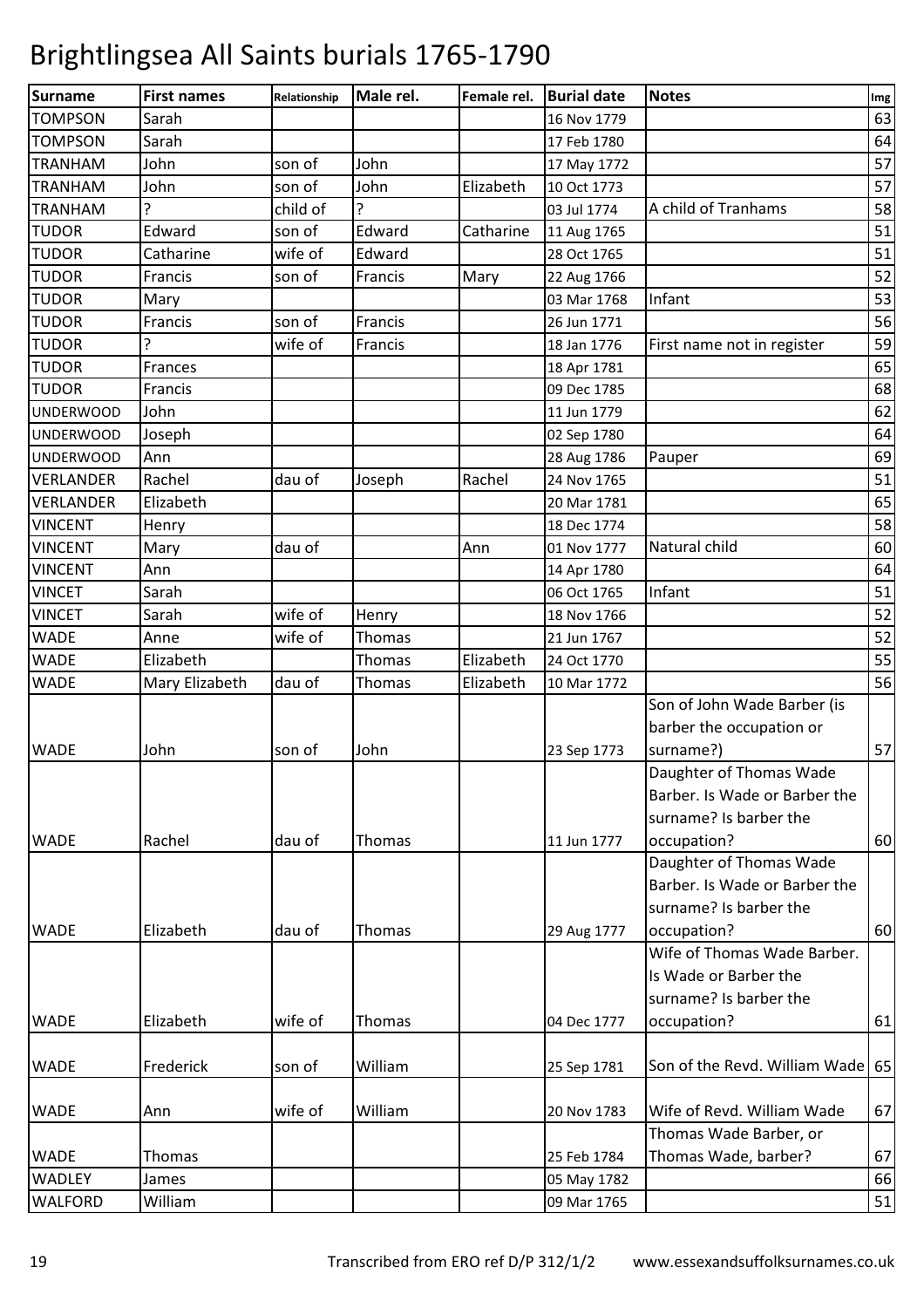| <b>Surname</b>     | <b>First names</b> | Relationship | Male rel. | Female rel. | <b>Burial date</b> | <b>Notes</b>                     | Img |
|--------------------|--------------------|--------------|-----------|-------------|--------------------|----------------------------------|-----|
| WALFORD            | Mary               |              |           |             | 16 Nov 1765        |                                  | 51  |
| <b>WALFORD</b>     | <b>Ellis</b>       |              |           |             | 23 Aug 1771        | Labourer                         | 56  |
|                    |                    |              |           |             |                    |                                  |     |
| <b>WALFORD</b>     | Daisely            | son of       |           | Eleanor     | 17 Dec 1771        | Son of Eleanor Walford, widow 56 |     |
| <b>WALFORD</b>     | Mary               |              |           |             | 21 Jan 1783        |                                  | 66  |
|                    |                    |              |           |             |                    | Daughter of John Miller &        |     |
| <b>WARD</b>        | Sarah              | dau of       | John      | Hannah      | 01 Jul 1770        | Hannah Ward                      | 55  |
| <b>WARFORD</b>     | Daisely            | son of       | Ellis     | Eleanor     | 31 Jul 1769        |                                  | 54  |
| <b>WARFORD</b>     | ?                  | child of     | Ellis     |             | 18 Sep 1774        | A child of Ellis Warfords        | 58  |
| <b>WATERS</b>      | Jasper             |              |           |             | 26 May 1769        | Aged 63                          | 54  |
| <b>WATERS</b>      | ?                  |              |           |             | 18 Jul 1773        | Mrs. Waters                      | 57  |
|                    |                    |              |           |             |                    | A child of Welham's. No first    |     |
| <b>WELHAM</b>      | ?                  |              |           |             | 10 Jul 1772        | names in regiser.                | 57  |
| WELHAM             | Ann                | wife of      | William   |             | 29 Apr 1777        |                                  | 60  |
| WELHAM             | William            |              |           |             | 12 Jul 1779        | Maltster                         | 62  |
| <b>WELHAMS</b>     | Thomas             | son of       | Wm.       | Ann         | 16 Nov 1773        |                                  | 57  |
| WELLER             | John               | son of       | John      |             | 02 Apr 1775        | Abode: Thorrington               | 59  |
| WELLER             | John               | son of       | John      |             | 09 Feb 1777        | Abode: Thorrington               | 60  |
|                    |                    |              |           |             |                    | A still born child of James      |     |
| WELLER             | ?                  | child of     | James     |             | 10 Oct 1779        | Wellers                          | 63  |
| WELLER             | James              |              |           |             | 27 Oct 1779        | Junior                           | 63  |
| WELLER             | Rose               |              |           |             | 19 Mar 1788        |                                  | 70  |
| <b>WENLOCK</b>     | Esther             |              |           |             | 22 Sep 1779        |                                  | 62  |
| <b>WENLOCK</b>     | Sally              |              |           |             | 29 Jun 1780        |                                  | 64  |
| <b>WENLOCK</b>     | Mary               |              |           |             | 05 Feb 1782        |                                  | 66  |
| <b>WENLOCK</b>     | Esther             |              |           |             | 25 May 1784        |                                  | 67  |
| <b>WENLOCK</b>     | Sophia Ann         |              |           |             | 05 Dec 1787        |                                  | 70  |
| <b>WENT</b>        | Mary               |              |           |             | 10 Mar 1770        | Aged 21                          | 55  |
| <b>WENT</b>        | James              |              |           |             | 02 Dec 1777        |                                  | 60  |
| <b>WENT</b>        | James              | son of       | James     |             | 14 Dec 1778        |                                  | 61  |
| <b>WENT</b>        | Mary               |              |           |             | 02 Jan 1780        |                                  | 64  |
| <b>WENT</b>        | Mahalath           |              |           |             | 31 Oct 1789        |                                  | 71  |
| <b>WENTERFLOOD</b> | Sarah              |              |           |             | 08 Nov 1781        |                                  | 65  |
|                    |                    |              |           |             |                    |                                  |     |
| <b>WHILEY</b>      | Nathaniel          | son of       | Nathaniel | Abigal      | * Oct 1771         | Day of month not in register.    | 56  |
| <b>WHITE</b>       | Christian          |              |           |             | 10 May 1765        | Widow                            | 51  |
| <b>WHITE</b>       | Martha             |              |           |             | 04 May 1781        |                                  | 65  |
| <b>WHITE</b>       | Henry              |              |           |             | 29 Jun 1790        | Pauper                           | 71  |
| <b>WHITING</b>     | Thomas             |              |           |             | 19 Jun 1774        | Aged 89                          | 58  |
| <b>WHITMAND</b>    | Isaac              | son of       | Isaac     |             | 31 May 1775        |                                  | 59  |
| <b>WHITMAND</b>    | Mary               | wife of      | Isaac     |             | 09 Feb 1776        |                                  | 59  |
| <b>WHITMAND</b>    | Mary               | dau of       | Isaac     |             | 09 Feb 1776        |                                  | 59  |
| <b>WHITMAND</b>    | Isaac              | son of       | Isaac     |             | 05 Jul 1777        |                                  | 60  |
| <b>WHITMAND</b>    | Isaac              |              |           |             | 09 Oct 1779        |                                  | 63  |
| <b>WHITMAND</b>    | Hannah             |              |           |             | 03 Dec 1779        |                                  | 63  |
| <b>WHITMAND</b>    | Isaac              |              |           |             | 12 Oct 1783        |                                  | 67  |
|                    |                    |              |           |             |                    | Susannah Whitmore                |     |
|                    |                    |              |           |             |                    | Colchester. Is Colchester        |     |
| <b>WHITMORE</b>    | Susannah           |              |           |             | 22 Nov 1778        | surname or abode?                | 61  |